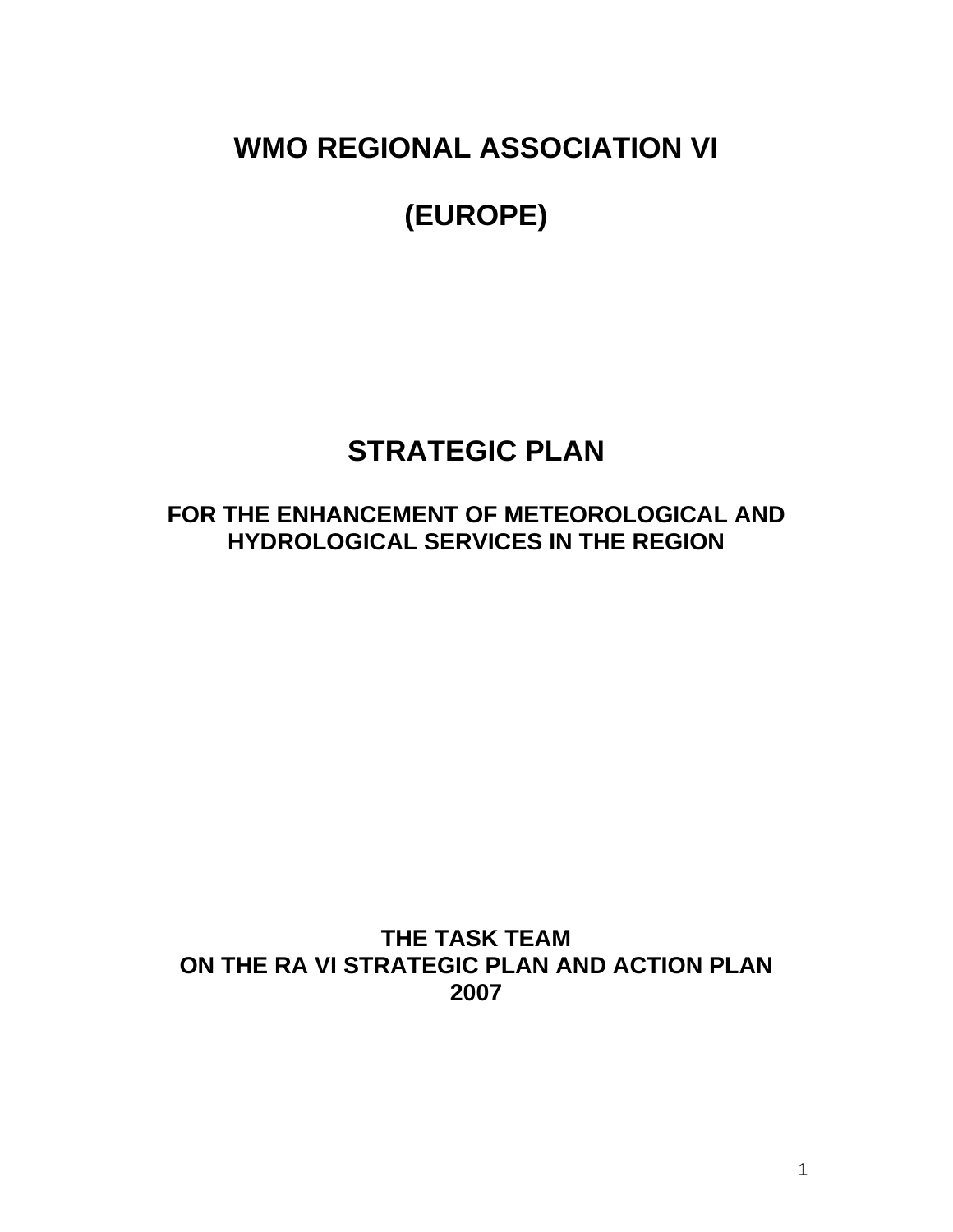# **WMO REGIONAL ASSOCIATION VI (EUROPE) STRATEGIC PLAN [2008-11]**

Version 1.0 – Final Draft

| <b>Executive Summary</b>                                                          | 4  |
|-----------------------------------------------------------------------------------|----|
| 1. Introduction                                                                   | 10 |
| 2. Purpose                                                                        | 11 |
| 3. Situation Analysis                                                             | 16 |
| 4. The RA VI Strategic Plan                                                       | 20 |
| 4a. Top-Level Objectives and Desired Outcomes                                     | 20 |
| 4b. Strategic Thrusts and Expected Results                                        | 21 |
| 5. Implementation                                                                 | 27 |
| 5a. The RA VI Action Plan                                                         | 27 |
| 5b. Monitoring and Updating the Action Plan                                       | 27 |
| Annex A: RA VI description                                                        | 28 |
| Annex B: Weather, Water and Climate services in RA VI : status and<br>perspective | 47 |
| Annex C: RA VI Action Plan 2008-11                                                | 54 |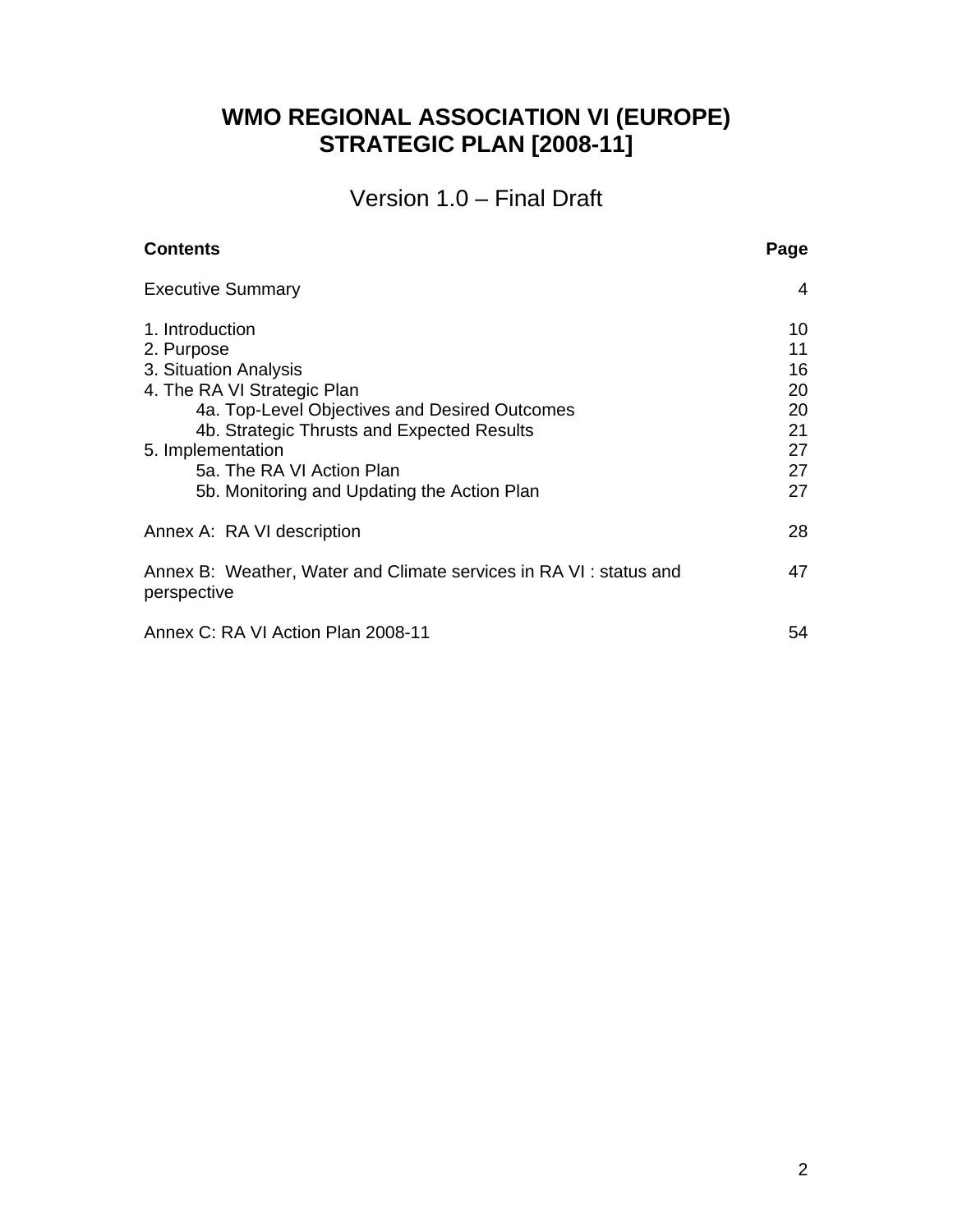#### **RAVI Strategic Plan, Editorial**

The area of the Regional Association VI (RAVI) of the World Meteorological Organisation (WMO) extends over millions of square kilometres, from Iceland to Kazakhstan and from Spitsbergen to the Levant. There are 50 WMO Members forming the RAVI. Their cultural background is often very different and so are their economic capabilities. The Members operate a number of very advanced hydro-meteorological services. However, the capabilities of the Members are unevenly spread. Too many hydrometeorological services in Europe are still not in the position to comply adequately with today's needs. It is therefore evident that the RAVI Members' NMHSs and associated institutions should strengthen their cooperation and act together in their task as major contributors to the safety and well being of people, sustainable development and environmental protection. The use of the current potential of hydro-meteorological services and institutions like EUMETSAT and ECMWF should be maximized to bridge the gap in director of MeteoSwiss, president RAVI the level of relevant services. In order to address these challenges,



Daniel K. Keuerleber-Burk,

the Fourteenth Session of the RAVI (Heidelberg, September 2005) decided to develop a Regional Strategic Plan and an associated Action Plan.

It is clear that the basis for any Regional Strategic Plan should be the Strategic Plan of the World Meteorological Organisation (WMO) approved by the Fifteenth WMO Congress (Geneva, May 2007). The WMO Strategic Plan defines the high-level and long-term objectives and strategies for WMO to effectively develop and coordinate plans and programs for implementation that enable the 188 Members of WMO to collectively perform their key activities. Consequently, this regional strategic document shall focus on the specific needs and requirements within the RAVI and the subsequent objectives and results pursued by the RAVI Members to contribute to the WMO top priorities in the most efficient way.

It was therefore important to include the Members and the WMO Secretariat from the beginning into the development process of the plan. This was achieved through surveys among the Members and several conferences and through close cooperation with the WMO Office for Europe. With this background, the authors of the RAVI Strategic Plan accomplished their extensive analytical work: strengths, weaknesses, opportunities and threats were assessed; needs, issues, and priorities were identified. The result was a number of key drivers and strategic choices, which provide a basis for strategic thrusts and derived expected results.

The RAVI Strategic Plan shall be implemented through a RAVI Action Plan. Annex C of this document provides the principles, the process and the methodologies on which the Action Plan is build upon. The necessary resources are to be mobilized by national governments, by the European Union, the World Bank and other institutions.

However, nothing can be achieved without the devotion of the people who are needed to carry out the actions. I am convinced that those who are addressed with the RAVI Strategic Plan, namely the political decision makers, the directors of the National Hydro-Meteorological Services and the men and women who are directly charged with the implementation, will help and do their best to make the RAVI Strategic Plan a success. I wish to thank all those who gave and will give their support for the continuing development of RAVI.

At this occasion, I also would like to thank the Secretary General of the WMO and the Permanent Representatives with WMO of Czech Republic, Finland, France, Georgia, Russian Federation, Switzerland and United Kingdom for allocate a significant amount of human resources; and I wish to express my special appreciation to the authors of this document who accomplished a pioneering task with the development of the first RAVI Strategic Plan.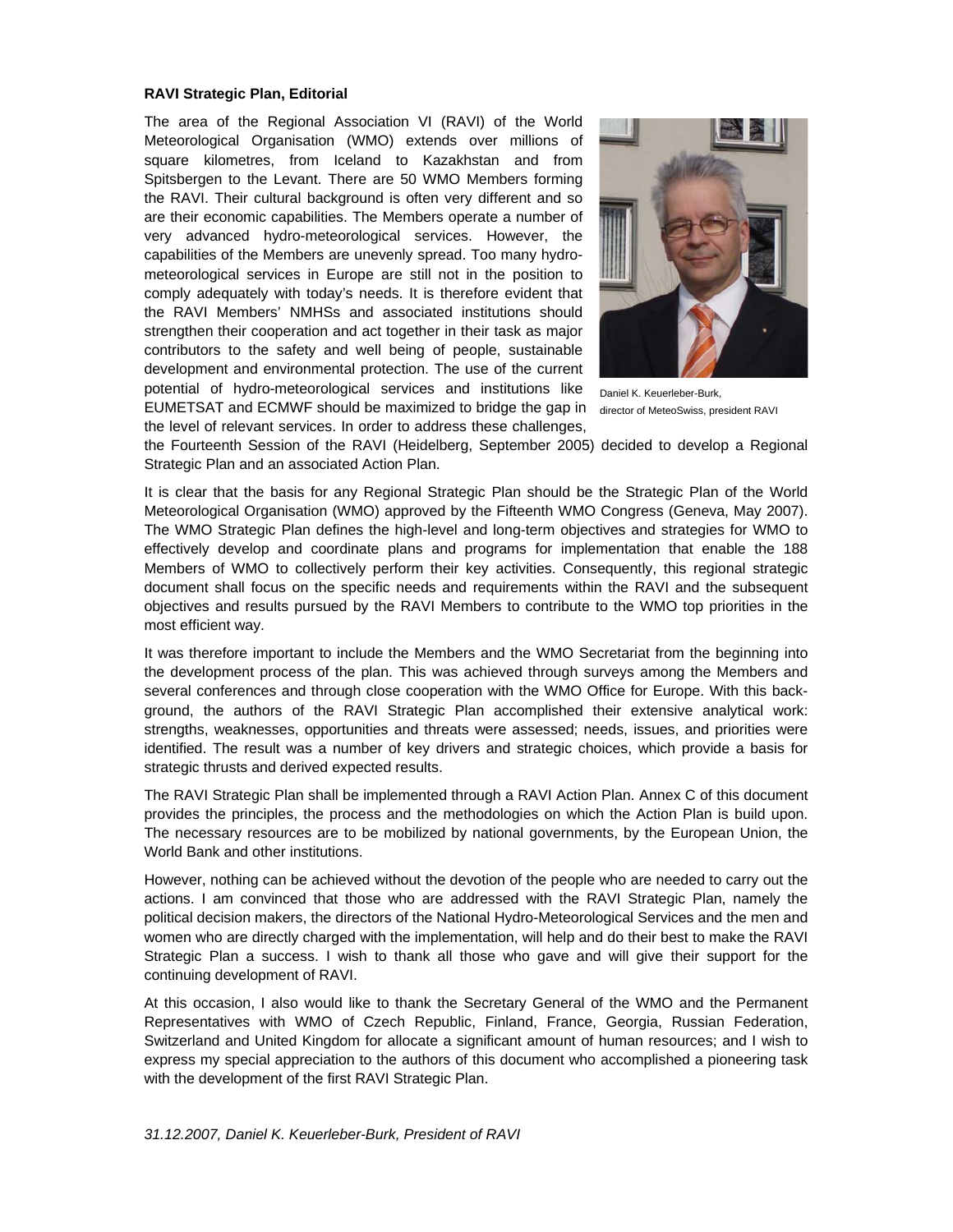#### **Authors of the RAVI Strategic Plan 2008-2011:**

Gill Ryall, United Kingdom, Chair of the RAVI Task Team on Strategic Planning (2005-2006) Christian Blondin , France, Joint Chair RAVI Task Team on Strategic Planning (2006-2007) Mike Gray, United Kingdom, Joint Chair RAVI Task Team on Strategic Planning (2006-2007) Alexander Gusev, Russian Federation, Member of the RAVI Task Team on Strategic Planning Maria Hurtola, Finland, Member of the RAVI Task Team on Strategic Planning George Kordzakia, Georgia, Member of the RAVI Task Team on Strategic Planning Jan Kubát, Czech Republic, Member of the RAVI Task Team on Strategic Planning George Pankiewicz, United Kingdom, Member of the RAVI Task Team on Strategic Planning (2005- 2006) Dusan Hrcek, WMO Regional Office for Europe

Alex Rubli, Switzerland, Advisor to the President of the RAVI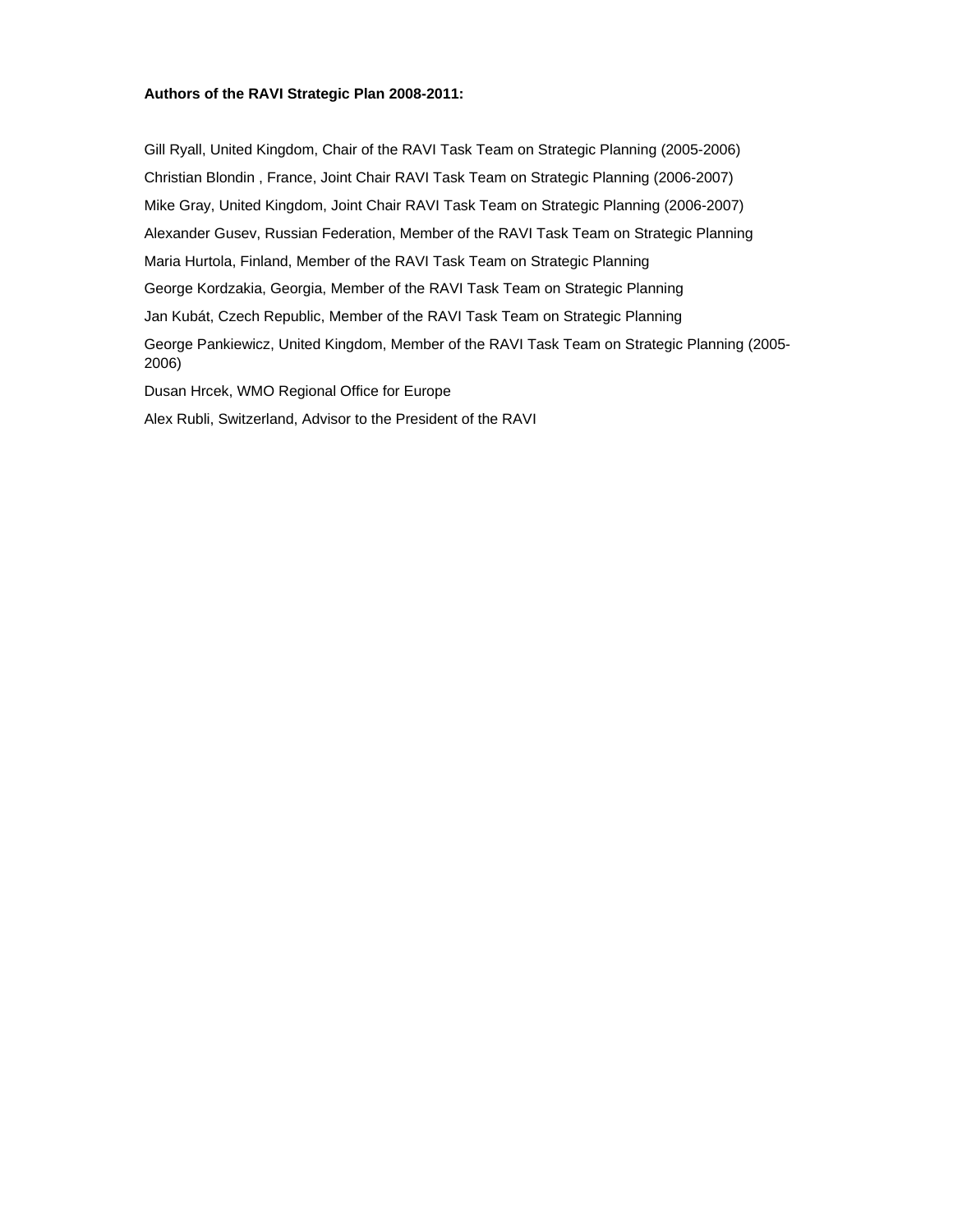# **WMO Regional Association VI (Europe) Strategic Plan [2008-11] Executive Summary**

# **What is WMO Regional Association VI and what is its role ?**

#### *World Meteorological Organisation Regional Association VI*

The World Meteorological Organization (WMO) is the United Nations (UN) specialized agency for weather, water and climate. The WMO's mission is to provide world leadership in expertise and international co-operation in weather, climate, hydrology and water resources, and related environmental issues, and thereby to contribute to the safety and well-being of people throughout the world and to the societal and economic benefit of all nations.

To support the aims of WMO and the implementation of its global Programmes at the national, sub-regional and regional levels, the WMO has defined a framework of six Regional Associations. The Regional Association VI (RA VI) covers Europe, and includes 50 members (cf. attached map).

#### *The importance of Weather, Climate and Water related issues*

There is growing awareness of how everyday life and the sustainable development of society are affected by the weather, climate, water resources and the natural environment. Weather, climate and water information and knowledge are used to influence social and economic decisions everyday including, among others:

- **EXECUTE:** efficient generation of energy;
- safe and efficient transport in the air, on land, on rivers and at sea;
- **EXECT** management of agricultural production and water resources;
- **EXECT** environmental protection and water quality;
- **defence, emergency planning and security; and**
- **development planning.**

The majority of natural disasters are associated with weather and water-related hazards, whilst the impacts of some geological and biological types of hazards are also related to the weather or water. In addition, anthropogenic climate change is creating new weather and water related challenges.

#### *The need for international co-operation*

Due to the nature of weather, climate and water related events, international co-operation is needed to observe and assess the natural environment conditions, and then forecast and predict their likely developments. Most countries throughout the world have a National Meteorological and/or Hydrological Service (NMHS) which provides observations, forecasts and services related to weather, water, climate and the related environment. The basic purpose of NMHSs is to contribute to the maintenance of conditions for safety, the protection of life and property of the citizens, the sustainable use and the preservation of natural resources, and the reduction of damage from high impact weather, climate and water related events.

The activities of these NMHSs are coordinated internationally through the WMO.

Co-operation and mutual assistance between WMO Members is the key to the organisation's success. WMO's Regional Associations have proven to be useful for managing the cooperation between Members and their NMHSs on a regional basis. This enables global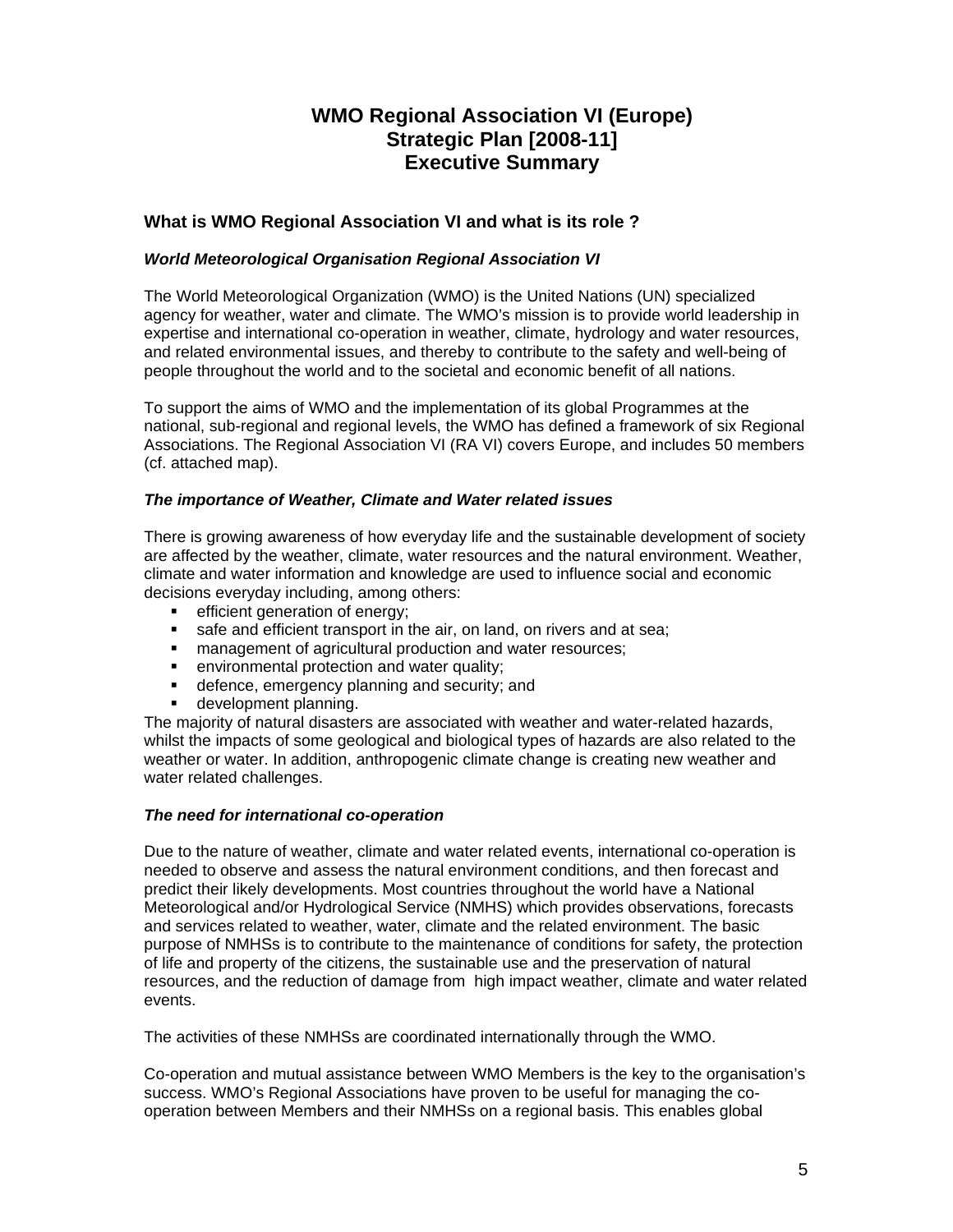programmes and activities to be broken down into manageable entities and provides a more practical size for solving common problems and exchanging knowledge and experiences. It also provides a mechanism for enabling a collective voice from WMO with regional groupings such as the European Union and Commonwealth of Independent States (CIS).

### *The purpose of WMO Regional Association VI*

The RA VI Strategic Plan defines the purpose for WMO RA VI:

**To coordinate, develop and promote within the Region:** 

- **the meteorological and hydrological infrastructure; and**
- **expertise on weather, climate, water and the related environment**

**to enable its Members' NMHSs and associated institutions to act together as major contributors to:** 

- **the safety and well being of people;**
- **sustainable development; and**
- **environmental protection**

**in the Region and worldwide** 

Each Member decides how best to use its own capacities, and especially its NMHS to contribute to these outcomes. This Strategic Plan sets out how the Region supports and should improve the overall benefit at the national scale, stressing the collective commitment to:

- maximize the use of current capabilities within the region to meet the evolving needs and requirements;
- improve the capabilities of all RA VI Members to provide services,
- set shared priorities for the Region and show the value added of working together;
- play a world-leading role in the WMO global framework, whilst making best use of that global framework;
- capitalize on and develop existing sub and trans-regional co-operation.

# **What is the challenge facing WMO RA VI ?**

The Strategic Plan and its associated Action Plan aim at responding to an ensemble of factors which affect the design, the definition, the provision, the monitoring and the assessment of weather, climate and water services within RA VI.

It takes into account the current capabilities within the region, and the variation in these capabilities as well as the current level of co-operation within the region. It integrates the external factors such as the trends, developments and evolving needs of Members and society.

Despite their diversity, the RA VI Members converge in identifying common themes, key in orienting the future of the Region, which are summarized as **Key Drivers** and **Strategic Choices** below.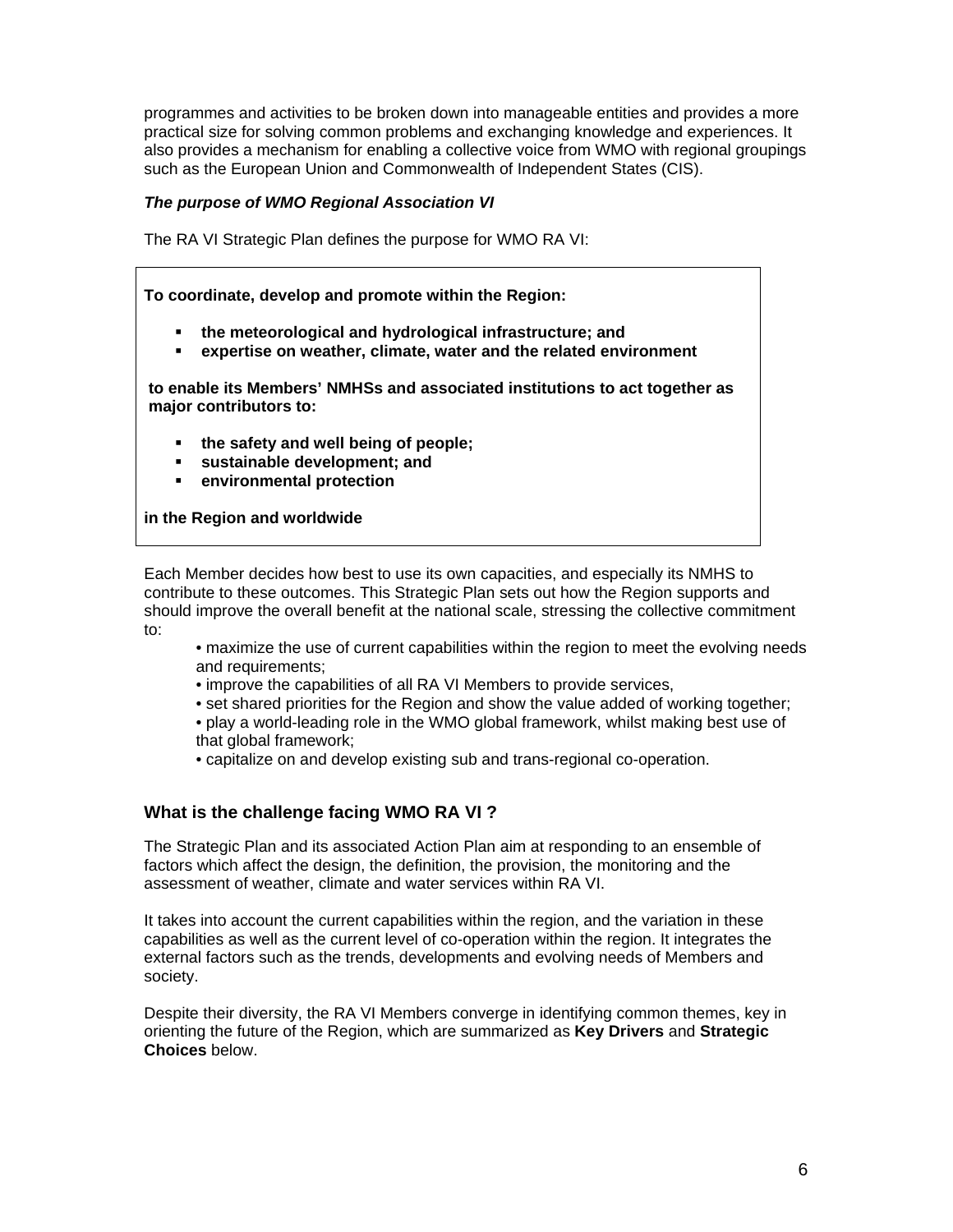| <b>Key Drivers</b> |                                                                                                                                                                                                                                                                                                                                                                                                                                                                                                                                                                                                                                                                                                                                                                                                                                                                                                                   |
|--------------------|-------------------------------------------------------------------------------------------------------------------------------------------------------------------------------------------------------------------------------------------------------------------------------------------------------------------------------------------------------------------------------------------------------------------------------------------------------------------------------------------------------------------------------------------------------------------------------------------------------------------------------------------------------------------------------------------------------------------------------------------------------------------------------------------------------------------------------------------------------------------------------------------------------------------|
| $\bullet$          | Warning of high impact weather to remain the cornerstone of the core mission of<br>NMHSs, requiring an appropriately sustained infrastructure, and a continuous<br>improvement of the associated forecasts;<br>Need for prevention and mitigation of natural disasters through early warning, and<br>vulnerability assessment;<br>Ever greater needs, requirements and capabilities to deliver new and further services,<br>especially regarding weather and/or water-sensitive economy, climate change, water<br>resources management and air quality;<br>General decrease in funding for NMHSs, and/or a requirement to deliver more for the<br>same or less resources in a context of increasing value of weather, water and climate<br>information, leading to more competition for the delivery of commercial services<br>Need for improvements to the infrastructure, especially in the east of the Region. |
|                    | <b>Strategic Choices</b>                                                                                                                                                                                                                                                                                                                                                                                                                                                                                                                                                                                                                                                                                                                                                                                                                                                                                          |
|                    | Strengthened co-operation within the Region                                                                                                                                                                                                                                                                                                                                                                                                                                                                                                                                                                                                                                                                                                                                                                                                                                                                       |
| $\bullet$          | More exchange of knowledge, know-how and understanding to provide better<br>services                                                                                                                                                                                                                                                                                                                                                                                                                                                                                                                                                                                                                                                                                                                                                                                                                              |
| ٠                  | Improved capitalization on Region assets (ECMWF, EUMETSAT, EUMETNET, ICH)                                                                                                                                                                                                                                                                                                                                                                                                                                                                                                                                                                                                                                                                                                                                                                                                                                         |
|                    | Improved interfaces with user communities                                                                                                                                                                                                                                                                                                                                                                                                                                                                                                                                                                                                                                                                                                                                                                                                                                                                         |
|                    | Alliances with new partners, including EU institutions, international organizations or<br>funding agencies.                                                                                                                                                                                                                                                                                                                                                                                                                                                                                                                                                                                                                                                                                                                                                                                                       |

# **How will RA VI meet the challenge ?**

To meet the challenge, the RA VI Strategic Plan articulates a strategy based upon the Strategic Thrusts introduced in the WMO Strategic Plan. These are:

### *Service Delivery*

This is the primary area for achieving the desired outcomes; the safety and well-being of people, sustainable development and/or environmental protection should be the natural result of weather, climate and water related services. Although the delivery of meteorological and hydrological services is mature within the Region, the Region needs to respond to a more information demanding economy and to global change and its foreseen impacts which are modifying users' requirements for services and the market in which service providers operate.

This will be done by:

- Working together to use best practice and existing capabilities within the Region to make best use of resources and improve services;
- Creating the proper mechanism to measure the RA VI contribution to sustainable development;
- Documenting and measuring the socio-economic benefits of the RA VI activities.

### *Science and Technology Development and Implementation*

In order to provide more comprehensive services to satisfy the needs of end users there is a requirement to increase further the scientific knowledge and technological infrastructure in the Region to meet the requirements for more comprehensive services.

This will be done by:

• Improving understanding of meteorological and hydrological processes and of the requirements of the user community regarding the accuracy and usefulness of the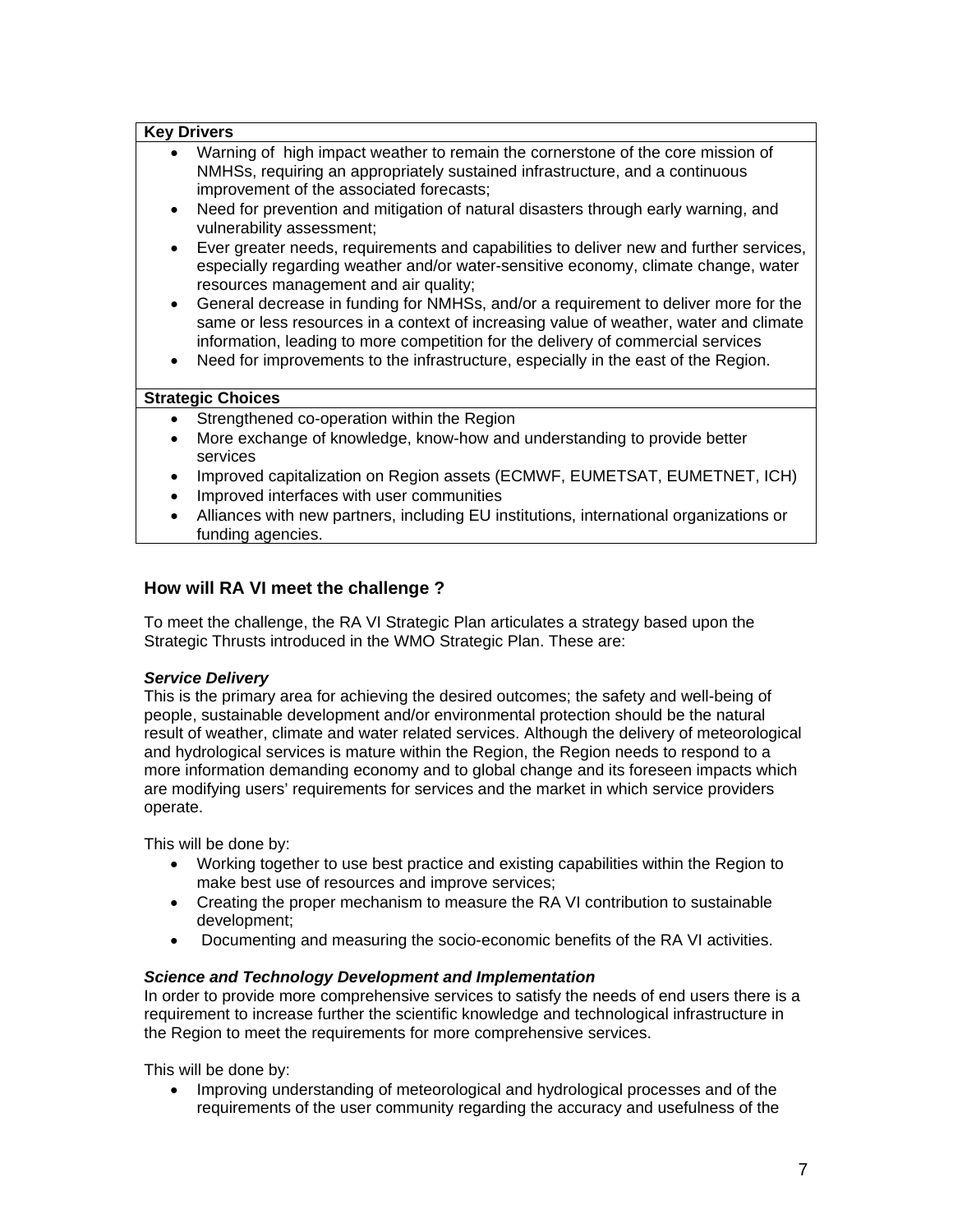analysis, forecasts, warnings and risk assessments of meteorological and hydrological related hazards;

- Modernising the RA VI hydrological and meteorological infrastructure, including combining capabilities of NMHSs, regional and sub-regional organizations with those of possible partners;
- Ensuring that the Region develops the most efficient and effective infrastructure to feed into the global WMO system.

#### *Partnership*

Working together more effectively both within the Region and with other bodies outside the Region and outside the normal actors of WMO, is a key strategic thrust for the Region. The weather, climate and water communities already necessarily have to work together to exchange necessary data for forecasting, and the pressure of reduced government funding encourages increased collaboration to share resources.

This will be done by:

- Identifying where opportunities for sub-regional co-operation are lacking and promote potential bodies for new partnerships;
- Being the focal point for the WMO link with regional organisations, including the EU, the CIS and regional UN bodies;
- Improving the interactions between persons and institutions from other sectors and disciplines including those in the social sciences, development planning and disaster preparedness communities.

#### *Capacity Building*

Underpinning the above is the need for capacity building. The expertise within the Region is not homogeneous and not all Members can contribute as effectively as they would like to the safety and well-being of people, sustainable development and environmental protection. In order to meet the increasing demands for more comprehensive services across the Region to deliver these benefits, there is a need to build capacity so the whole Region can effectively utilize the expertise contained within the world-leading centres, and address the technological gaps that may exist.

This will be done by:

- Assessing the gaps in knowledge and capabilities to meet requirements;
- Setting up the appropriate collective actions/projects to fill the gaps;
- Ensuring that the Region and its NMHSs have the right people with the right skills to achieve their objectives.

### *Efficient Management and Good Governance*

Regional Association VI has limited financial resources through the WMO budget and relies heavily on the goodwill and contributions of volunteers from its Members to deliver its activities. Therefore it is imperative that the Regional Association effectively manages its resources to avoid duplication, and meet the Members' priorities as articulated in the Regional Strategic Plan.

This will be done by:

- Reviewing subsidiary bodies of RA VI and their role in delivering the Strategic Plan;
- Sharing experience, knowledge and capabilities with other Regions to help deliver the WMO Strategic Plan;
- Raising awareness within Europe of the existing WMO System and the social and economic benefits of meteorological, hydrological and related services (or NMHSs) within Europe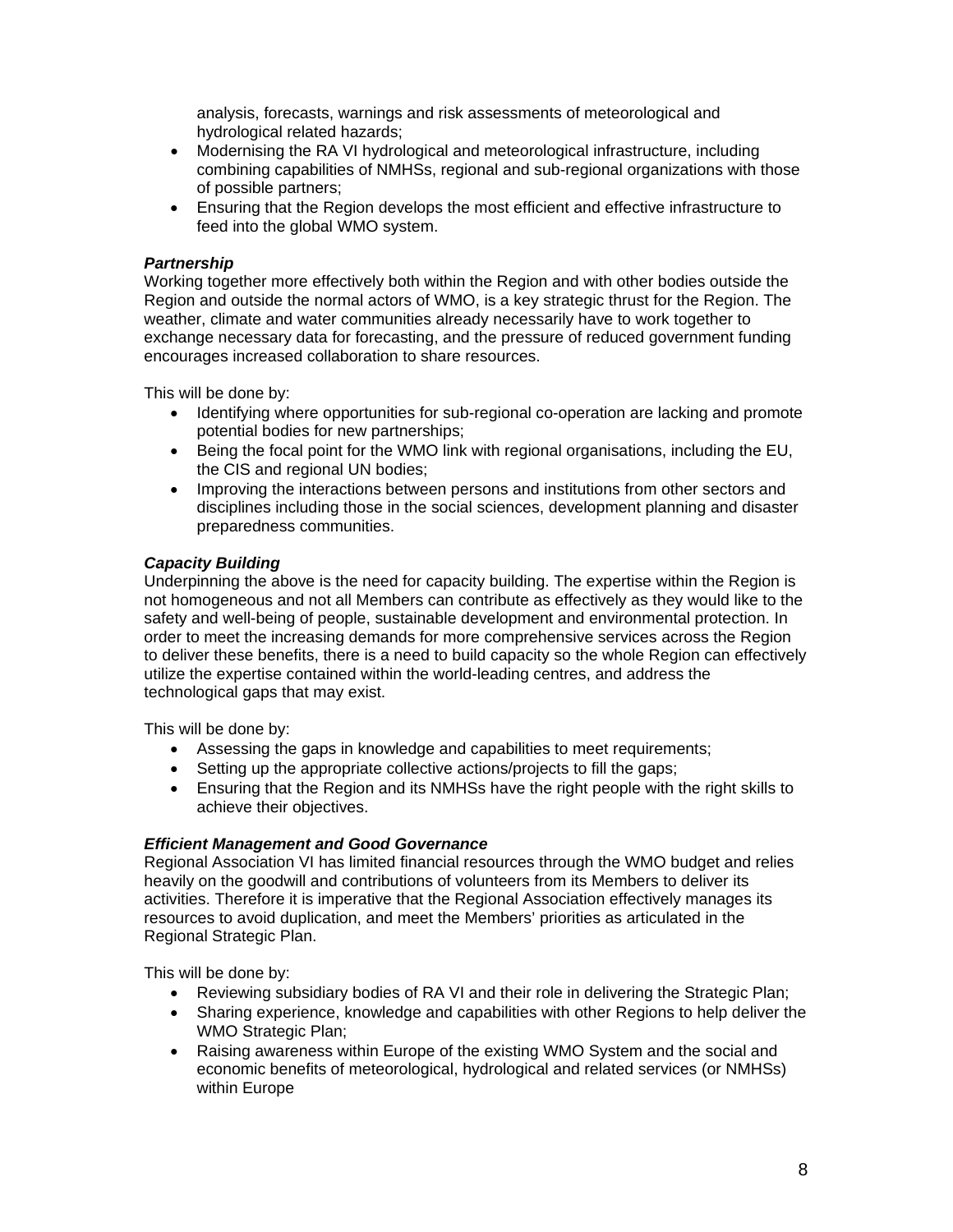# **What does WMO RA VI need to do ?**

#### *Establish an action plan*

The Strategic Plan will be implemented through specific objectives written into an Action Plan. Using the 11 Expected Results of WMO as a framework (see annex), the Strategic Plan specifies those Results or outputs which are a priority for RA VI. These outputs fit into the following broad themes:

- **Improve existing practice;**
- **Broaden use of more advanced technologies;**
- **Join in existing or planned projects;**
- Develop new capabilities or products.

The management of the Region will make sure that its working structure facilitate the execution of the Action Plan and ensure the contribution of the Region to the overall objectives of the WMO.

#### *Keep track of society and users' needs*

While societies benefit from continuing scientific and technological progress, the full benefit of weather, climate and water forecasts products and services is yet to be realized. Recognizing that people and economies are more vulnerable today is the first step towards developing decision processes that utilize environmental information more effectively. The new WMO strategy, supported by the RA VI one, emphasizes service delivery to improve the interaction between providers and users of weather, climate and water products and services. RA VI is committed to consolidate existing and create when appropriate processes to ensure a fruitful dialogue between the weather, water and climate information providers and users at large as a major ingredient for service quality assessment and improvement and a necessary vehicle for capturing evolving needs and requirements.

#### *Monitor the strategy and report on the actions of RA VI*

The purpose is to manage the strategy effectively to ensure that it is a living and dynamic process. Continuous monitoring of the WMO strategic thrusts and initiatives as applied in the RA VI strategic plan, assessing the effectiveness of the implementation strategies, will be carried out. Monitoring and evaluation of the RA VI Plan is the responsibility of its President with the primary assistance of the RA VI management group. An annual performance report will provide an assessment of progress toward the plan's objectives and the ongoing relevance of the strategic initiatives employed. This assessment will be an important input to the strategic planning process and will be used to adjust direction and priorities as required, as well as the Region contribution to the WMO operating and strategic processes.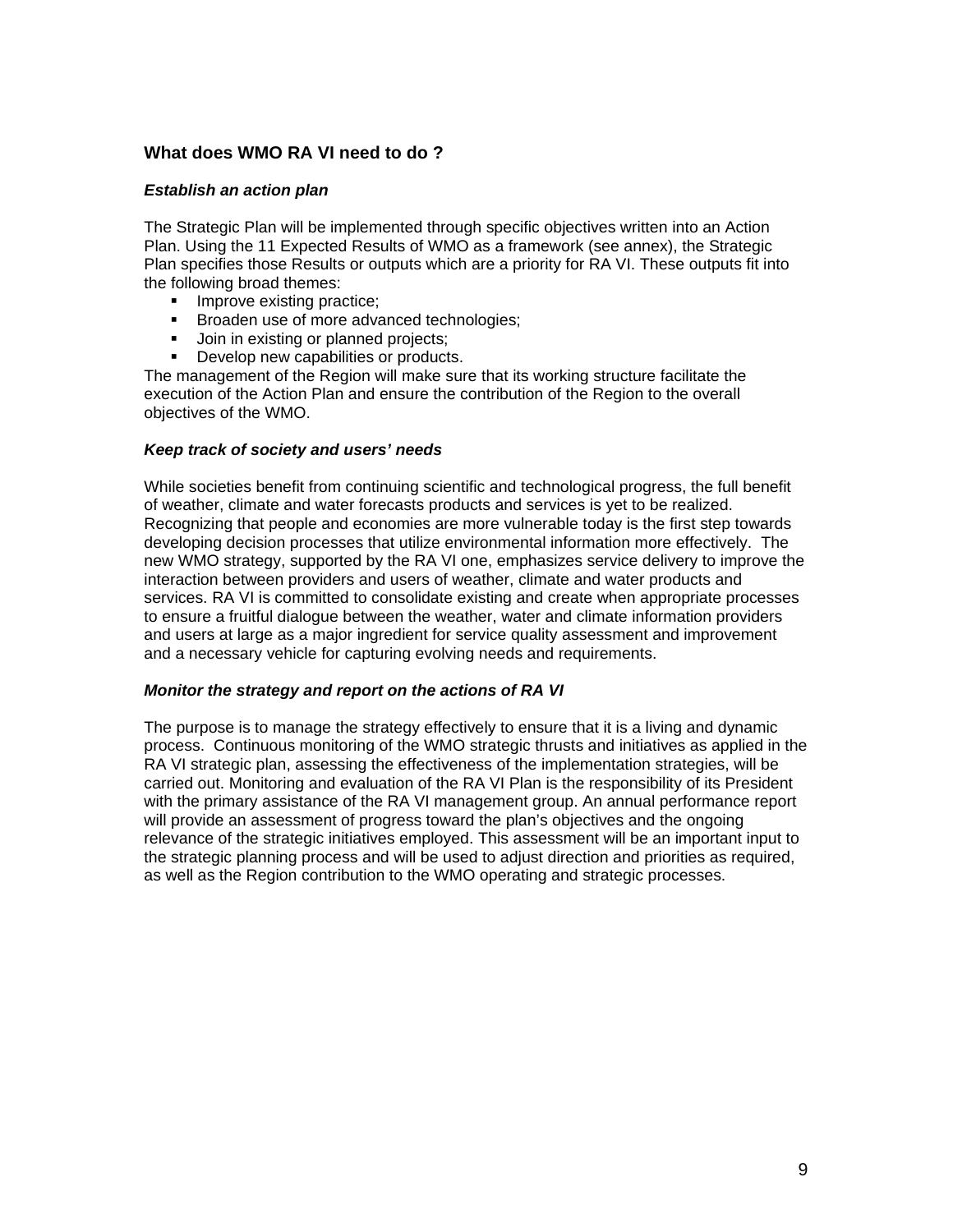# *MAP of WMO Regional Associations (RA)*



# *Expected Results of WMO*

| Science and Technology Development and Implementation                                          |
|------------------------------------------------------------------------------------------------|
| I. Enhanced capabilities for Members to produce more accurate weather forecasts and            |
| warnings                                                                                       |
| ▶ II. Enhanced capabilities for Members to provide more accurate climate predictions and       |
| assessments                                                                                    |
| III. Enhanced capabilities for Members to provide more accurate hydrological forecasts and     |
| assessments                                                                                    |
| ▶ IV. Integration of WMO observing systems                                                     |
| ▶ V. Development and implementation of the new WMO information system                          |
| ▶ Service Delivery                                                                             |
| ▶ VI. Enhanced capabilities of Members in multi-hazard early warning and disaster              |
| preparedness                                                                                   |
| ▶ VII. Enhanced capabilities for Members to provide and use weather, climate, water and        |
| environmental applications and services                                                        |
| <b>Partnership</b>                                                                             |
| ▶ VIII. Broader use of weather, climate and water outputs for decision-making and              |
| implementation by Members and partner organizations                                            |
| ▶ Capacity Building                                                                            |
| IX. Enhanced capabilities of NMHSs in developing countries, particularly LDCs, to fulfil their |
| mandates on weather, climate and water                                                         |
| <b>Efficient Management and Good Governance</b>                                                |
| ▶ X. Effective and efficient functioning of constituent bodies                                 |
| ▶ XI. Effective and efficient management performance and oversight of the Organization         |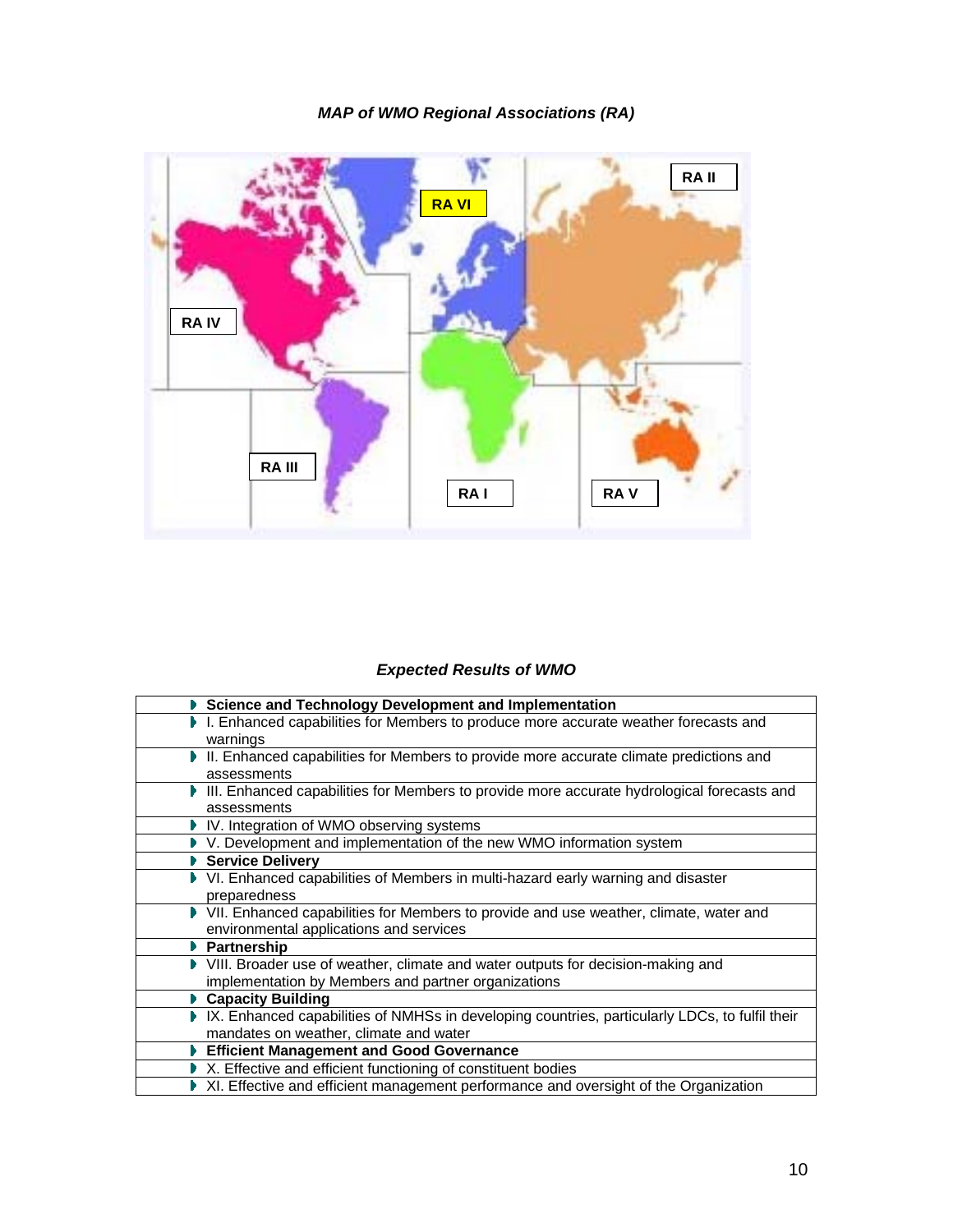# **WMO Regional Association VI (Europe) Strategic Plan [2008-11]**

# **1. Introduction**

Extract from the WMO Strategic Plan [2008-11]

**From the routine weather that affects livelihoods and economic decisions everyday to the storms, floods, and droughts, which can affect the very survival of millions of people, weather, climate, water and related environmental issues impact people and the world's economy. Policy makers, professionals and the public alike, use and benefit from environmental forecasts and assessments. Nevertheless, worldwide between 1980 and 2000, over 1.2million people died and more than US\$900 billion were spent coping with weather, climate and hydrological phenomena. Much of the impact could have been avoided by pro-active initiatives by governments and people. Loss of livelihoods and financial costs are growing steadily because exposure to environmental hazards is increasing. At the same time, scientific and technological advances are providing tools and opportunities to enable more effective action.** 

**To realize these opportunities requires a vision, a plan, and a strong organizational commitment. The World Meteorological Organization (WMO) Strategic Plan lays out the vision and roadmap whereby its Members build on their achievements and collectively identify their commitments to advance their efforts to address critical societal and development needs of today and the future.**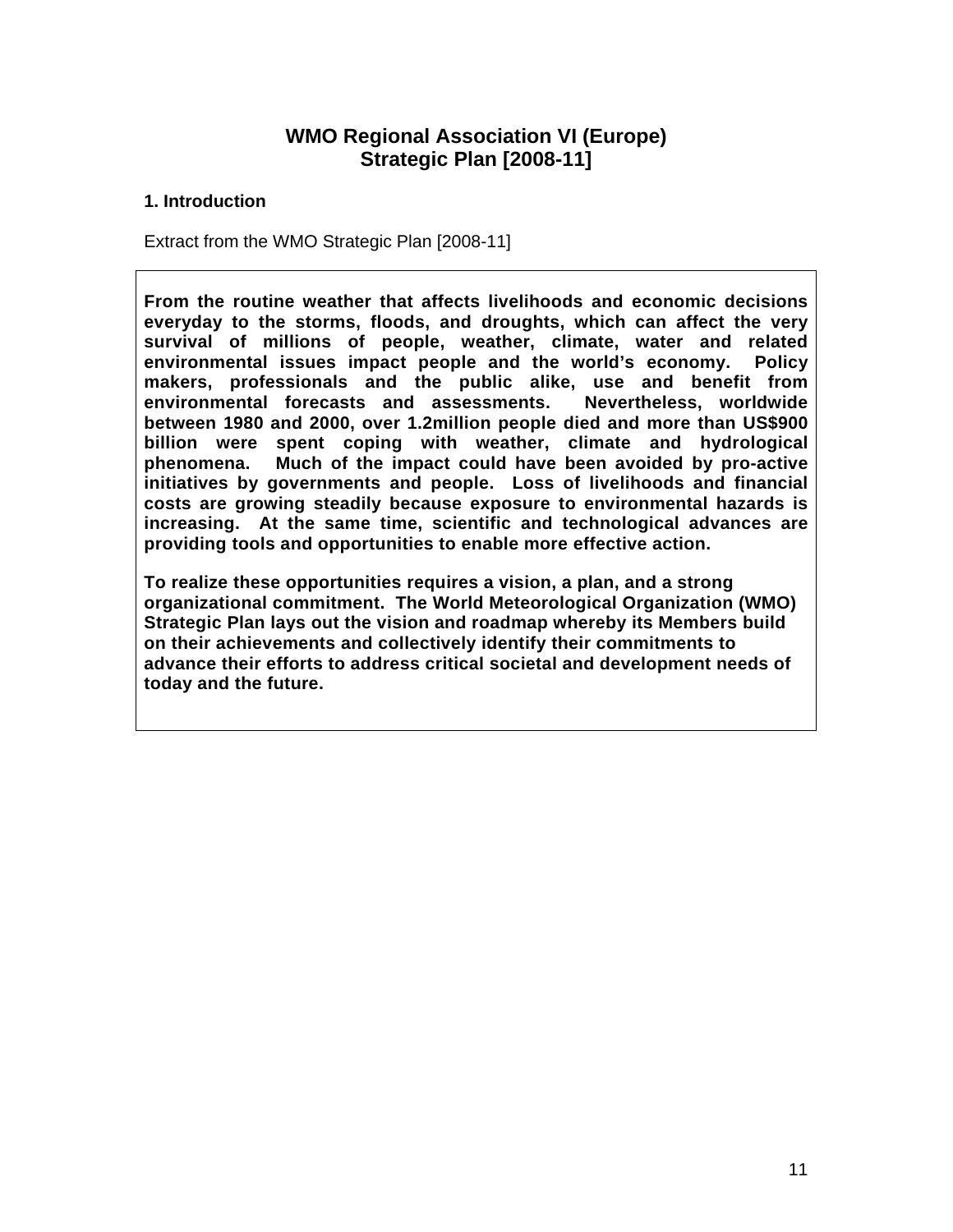# **2. Purpose**

To realize its strategy, the WMO entrusts its secretariat to implement several programmes ultimately put in practice by the Members, mostly through their National Meteorological and/or Hydrological Services (NMHSs).

The purpose of this Strategic Plan (SP) document is to focus on the specific needs and requirements within the Region "Europe" (see Map 1 in Annex A – named Region Association (RA) VI according to the WMO geographical division), and the subsequent objectives and results pursued by the RA VI Members to contribute to the WMO top priorities in the most efficient way.

### *The importance of Weather, Climate and Water related issues for sustainable development*

There is growing awareness of how everyday life and the sustainable development of society are affected by the weather, climate, water resources and the natural environment. Weather, climate and water information and knowledge are used to influence social and economic decisions everyday including, among others:

- **EXECUTE:** efficient generation of energy;
- safe and efficient transport in the air, on land, and on water;
- management of agricultural production and water resources;
- **EXECTE ENVIRONMENTAL PROTECTION And Water quality;**
- **defence, emergency planning and security; and**
- **development planning.**

The majority of natural disasters are associated with weather and water-related hazards, whilst the impacts of some geological and biological types of hazards are also related to the weather or water (see Box 1). In addition, anthropogenic climate change is creating new weather and water related challenges.

### **Box 1: Natural Hazards Affecting Regional Association VI**

#### **Weather and Water Related Hazards**

- $\blacksquare$  Floods
- **•** Droughts
- **Wind storms**
- **Heat waves**
- **Cold spells**
- **Mud flows and landslides**
- Waves and storm surges
- Avalanches
- Wild Fires

#### **Weather and Water-related Impacts of Biological and Geological Hazards**

- Spread of air or waterborne diseases
- Spread and fallout of the ash plume from a volcanic eruption and its effect on climate
- Weather conditions following an earthquake affecting the rescue efforts and the impact on the homeless local population (e.g. due to severe cold weather).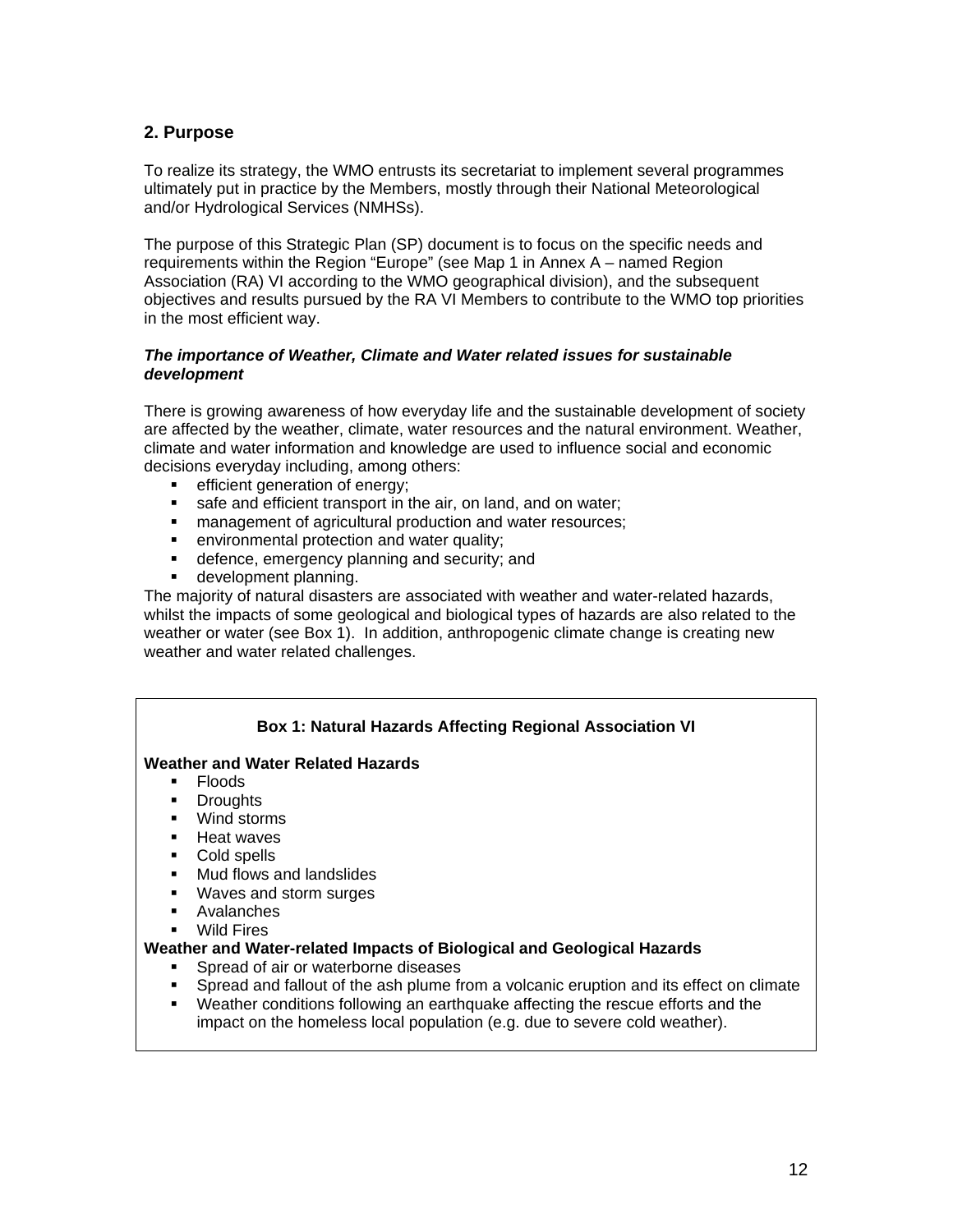- In August 2002 a 100-year flood caused by over a week of continuous heavy rains ravaged Central and Eastern Europe, killing dozens, dispossessing thousands, and causing damages of billions of euros
- In Russia, a severe cold wave which arrived during January 2006 brought some of the coldest temperatures to the region in decades
- Winter storm Kyrill, which hit Europe on 18 January 2007, led to 47 deaths and damage estimated up to 3.5bn€.

The societal and economic impacts of weather, climate, water and environmental conditions are great – and they are growing. The Fourth Assessment Report of the Intergovernmental Panel on Climate Change (IPCC) states that nearly all European regions are to be negatively affected by future impacts of climate change. These include increased risk of inland flash floods, and more frequent coastal flooding and increased erosion (due to storminess and sea-level rise). For much of Europe, higher temperatures and greater summer drought is expected to reduce water availability and crop production, as well increase health risk due to heat-waves and the frequency of wildfires. In addition, growing urbanization and the expansion of communities into previously uninhabited areas, such as arid zones and flood plains, is increasing the exposure of populations to weather and water-related hazards, noting also that it is often the less developed Members which are most affected by natural disasters.

However, scientific and technological advances are providing tools and opportunities to take more action, and there are new opportunities to increase weather, climate and water information to help governments to improve the safety and wellbeing of their populations, to increase prosperity, enhance security, improve public health, and to improve decision making for end users such as those involved in the transport, energy, agriculture and leisure sectors (see Box 2). There are also new opportunities to use this information to make decisions which will protect the environment for future generations.

# **Box 2: Example of Socio-Economic Benefit of Meteorological Services**

For every 1m/s of wind aircraft can save/cost about 30€/hour in fuel. Therefore, by using detailed wind forecasts, and using/avoiding the strongest winds (jet streams) at high levels airlines can reduce the amount of fuel they need, both saving them considerable amounts of money and reducing pollution.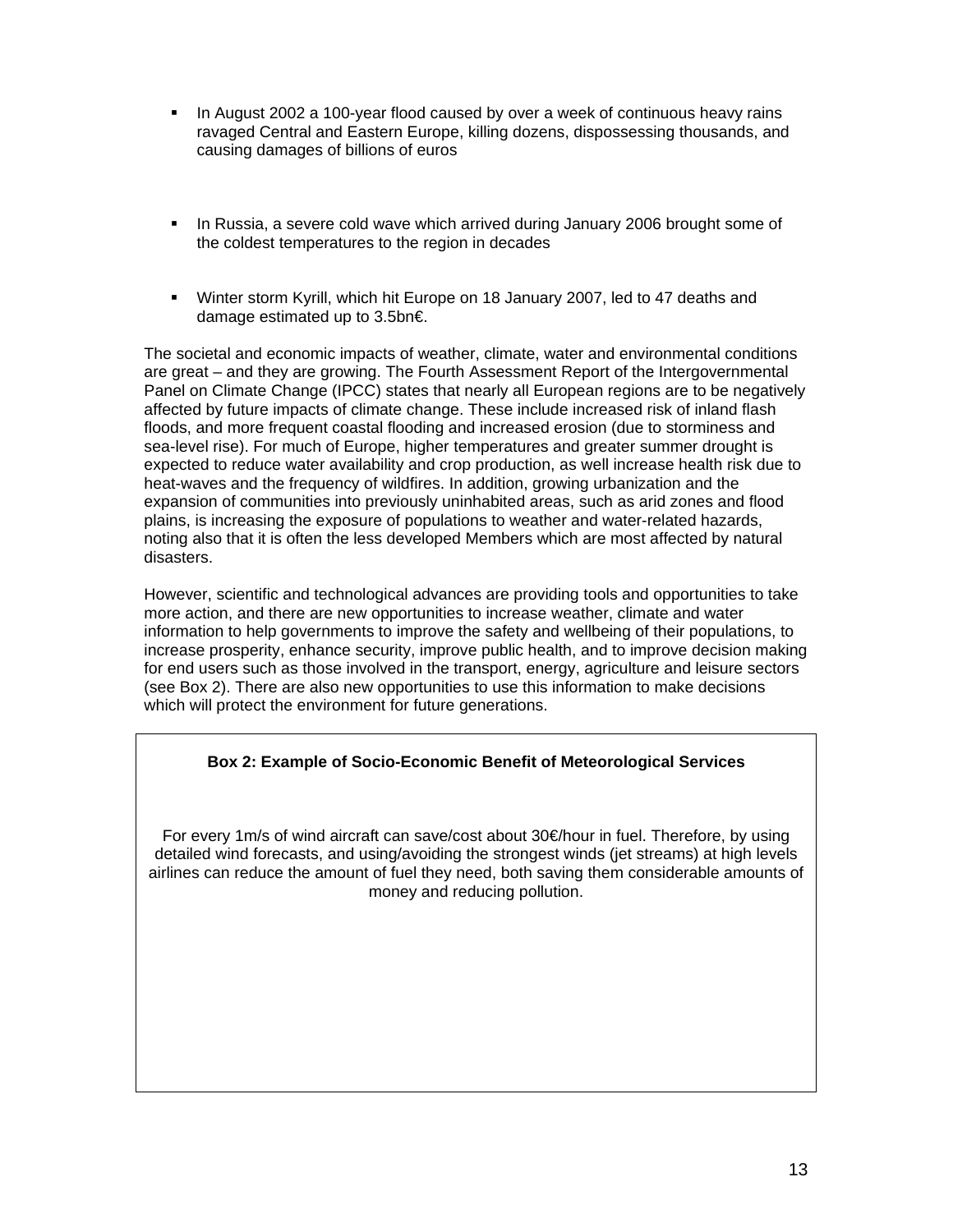Governments and people continue to need expert assistance to understand and assess both the effects of routine weather, climate and water conditions and the impacts of extreme events on their societies, and to exploit weather, climate and water information more effectively to realize fully its societal benefit.

### *The role of the World Meteorological Organization*

Due to the nature of weather, climate and water related events, international co-operation is needed to observe and assess the state of the natural environment, and then forecast and predict its likely development. Most countries throughout the world have a National Meteorological and/or Hydrological Service (NMHS) which provides observations, forecasts and services related to weather, water, climate and the related environment. The basic purpose of NMHSs is to contribute to the maintenance of conditions for safety, the protection of life and property of the citizens, the sustainable use and the preservation of natural resources, and the reduction of damage from high impact weather, climate and water related events.

The activities of these NMHSs is coordinated internationally through the World Meteorological Organization, the UN specialized agency for weather, water and climate. The WMO's mission is to provide world leadership in expertise and international co-operation in weather, climate, hydrology and water resources, and related environmental issues, and thereby to contribute to the safety and wellbeing of people throughout the world and to the societal and economic benefit of all nations. Through its activities the WMO aims to contribute to the following outcomes:

- improve the protection of life, livelihoods and property;
- improve the health and wellbeing of citizens;
- increase safety on land, at sea and in the air;
- sustain economic growth in both developed and developing countries; and
- protect natural resources and improve environmental quality.

A more complete description of WMO is given at www.wmo.int.

#### *The role and aims of WMO Regional Association VI*

#### **Box 3: The purpose of WMO RA VI**

**To coordinate, develop and promote within the Region:** 

- **the meteorological and hydrological infrastructure; and**
- **expertise on weather, climate, water and the related environment**

**to enable its Members' NMHSs and associated institutions to act together as major contributors to:** 

- **the safety and well being of people;**
- **sustainable development; and**
- **environmental protection**

**in the Region and worldwide**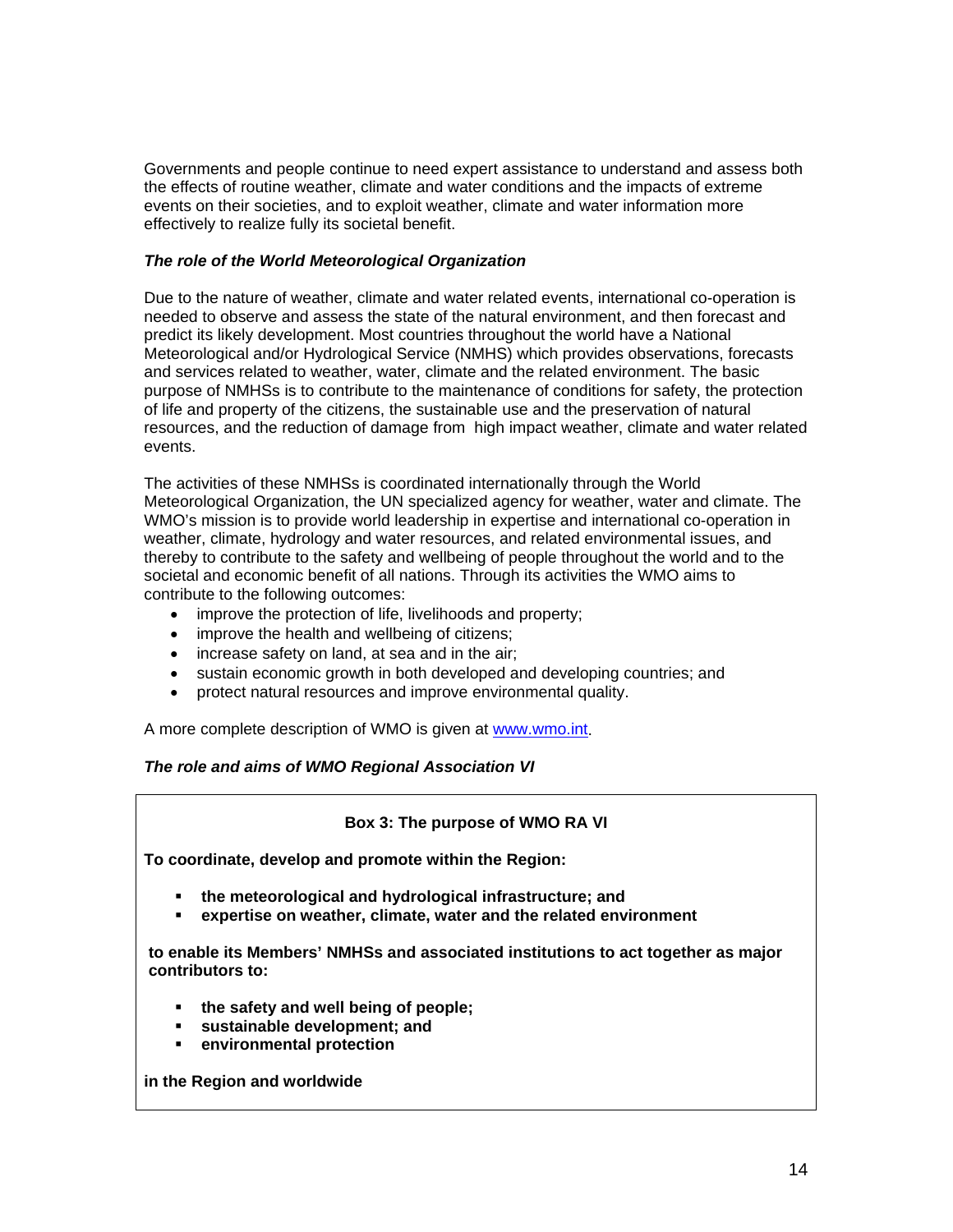To support the aims of WMO and the implementation of its global Programmes at the national, sub-regional and regional levels, the WMO has defined a framework of six Regional Associations. The geographical area and countries included in Regional Association VI (RAVI - Europe) are shown in Map 1 in Annex A.

Co-operation and mutual assistance between WMO Members is the key to the organisation's success. WMO's Regional Associations have proven to be useful for managing the cooperation between Members and their NMHSs on a regional basis. This enables global programmes and activities to be broken down into manageable entities and provides a more practical size for solving common problems and exchanging knowledge and experiences. It also provides a mechanism for enabling a collective voice from WMO with regional groupings such as the European Union and Commonwealth of Independent States (CIS).

RAVI has many well-organized and capable NMHSs, including world leading capabilities in meteorological and hydrological observing and forecasting, climate prediction and delivery of services to a wide range of sectors. It also has a number of world-leading institutions where subregional groupings of Members or NMHSs have combined their resources and expertise to improve their collective capabilities (e.g. EUMETSAT, ECMWF and EUMETNET and ICH). However, there lacks a consistent capability across the region, and not all NMHSs in the region are capable of meeting the increasing demands for services.

By coordinating the meteorological and hydrological infrastructure within RA VI, all Members are able to benefit from the strong capabilities which exist within the region. This coordination has already brought significant benefit to RAVI Members, for example by providing a dedicated Regional Meteorological Data Communication Network that acts as a model for other parts of the world, by organising regional workshops to tackle climate-related issues (including the maintenance of the Global Climate Observing System), and by some NMHSs taking on the roles of specific Regional Specialised Meteorological Centres (RSMCs) providing forecasts to all Members in the region, particularly to support disaster preparedness and mitigation. The benefit of these RSMCs also goes beyond RAVI, providing enhanced capability to other WMO Regions, particularly the less-developed regions of the world such as Africa. A similar network of Regional Climate Centres is being proposed by WMO to provide climate –related data and services to Members in the Region.

#### *The RA VI Strategic Plan*

This RAVI Strategic Plan provides a dynamic process to enable the Members of RA VI to progress together to meet the evolving needs of the Region in weather, climate and water and related environmental issues, and to contribute to the delivery of the WMO Strategic Plan for the benefit of all WMO Members. The Plan has been constructed by conducting an analysis of the likely trends, developments and evolving needs of the Region, together with an analysis of the Strengths, Weaknesses, Opportunities and Threats, to identify a set of Strategic Drivers and Choices. These are used to direct the Strategic Thrusts and Expected Results of the WMO Strategic Plan to address the current and future needs of the Region. The Strategic Plan will be implemented through a set of clear actions, described in an RA VI Action Plan.

Overall, through the Strategic Plan, the Members of RA VI will contribute to achieving the following three outcomes, which are likely to correspond to national priorities:

- $\blacksquare$  the safety and well-being of people;
- sustainable development; and
- **EXECUTE:** environmental protection.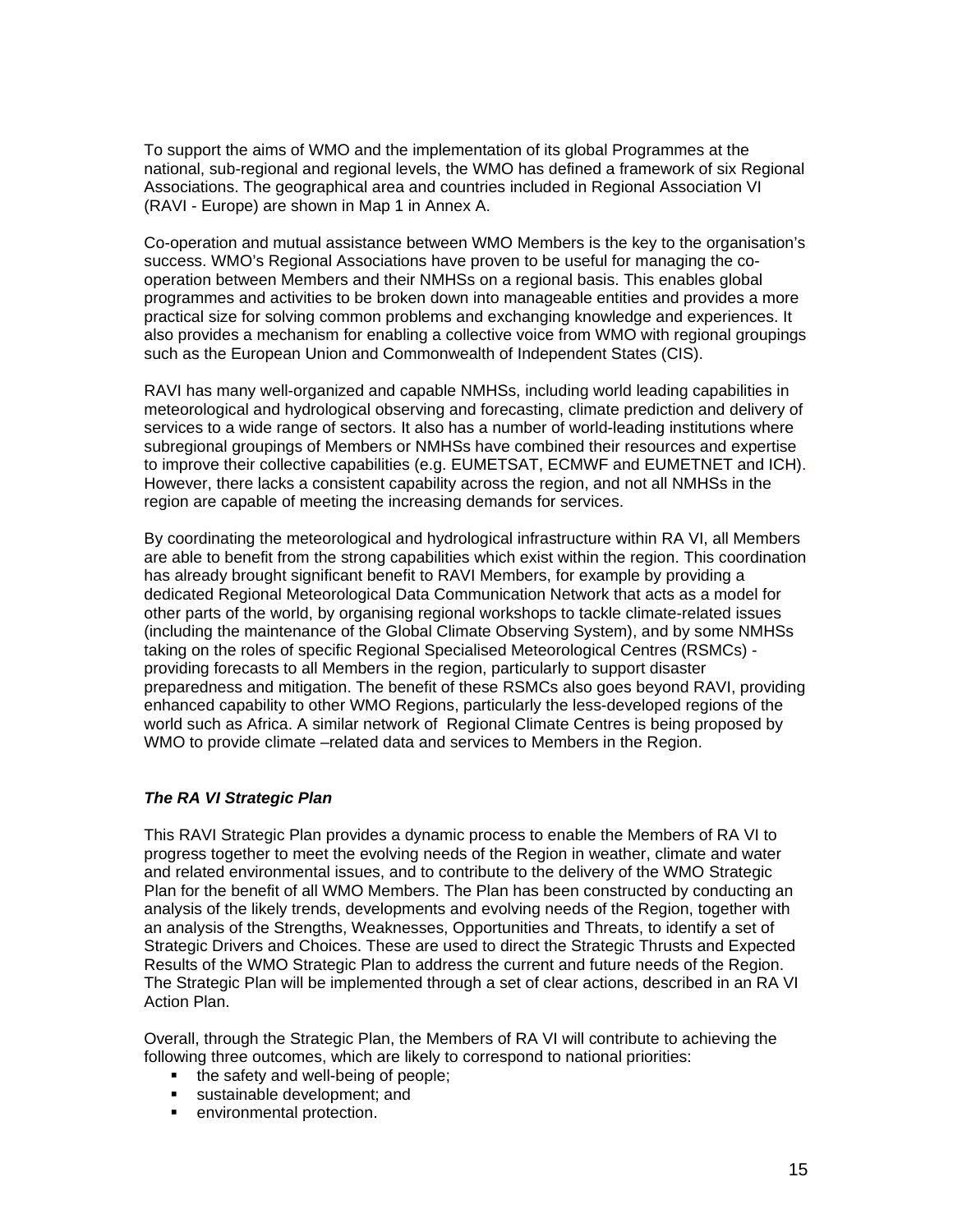Each Member decides how best to use its own capacities, and especially its NMHS to contribute to these outcomes. This Strategic Plan sets out how the Region supports and should improve the overall benefit at the national scale, stressing the collective commitment to:

- maximize the use of current capabilities within the region to meet the evolving needs and requirements;
- strengthen the capabilities of all RA VI Members to provide services,
- set shared priorities for the Region and show the value added of working together;
- play a world-leading role in the WMO global framework, whilst making best use of that global framework;
- capitalize on and develop existing sub and trans-regional co-operation.

Successful implementation of the plan will improve more noticeably :

- preparedness to meet global and regional concerns including warning of high impact weather, climate and water conditions, disaster prevention and mitigation, climate change and water resources management;
- integration of weather, water and climate related activities within the region;
- recognition by governments, decision makers and society of the value of weather, climate and water services, including those provided by the NMHSs;
- links between relevant organizations within the region, including the EU, CIS, NMHSs, International River Basin Commissions, other state authorities, the private sector, academia, users;
- awareness of the benefits of weather, water and climate-related services to all sectors of society;
- use of the capabilities within the region to further support and strengthen the WMO global framework.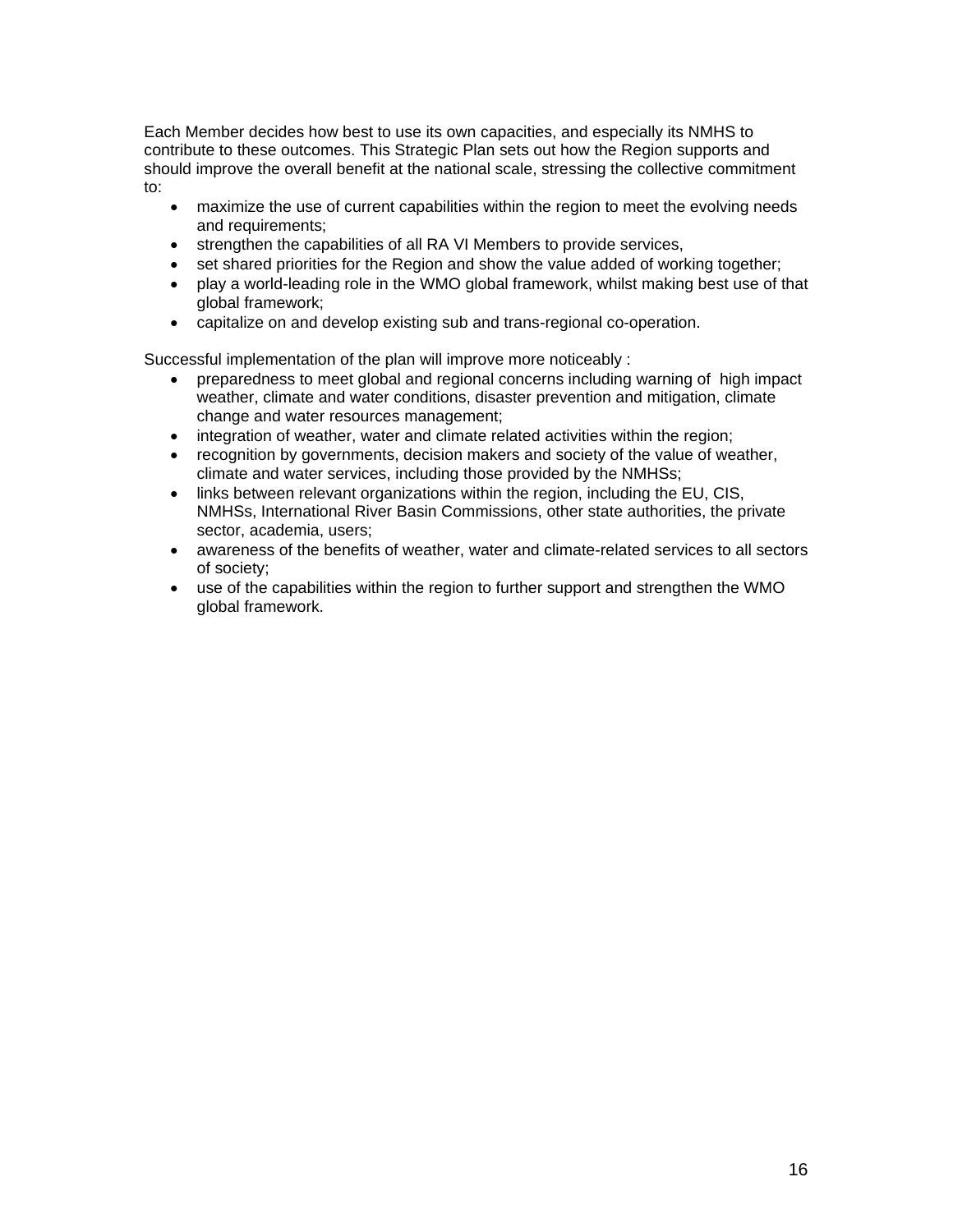# **3. Situation Analysis of the Region**

#### *Current Status, Trends, Developments and Evolving Needs of Members and Society*

The Strategic Plan and its associated Action Plan need to respond to an ensemble of factors which affect the design, the definition, the provision, the monitoring and the assessment of weather, climate and water services within RA VI.

It needs to consider the current capabilities within the region, and the variation in these capabilities as well as the current level of co-operation within the region. An analysis of these factors is included in Annex A.

The external factors are considered as the trends, developments and evolving needs of Members and society. A thorough analysis of these is included as Annex B. Not surprisingly, different Members note different trends, developments and needs.

#### *Key Drivers and Strategic Choices*

There are some themes which are common throughout many of the Members, which are summarized as **Key Drivers** and **Strategic Choices** in the table below.

#### **Key Drivers**

- Confirmed priority of the warning of high impact weather and water phenomena as the cornerstone of the core mission of NMHSs based on an appropriately sustained infrastructure (e.g. for provision of observations, datasets, forecasts, climate information, and associated production, transmissions, archive and access to data systems);
- Strong pressure to improve the quality of those forecasts and warnings, especially the usefulness and the relevance for all types of end-users;
- Need for prevention and mitigation of natural disasters through early warning, and vulnerability assessment;
- Ever greater needs, requirements and capabilities to deliver new and further services, especially regarding weather and/or water-sensitive economy, climate change, water resources management and air quality;
- A general decrease in funding for NMHSs, and/or a requirement to deliver more for the same or less resources;
- Need for improvements to the infrastructure, especially in the east of the Region.
- More competition with private sector service providers and between NMSs themselves for the delivery of commercial services.

#### **Strategic Choices**

- Strengthened co-operation within the Region
	- o Building on existing cooperating frameworks (e.g. political or economical) to install sub-regional co-operation (for instance in the Middle East; Caucasus and Balkans countries; trans-boundary rivers Commissions– e.g. Sava)
	- o Building on new co-operation between countries in meteorology and hydrology and with other actors in climate, water and environment sector.
	- o Create conditions to enable researchers from every RA VI Member to join in common projects, in particular those carried out by the European Joint Research Centre (JRC) and similar structures.
- More exchange of knowledge, know-how and understanding to provide better services
	- o Facilitate exchange of expertise between Members, including on application of EU directives impacting research and operations related to weather, climate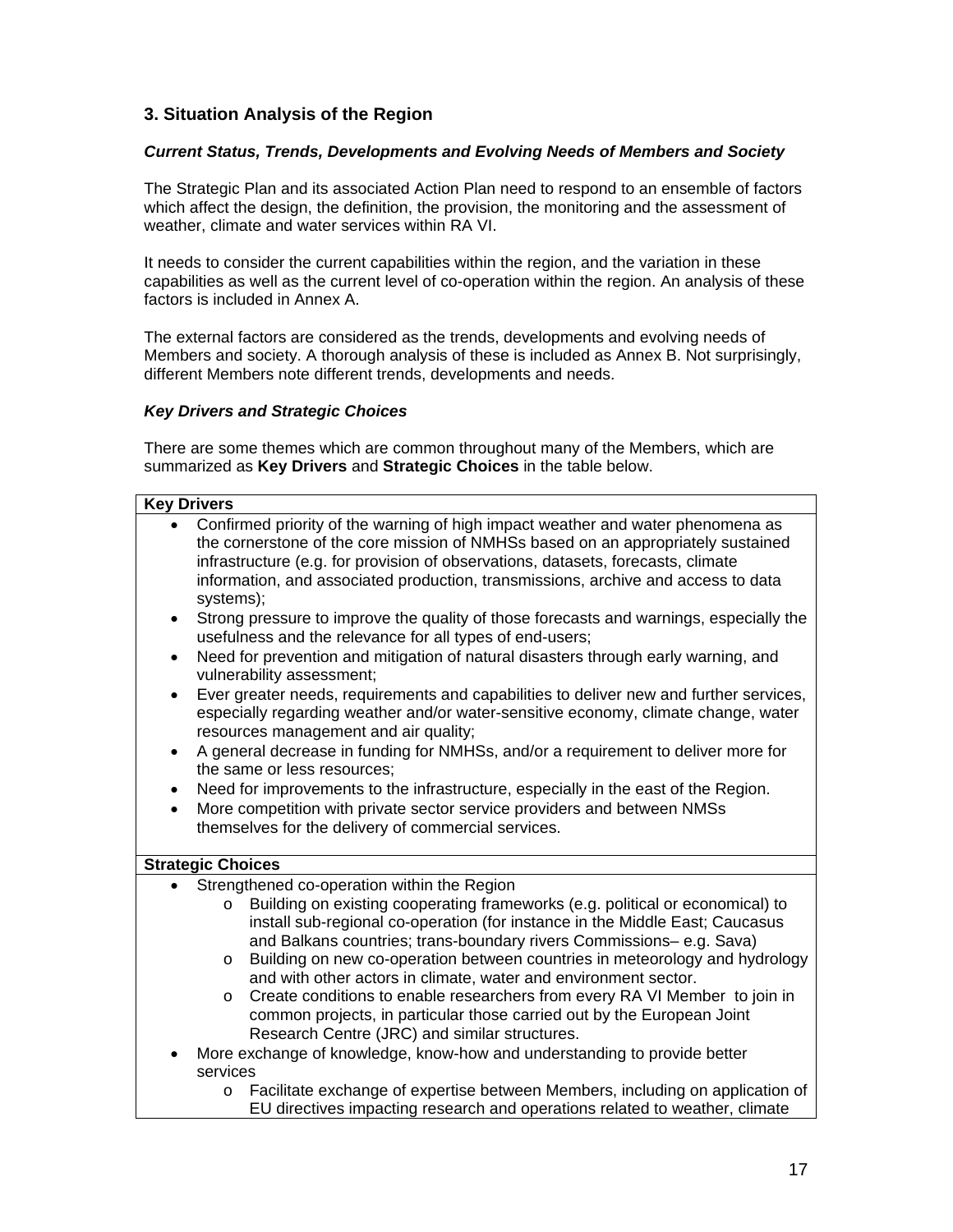and water activities;

- o Make better use of existing WMO infrastructure and expertise (e.g. Regional Specialized Meteorological Centres (RSMCs), etc)
- o Improve interfaces with WMO Technical Commissions and UN agencies (UNESCO, UNEP)
- Improved capitalization on Region assets (ECMWF, EUMETSAT, EUMETNET, ICH) o Encourage broader membership;
	- o Encourage broader use of outputs.
	- Improved interfaces with user communities
		- o At every stage from education to application, especially in the transport sector, and more specifically with respect to aviation.
- Alliances with new partners, including funding agencies / organizations
	- o Exploit opportunities with EU, World Bank etc.

#### *Strengths, Weaknesses, Opportunities and Threats*

Similarly, the analysis turned up a number of **Strengths**, **Weaknesses**, **Opportunities** and **Threats** of the Region which were commonly perceived by the Members. These are shown in Diagram below.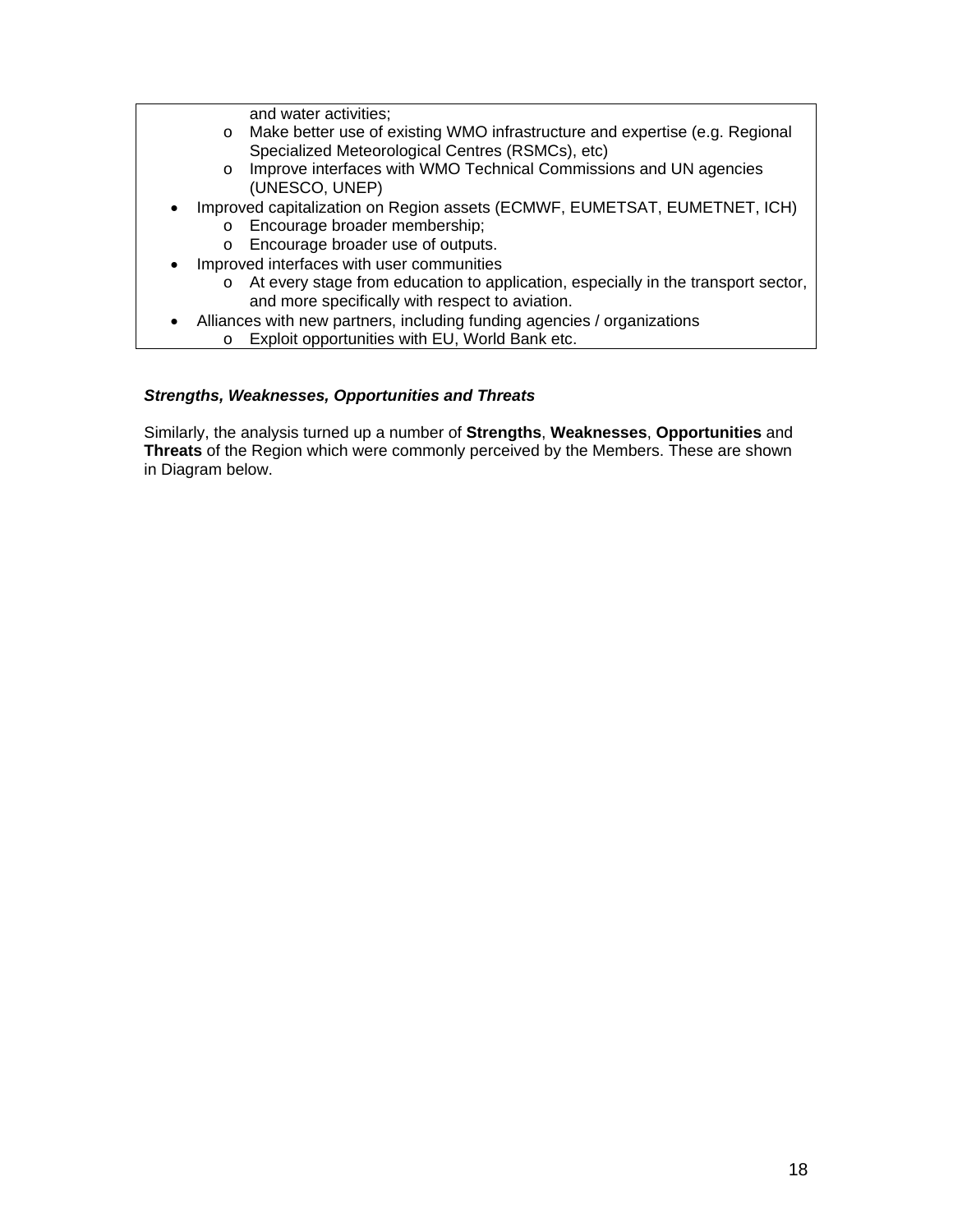#### *Utilise our* **STRENGTHS**

- Capacity of existing European Meteorological Organizations (e.g. ECMWF, EUMETSAT, EUMETNET) to accommodate cooperating **Members**
- High quality of professional knowledge and world leading expertise in different fields, combined with well organised NMHSs, working operational on a 24/7 basis, covering all European sub-regions
- Already well developed culture of cooperation, showing in good examples of collaboration and technology transfer, e.g. NWP consortia, drought management centres, integrated observing, co-operation within international river basins, etc.
- European Union strengthens the links between EU Members and neighbouring countries.
- High visibility through media
- Ongoing Development of concerted research project such as European Flood Alert System

#### *Exploit the* **OPPORTUNITIES**

- Growing awareness of the public and the decision makers of how everyday life and the sustainable development of society are affected by the weather, climate, water resources and the natural environment (heatwaves, floods etc)
- Growing demand for ever broader range of environmental services
- Increased potential for RA VI to serve European policies and priorities (e.g. of EU, CIS) through improved and new tailored services Existence of the World Bank and other development agencies as a potential source of funding of meteorological and hydrological development projects.
- The possibility to form national and international projects in weather, water, climate and related environmental issues, including support of NMHSs modernization projects, e.g. UNDP, TACIS, World Bank initiative
- The possibility to use new and evolving technologies
- Through the co-operation between WMO, other UN organizations and international bodies, emergence of regional projects and initiatives
- Adaptation to and mitigation of climate change on political agenda of EU and many European countries

#### *Address our* **WEAKNESSES**

- Technological gap between NMHSs of developed and developing countries of RA VI
- Poor visibility with governments and intergovernmental bodies such as EU, e.g. no recognition of meteorology as such under the EU fields of activities.
- Insufficient coordination of non European members with respect to the formalization and recognition of their needs within EU and existing European Meteorological and Hydrological organizations
- Lack of effective mechanisms for collaboration between public and private sectors and across scientific disciplines and technical domains
- Existing, but underused collaboration across RA VI under WMO framework (e.g. RSMCs, RICs, RMTCs, etc.)

#### *Mitigate the* **THREATS**

- Failure to cope with rapidly changing environment and framework
- Lack of government funding to support the requirements of the Regional Meteorological and Hydrological Infrastructure
- Lack of reactivity and competitiveness of some NMHS in complying with supra-national regulations
- With increasing knowledge of capabilities within the Region, risk of undermined perception of the fundamental role of a NMHS within its own state
- Lack of recognition of socio-economic value of NMHSs and their services
- Too strong leadership from the western part of the Region causing difficulties and lack of recognition of the NMHSs of the eastern part

Diagram 1: Strengths, Weaknesses, Opportunities & Threats of the Region

#### *Necessary Action*

The key drivers demonstrate an increasing need to prepare for and mitigate the impacts of extreme weather and water related events, and increasing demands for new and improved services for all end-users. The continually improving capabilities of NMHSs enable this challenge to be addressed, but this is within the context of ever greater financial constraints. The choice to be made is to extend the already strong sub-regional co-operation within the Region onto a more regional level, using the NMHSs, RSMCs and other centres of excellence in RA VI to work even more closely together. Co-operation will increase the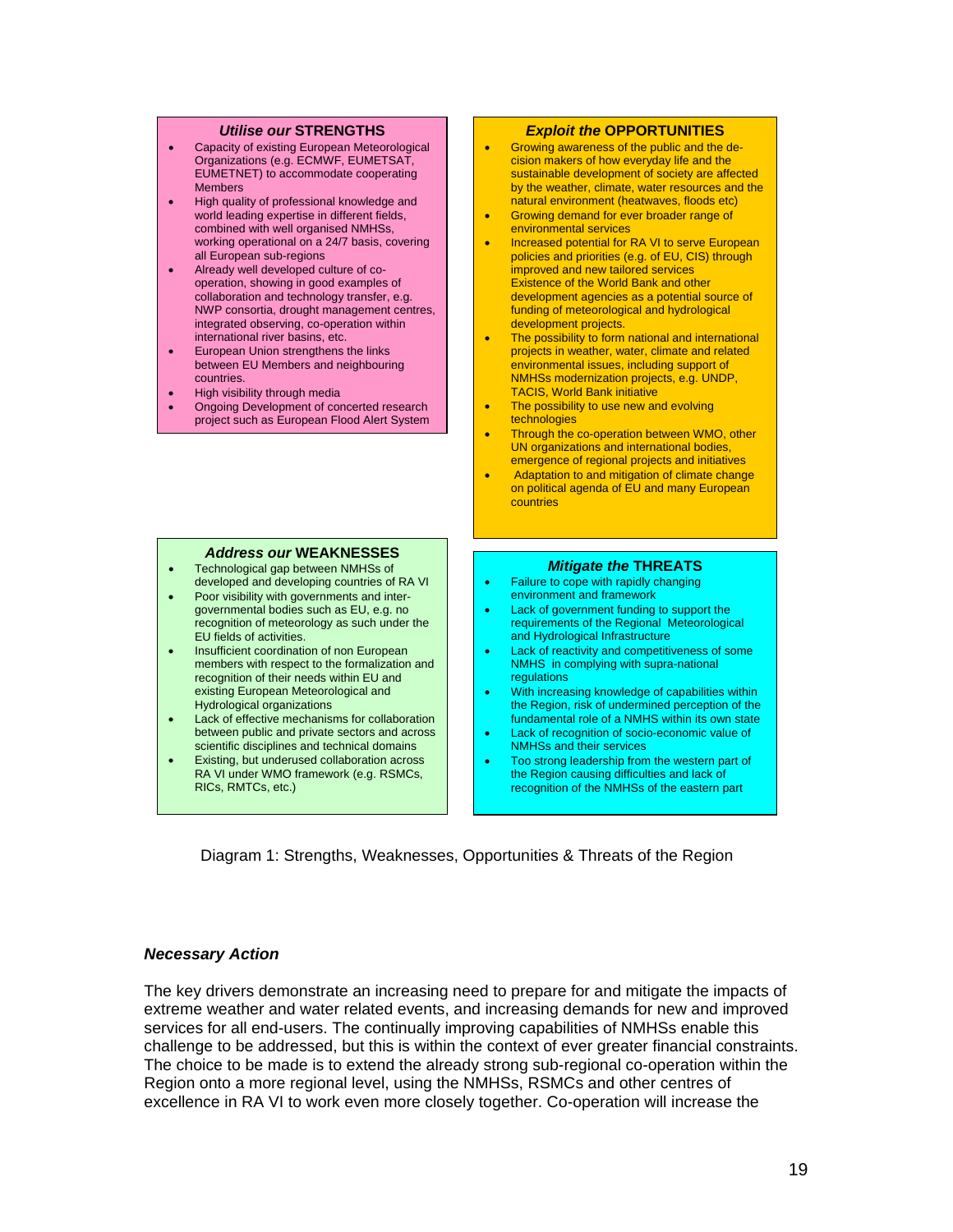effectiveness and efficiency of the meteorological and hydrological infrastructure throughout the region, and will ensure that all parts of the Region can benefit from its world-leading capabilities. Further work will be required to fully exploit the opportunities for funding offered by the European Union and World Bank, and to coordinate the future activities of the Region's hydrometeorological bodies with agencies of the European Union, Commonwealth of Independent States and other groupings (e.g. private sector, academia and users) to fully utilise the capabilities and realise the benefits from the system.

In the following section, this strategic statement is expanded further, within the broader context of the WMO Strategic Plan [2008-11], into a set of strategic thrusts which lead to the Expected Results for the Region.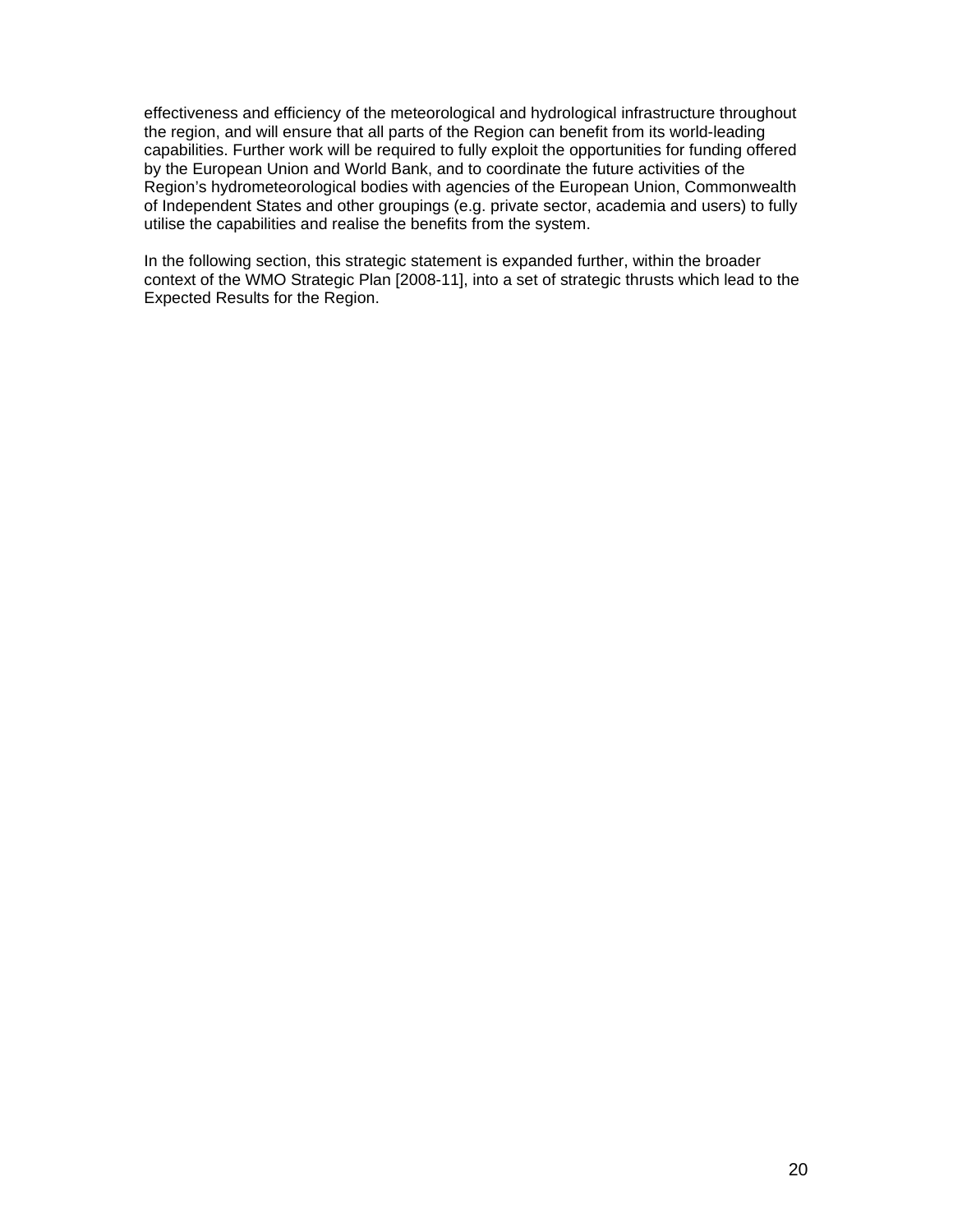# **4. The RA VI Strategic Plan**

### **a. WMO Top-Level Objectives and RA VI Desired Outcomes**

The RA VI Purpose Statement (see Box 3) articulates three Desired Outcomes from the Region:

- the safety and well-being of people;
- sustainable development; and
- **EXECUTE:** environmental protection

These interface neatly with the three Top-Level Objectives of the WMO Strategic Plan as shown in the table below:

|                                                                                                                                                                                                                          | <b>Region VI Desired Outcome</b>                                                                                                                                                                           |                                                                                                                                                          |                                                                                                                                                                                                                                              |
|--------------------------------------------------------------------------------------------------------------------------------------------------------------------------------------------------------------------------|------------------------------------------------------------------------------------------------------------------------------------------------------------------------------------------------------------|----------------------------------------------------------------------------------------------------------------------------------------------------------|----------------------------------------------------------------------------------------------------------------------------------------------------------------------------------------------------------------------------------------------|
| <b>WMO Top-Level Objective</b>                                                                                                                                                                                           | Safety and well-                                                                                                                                                                                           | <b>Sustainable</b>                                                                                                                                       | <b>Environmental</b>                                                                                                                                                                                                                         |
|                                                                                                                                                                                                                          | being of people                                                                                                                                                                                            | development                                                                                                                                              | protection                                                                                                                                                                                                                                   |
| I. To produce more accurate,<br>timely and reliable forecasts<br>and warnings of weather,<br>climate, water and related<br>environmental elements                                                                        | Appropriate<br>dissemination,<br>access to and use<br>of weather,<br>climate and water<br>information in civil<br>security, health<br>protection and<br>transport.                                         | Cost decrease of<br>infrastructure<br>protection and<br>maintenance (e.g.<br>better overall<br>design)                                                   | Information enabling<br>mitigating action<br>where the impact of<br>weather, climate and<br>water events on an<br>environmental<br>hazard may harm<br>the environment.<br>(e.g. chemical or<br>nuclear release, oil<br>slick, air pollution) |
| II. To improve the delivery of<br>weather, climate, water and<br>related environmental<br>information and services to<br>the public, governments and<br>other users                                                      | Public weather<br>and water services<br>accessible and<br>usable by general<br>public and<br>governments to<br>prevent avoidable<br>damage and<br>losses from<br>weather, climate<br>and water<br>hazards. | Services tailored<br>to enable the<br>exploitation by<br>user groups of<br>weather, climate<br>and water services<br>for social and<br>economic benefit. | Services enabling<br>the use of weather,<br>climate and water<br>information in<br>protection and<br>emergency schemes<br>related to<br>environmental<br>hazards.                                                                            |
| III. To provide scientific and<br>technical expertise and<br>advice in support of policy<br>and decision-making and<br>implementation of the agreed<br>international development<br>goals and multilateral<br>agreements | <b>Educating the</b><br>public and<br>government of the<br>risks associated<br>with weather,<br>climate and water<br>hazards.                                                                              | Advising user<br>groups on how<br>they can make<br>better use of<br>weather, climate<br>and water<br>information for<br>social and<br>economic benefit.  | Providing expert<br>advice to decision-<br>makers on the<br>environmental<br>impacts of weather,<br>climate and water<br>events and of their<br>natural and<br>anthropogenic<br>variability and trends<br>(e.g. climate<br>change)           |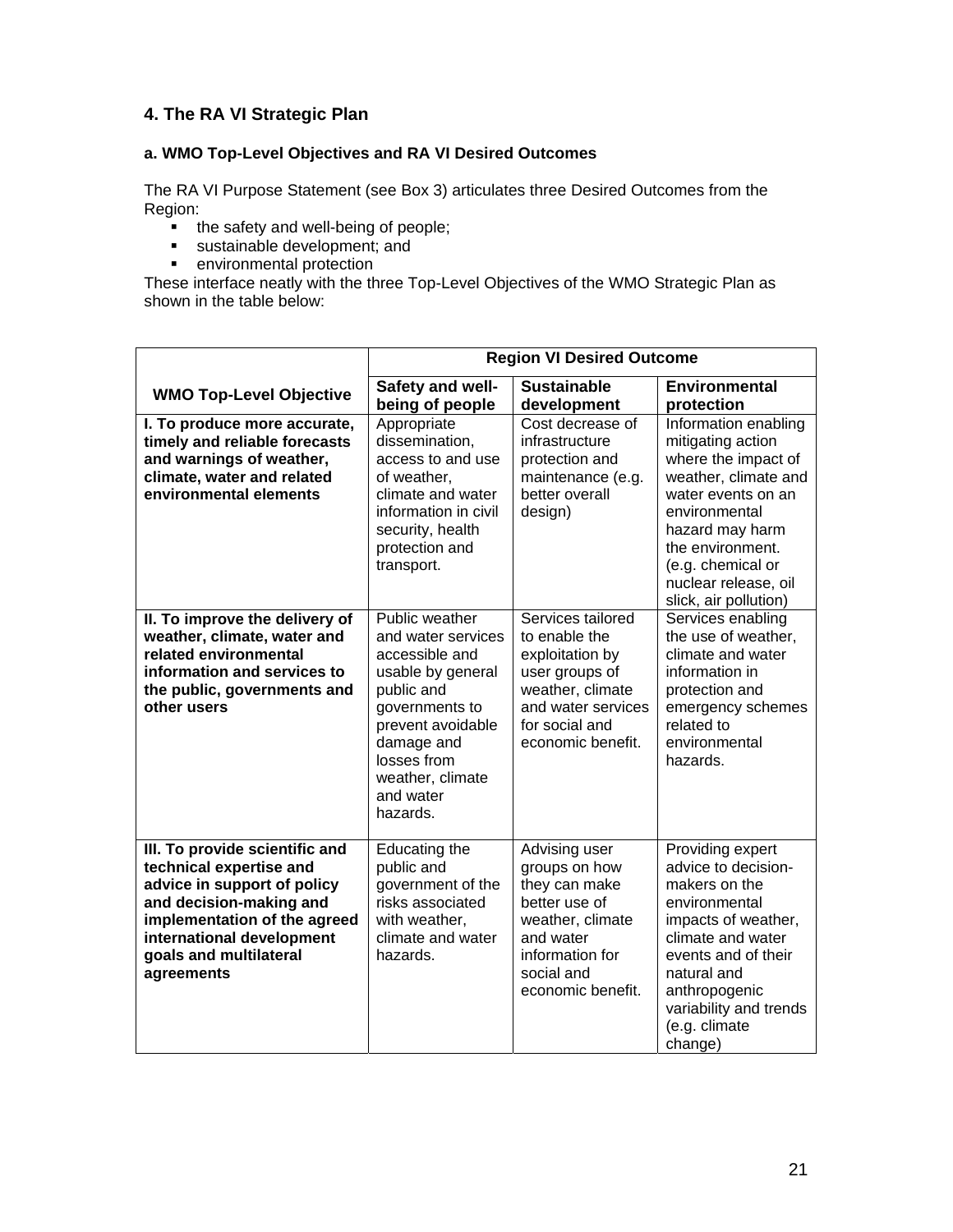## **b. Strategic Thrusts and Expected Results**

This section describes the Strategy by which WMO RA VI will endeavour to achieve the toplevel objectives and desired outcomes and the results the external community may expect from WMO RA VI. This uses the framework of 5 Strategic Thrusts and 11 Expected Rseults introduced in the WMO Strategic Plan. The Strategic Thrusts are:

- Capacity Building:
- Science and Technology Development and Implementation;
- Service Delivery;
- Partnership; and
- **Efficient Management and Good Governance.**

The Expected Results of WMO and their relationship with these Strategic Thrusts is shown in the table below.

#### **Science and Technology Development and Implementation**

I. Enhanced capabilities for Members to produce more accurate weather forecasts and warnings

II. Enhanced capabilities for Members to provide more accurate climate predictions and assessments

III. Enhanced capabilities for Members to provide more accurate hydrological forecasts and assessments

IV. Integration of WMO observing systems

V. Development and implementation of the new WMO information system

#### **Service Delivery**

VI. Enhanced capabilities of Members in multi-hazard early warning and disaster preparedness

VII. Enhanced capabilities for Members to provide and use weather, climate, water and environmental applications and services

### **Partnership**

 $\overline{a}$ 

VIII. Broader use of weather, climate and water outputs for decision-making and implementation by Members and partner organizations

### **Capacity Building**

IX. Enhanced capabilities of NMHSs in developing countries, particularly LDCs, to fulfil their mandates on weather, climate and water $1$ 

# **Efficient Management and Good Governance**

X. Effective and efficient functioning of constituent bodies

XI. Effective and efficient management performance and oversight of the Organization

These are necessarily broad and encompass all of the outputs of the WMO Members, its Secretariat and Constituent Bodies. They embody several key actions already accounted for and agreed within the missions of NMHSs in the Region, including those carried out within international organisations. The focus of this Plan will be on specifying with greater detail those Results or outputs which are a priority for this Regional Association. These outputs will fit the following broad themes:

- $\triangleright$  Improve existing practice;
- $\triangleright$  Broaden use of more advanced technologies;
- $\triangleright$  Join in existing or planned projects;

 $1$  Note: As in the Region there are no Least Developed Countries, but there are countries with economy in transition (EIT), this expected result will be focused on enhancing the capabilities of NMHSs in the countries with economy in transition to fulfil their mandate on weather, climate and water.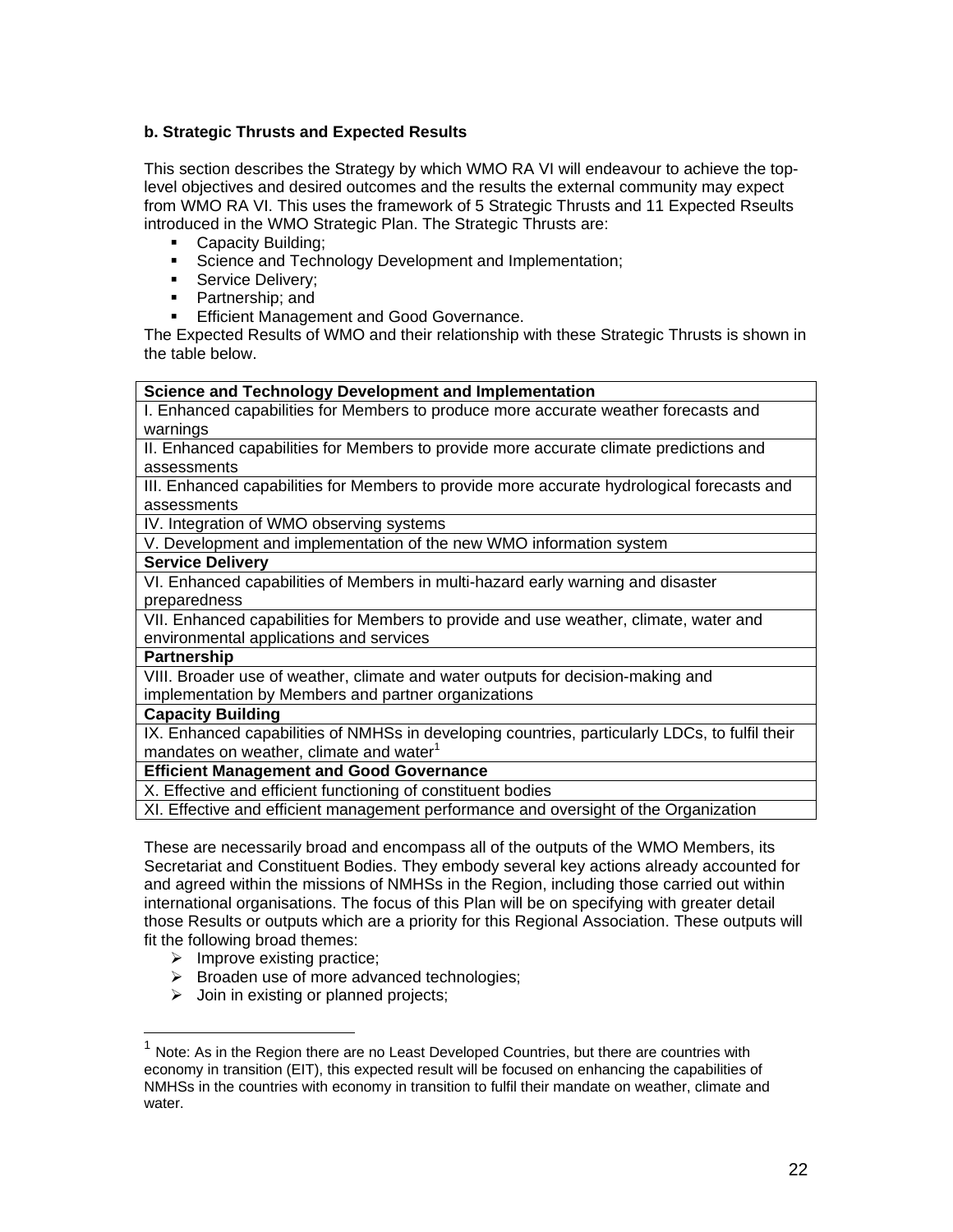$\triangleright$  Develop new capabilities or products.

Within this section, each Strategic Thrust will be described in more detail with the regional context of how they will support the Region's desired outcomes. We will then describe, in general terms, how this strategic thrust can be implemented in the Region, and finally, the results the external community may expect from WMO RA VI, under the headings of the WMO Expected Results.

# **Service Delivery**

Service Delivery is the primary area for achieving the Desired Outcomes and so is described first; the safety and well-being of people, the security and efficiency of transport and energy production and delivery, sustainable development and/or environmental protection should be the natural result of weather, climate and water related services.

The delivery of meteorological and hydrological services is mature within the Region, but the Region needs to respond to global change and its challenges which are modifying users' requirements for services and the market in which service providers operate. For example, the expectation that climate change will increase the frequency of weather and water related hazards in the Region may require improved early warning services in many Member states, as well as new or more comprehensive services related to environmental protection (e.g. air quality, water resources). Also, Governments and economic sectors will require guidance to respond to a changing climate. Meanwhile, the increased demand from users is leading to a greater involvement of private sector service providers, as well as an expectation for improved services, both providing opportunities for the NMHSs to increase their visibility and improve their effectiveness.

RA VI will address this through:

- Better understanding the requirements of governmental bodies, economic sectors, media and general public,
- Better use of RA VI capabilities, including the quality and completeness of hydrometeorological records for application in development planning and disaster preparedness
- Working together to provide a broader range of sub-regional and regional services
- Working more closely together to implement best practices and optimize the activities of existing capabilities within the Region to improve service production and delivery and the use of resources.
- Creating the proper mechanism to measure the RA VI contribution to sustainable development
- Establishing a monitoring process to capture evolving stakes and challenges and to provide adequate references
- Measuring and documenting the socio-economic benefits of the RA VI activities

And try to achieve the following results:

#### **VI. Enhanced capabilities of Members in multi-hazard early warning and disaster preparedness**

- Existence of a Europe–wide early warning system
- Increased number of national and cross-boundary coordinated flood warning and alert systems
- Expanded range of emergency response advisories produced from the region's Regional Specialised Meteorological Centres (RSMCs)

**VII. Enhanced capabilities for Members to provide and use weather, climate, water and**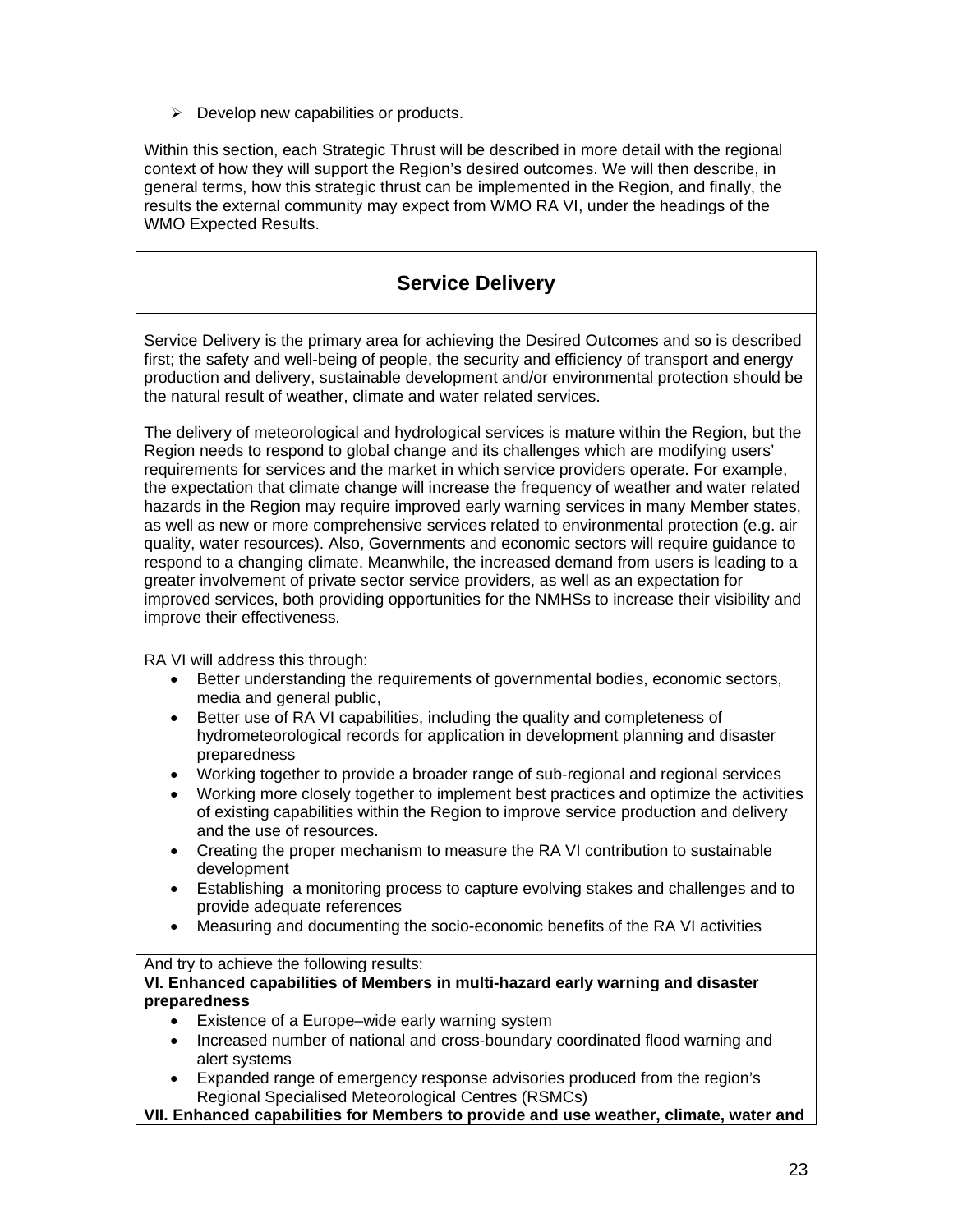### **environmental applications and services**

- Implementation of Quality Management Systems in NMHSs
- Documentation of economical models and their compliance with supranational regulations
- Shared experience of service delivery techniques in public weather, aviation, agricultural, river navigation and marine sectors
- Documentation of socio-economic benefit studies of NMHSs

# **Science and Technology Development and Implementation**

In order to provide more comprehensive services to satisfy the needs of end users - and so provide the benefits to the safety and well-being of people, sustainable development and environmental protection - there is a requirement to increase further the scientific and technological infrastructure in the Region. The Region already has a high level of scientific and technological expertise within world-leading institutions, such as the NMHSs and academia, and in industry. Improved co-operation between Members can help develop the scientific knowledge and technical infrastructure to meet the requirements for more comprehensive services. Such areas include improved quality, range and timeliness of the basic data necessary for the production of weather forecasts, climate predictions and hydrological assessments, whether this be through satellites or ground-based observing; utilising new technologies to improve the timeliness of the exchange of this data; and improved modelling to forecast a greater range of environmental hazards at longer lead times.

RA VI will address this through:

- Improving knowledge of meteorological and hydrological processes and understanding of the requirements of the user community regarding the accuracy and usefulness of the analysis, forecasts, warnings and risk assessments of meteorological and hydrological related hazards and impacts of environmental changes;
- Capitalize on existing infrastructures / organizations in order to better account for and answer to users' requirements, e.g. through the opening or the creation of steering committees gathering all stakeholders
- Modernize the RA VI hydrological and meteorological infrastructure, including by combining capabilities of NMHSs, regional and sub-regional organizations with those of possible partners whenever appropriate
- Preserve and develop the hydrological infrastructure for monitoring quantity and quality of both surface water and groundwater
- Ensure that the Region develops the most efficient and effective infrastructure to feed into the global WMO system
- Ensure that the Region plays its part in the effective operation and delivery of a global multi-hazard early warning system, including disaster preparedness and climate change.

And try to achieve the following results:

**I. Enhanced capabilities for Members to produce more accurate weather forecasts and warnings** 

- Enlarged access and exploitation of ensemble prediction products, now-casting techniques and long-range forecasting products
- Existence of European multi-model ensemble products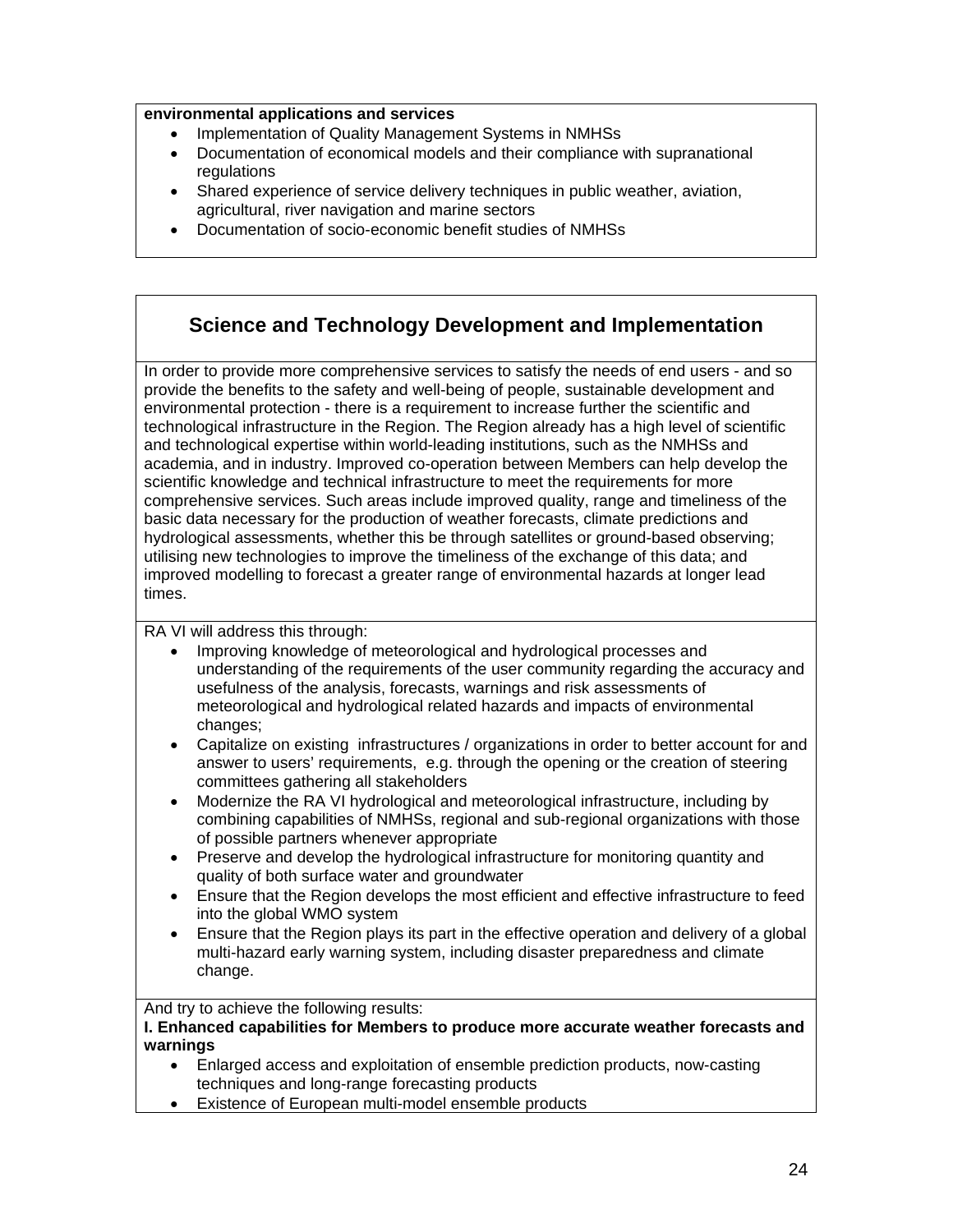### **II. Enhanced capabilities for Members to provide more accurate climate predictions and assessments**

- Use of world-leading capability to develop products and services in support of adaptation strategies and mitigation measures for adverse impacts of climate change
- Participation of RAVI Members in European-wide climate research projects
- Establishment of Regional Climate Centre for RA VI
- Establishment of appropriate capabilities for regional and sub-regional climate monitoring

### **III. Enhanced capabilities for Members to provide more accurate hydrological forecasts and assessments**

- Availability of sufficient and reliable input data (quantity and quality, surface and ground water) and methodologies for hydrological forecast and analysis
- Increased number of NHSs equipped with state of the art methodologies and scientific tools
- Improved capacity building of NHSs for hydrological forecast and analysis production

# **IV. Integration of WMO observing systems**

- Cost effective operation and better supply of good quality data throughout RA VI
- Efficient collaborative network of Regional Instrument Centres in RA VI

• Existing RA VI observation networks recognised as a component of GMES

# **V. Development and implementation of the new WMO information system**

- Reliable dedicated telecommunications of appropriate bandwidth available for all RA VI Members
- Improved data and products exchange for RA VI Members and external users under WIS implementation
- Migration plan, including assistance and advice, to an extended use of Table Driven Code Forms
- Establishment and operation of GISC in RA VI

# **Partnership**

Working together more effectively both within the Region and with other bodies outside the Region and outside the normal actors of WMO, is a key strategic thrust for the Region. The weather, climate and water communities already necessarily have to work together to exchange necessary data for forecasting, and the driver of reducing government funding requires increased collaboration to share resources. Thus, the Region already has well established sub-regional networks (e.g. EUMETNET etc), intergovernmental bodies (e.g. ECMWF, EUMETSAT, ICH etc) as well as informal conferences (e.g. ICWED, ICCED, BALTNET, etc.), but the Region can look to enhance the co-operation between these subregional groupings, and also meteorological societies and the private sector, as well as promoting new co-operation where previously none existed. Equally, partnerships can be developed outside the Region to enable others to take advantage of the Region's worldleading expertise. This includes bodies outside WMO such as the EU or World Bank & Regional Development Banks, particularly to ensure that the existing infrastructure is included within any future initiatives or included within development projects.

RA VI will address this through:

- Identifying where opportunities for sub-regional co-operation are lacking and promote potential bodies for new partnerships
- Create the mechanisms to develop the interface and communication with new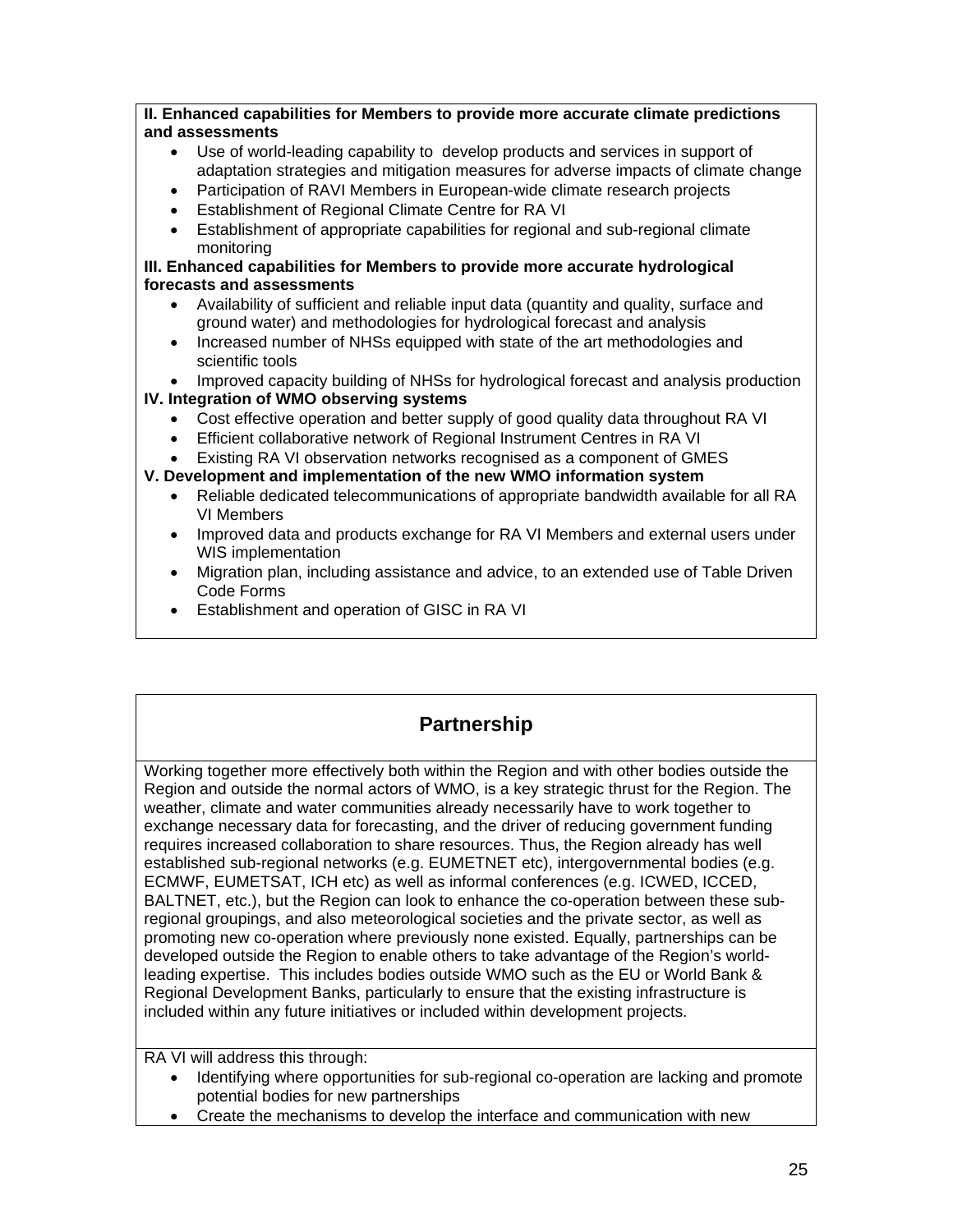potential partners

- Be the focal point for the WMO link with regional organisations, including the EU and its JRC, the CIS and regional UN bodies.
- Expand effective sub-regional framework (e.g. EUMETNET, ICH) to cover RA VI requirements
- Promote co-operation between NMS and NHS, and NMS and operational oceanographic institutions, where they are separated
- Promote co-operation among NHSs and other national bodies which monitor and assess hydrosphere
- Promote regional co-operation among NHSs in international river basins
- Improving the interactions between persons and institutions from other sectors and disciplines including those in the social sciences, development planning and disaster preparedness communities
- Ensure a fruitful dialogue with other WMO Regional Associations and with WMO Technical Commissions
- Secure the relevant participation of NMHSs in the operational implementation of research-funded projects, especially those developed by the JRC like the European Flood Alert System (EFAS)

And try to achieve the following results:

#### **VIII. Broader use of weather, climate and water outputs for decision-making and implementation by Members and partner organizations**

- Greater collaboration between NMSs and NHSs, and NMSs and operational oceanographic institutions, on national and international levels mainly where the services are separated
- Involvement of RA VI WG chairs in work of relevant Technical Commissions
- Raise awareness with EU, CIS and regional UN bodies of RA VI capabilities
- Extend knowledge of activities of WMO and NMHSs with other sectors, including those in the social sciences, development planning and disaster preparedness communities
- Greater exploitation of existing funding opportunities from EU, World Bank and others
- Greater involvement of NMHSs in operational implementation of research-funded projects
- Coordination between NHSs and EU to implement water policy and data policy

# **Capacity Building**

Underpinning the above is the need for capacity building. The expertise within the Region is not homogeneous and not all Members can contribute as effectively as they would like to the safety and well-being of people, sustainable development and environmental protection. In order to meet the increasing demands for more comprehensive services across the Region to deliver these benefits, there is a need to build capacity so the whole Region can effectively utilize the expertise contained within the world-leading centres. This can be done by capitalizing on training provided by WMO and Members' training centres, RSMCs and programmes carried out by thematic consortia (e.g. like in NWP by ALADIN, HIRLAM, COSMO, UM community), and to address the technological gaps that may exist. Technology transfer can be facilitated through the sub-regional networks, and other multilateral collaborations. This sharing of best practices should not be limited to technology (or inside the Region), but also tools to strengthen institutional capacity building including management and strategic planning, harmonization with existing standards (e.g. EU, ISO) and quality management.

RA VI will address this through: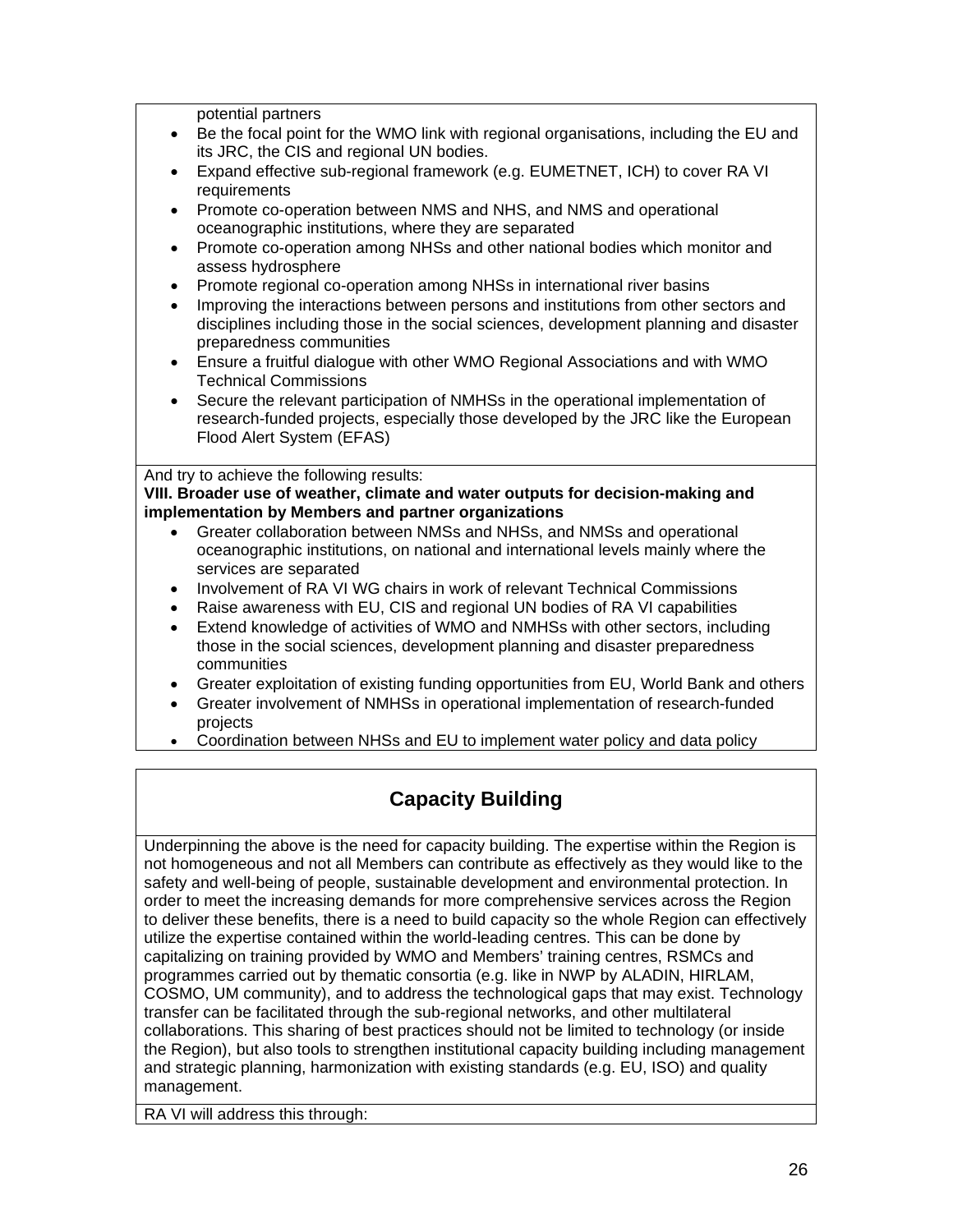- Assessing the gaps in knowledge and capabilities, especially in observation infrastructure design, operation and sustainability, to meet requirements
- Developing appropriate structures and planning to make best use of the Region's existing capabilities and to establish new structures where appropriate to achieve RA VI objectives
- Setting up the appropriate collective actions/projects to fill the gaps
- Ensuring that the Region and its NMHSs have the right people with the right skills to achieve their objectives
- Share experiences and best practices with other WMO constituent bodies

# And try to achieve the following results:

**IX. Enhanced capabilities of NMHSs in developing countries, particularly LDCs, to fulfil their mandates on weather, climate and water** 

- Development of Regional Master Plan to bridge gap between NMHS capabilities in RA VI Members
- Establishment and broad access to e-learning materials
- Greater use of "cooperating" membership within established organisations
- Formation of "twinning" arrangements between developed Members and Members with economies in transition
- Greater involvement in existing training programmes
- Improved documentation (country profiles) of the requirements of countries with economies in transition

# **Efficient Management and Good Governance**

Regional Association VI has limited financial resources through the WMO budget and relies heavily on the goodwill and contributions of volunteers from its Members to deliver its activities. Therefore it is imperative that the Regional Association effectively manages its resources to avoid duplication, and meet the Members' priorities as articulated in the Regional Strategic Plan.

RA VI will address this through:

- Reviewing subsidiary bodies of RA VI and their role in delivering the Strategic Plan
- Ensure reactivity within RA VI to build up common proposals
- Liaise with WMO secretariat to convey adequate information to the other UN bodies on RA VI expertise and capabilities
- Share experience, knowledge and capabilities with other Regions to help deliver the objectives of the WMO Strategic Plan
- Behave as a network thanks to committed contact points
- Work at a more operational level with institutions designated/selected by those bodies to pull up the Region expertise and capabilities to better meet their requirements

And try to achieve the following results:

### **X. Effective and efficient functioning of constituent bodies**

- Effective monitoring of the RAVI Action Plan
- Review of the subsidiary working groups of RA VI
- Review of work plan for RA VI session
- Online report of the RA VI SP and AP monitoring
- Effective update of the Strategic plan in connection with the WMO SP evolution
- Enhanced co-operation between sub-regional organizations

### **XI. Effective and efficient management performance and oversight of the Organization**

• Increased influence of RA VI constituent bodies in dealing with regional related matters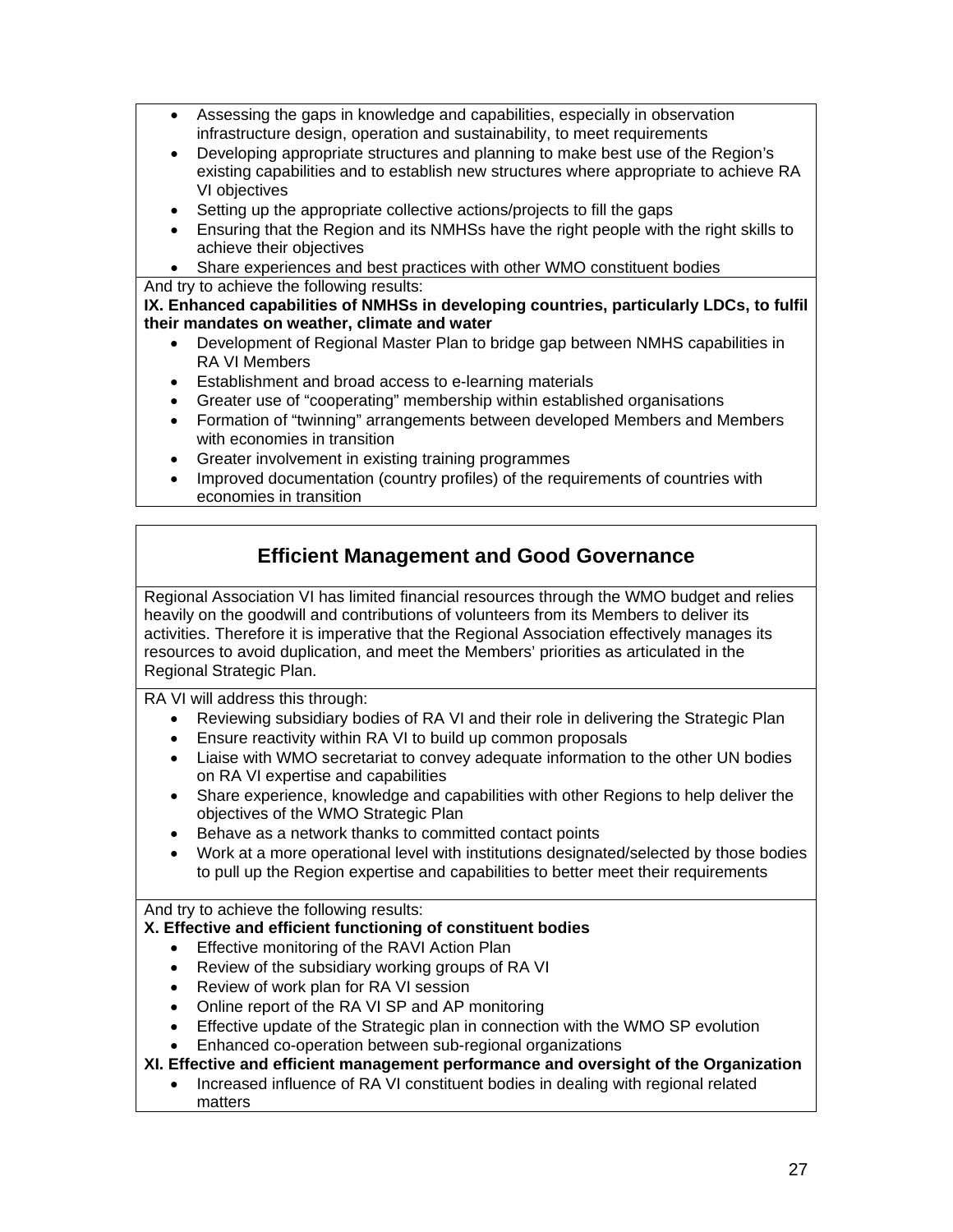- Intensified and easier access to common resources via electronic means
- Increased use of the INTAD 6 network
- Intensified RA VI-WGH activity : networking of NHSs for contribution to regional initiatives related to water
- Development of documented arguments for ensuring the sustainability of national state-funded structures in charge of meteorological and hydrological safety and basis services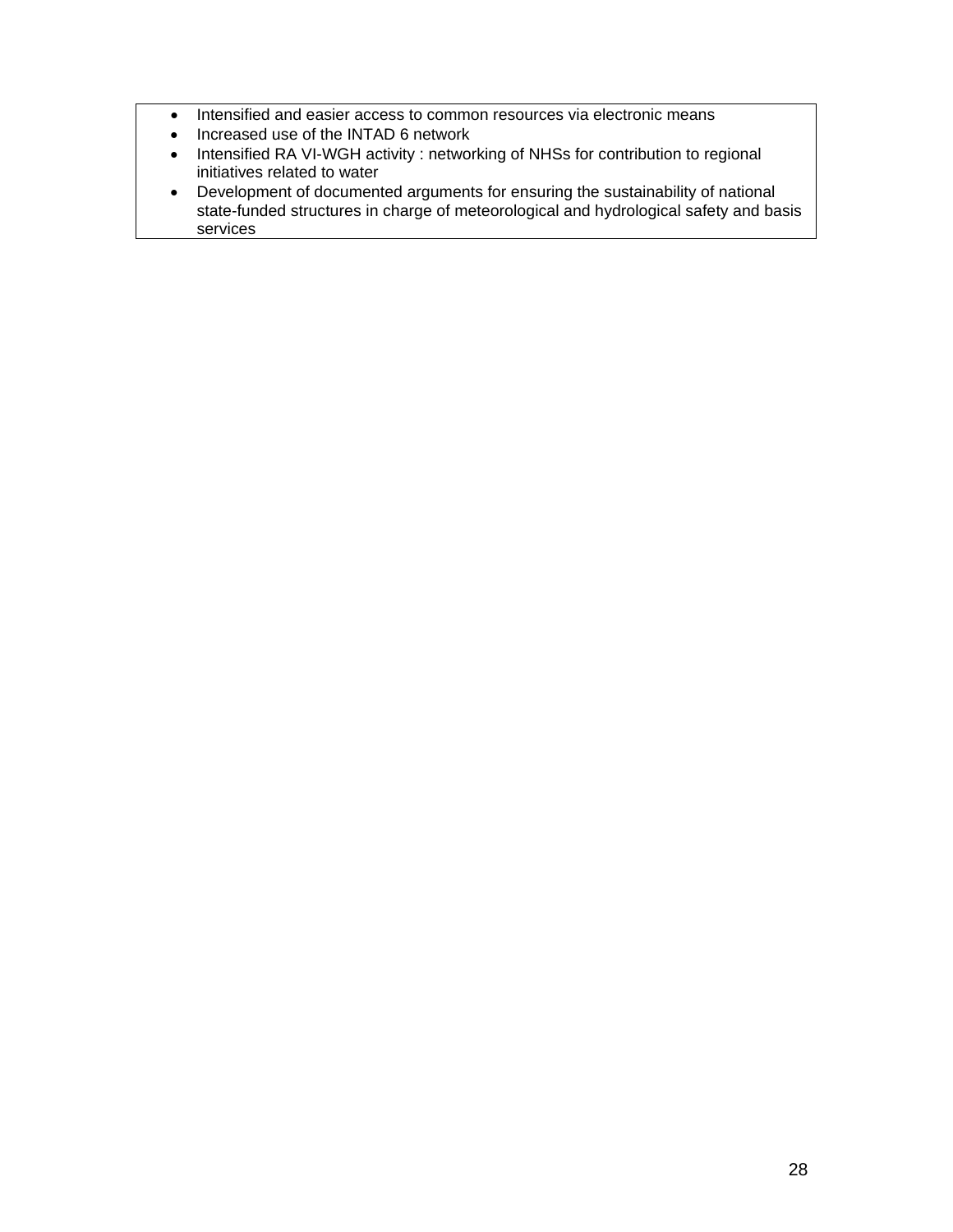# **5. Implementation**

#### **a. The RA VI Action Plan**

The Strategic Plan will be implemented through specific objectives written into the RA VI Action Plan. An introduction to the Action Plan is contained in Annex C of this document which describes not only the specific objectives WMO RA VI will strive to complete, but also the bodies which will be responsible for implementation, the methodologies for prioritisation, and a description of the types of indicators that will be used to measure success.

### **b. Monitoring and Updating the Action Plan**

### *Keeping track of society and users' needs*

While societies benefit from continuing scientific and technological progress, the full benefit of weather, climate and water forecasts, products and services is yet to be realized. Recognizing that people and economies are more vulnerable today is the first step towards developing decision processes that utilize environmental information more effectively. The new WMO strategy, supported by the RA VI one, emphasizes service delivery to improve the interaction between providers and users of weather, climate and water products and services.

Nevertheless, the needs of society and users will continue to evolve as scientific and technological advances create new opportunities for services, and as environmental challenges on society increase, particularly as a result of climate change. In order to remain relevant, RA VI needs to continue to monitor these requirements and be prepared and capable to change its activities to best satisfy the requirements of its Members.

As part of this, RA VI is committed to consolidate existing and create when appropriate processes to ensure a fruitful dialogue between the weather, water and climate information providers and users at large as a major ingredient for service quality assessment and improvement and a necessary vehicle for capturing evolving needs and requirements.

### *Monitor the strategy and report on the actions of RA VI*

The purpose is to manage the strategy effectively to ensure that it is a living and dynamic process. Continuous monitoring of the WMO strategic thrusts and initiatives as applied in the RA VI strategic plan, assessing the effectiveness of the implementation strategies, will be carried out.

Monitoring and evaluation of the RA VI Action Plan is the responsibility of its President with the primary assistance of the RA VI management group. An annual performance report will provide an assessment of progress toward the plan's objectives and the ongoing relevance of the strategic initiatives employed. This assessment will be an important input to the strategic planning process and will be used to adjust direction and priorities as required, as well as the Region contribution to the WMO operating and strategic processes.

Because the Regional Association gathers once every two years, as its quadrennial session and at WMO Congress, there is the opportunity to respond promptly to rapid changes in users' and Members' requirements and ensure that the Strategic Plan and Action Plan remain current and relevant to all stakeholders.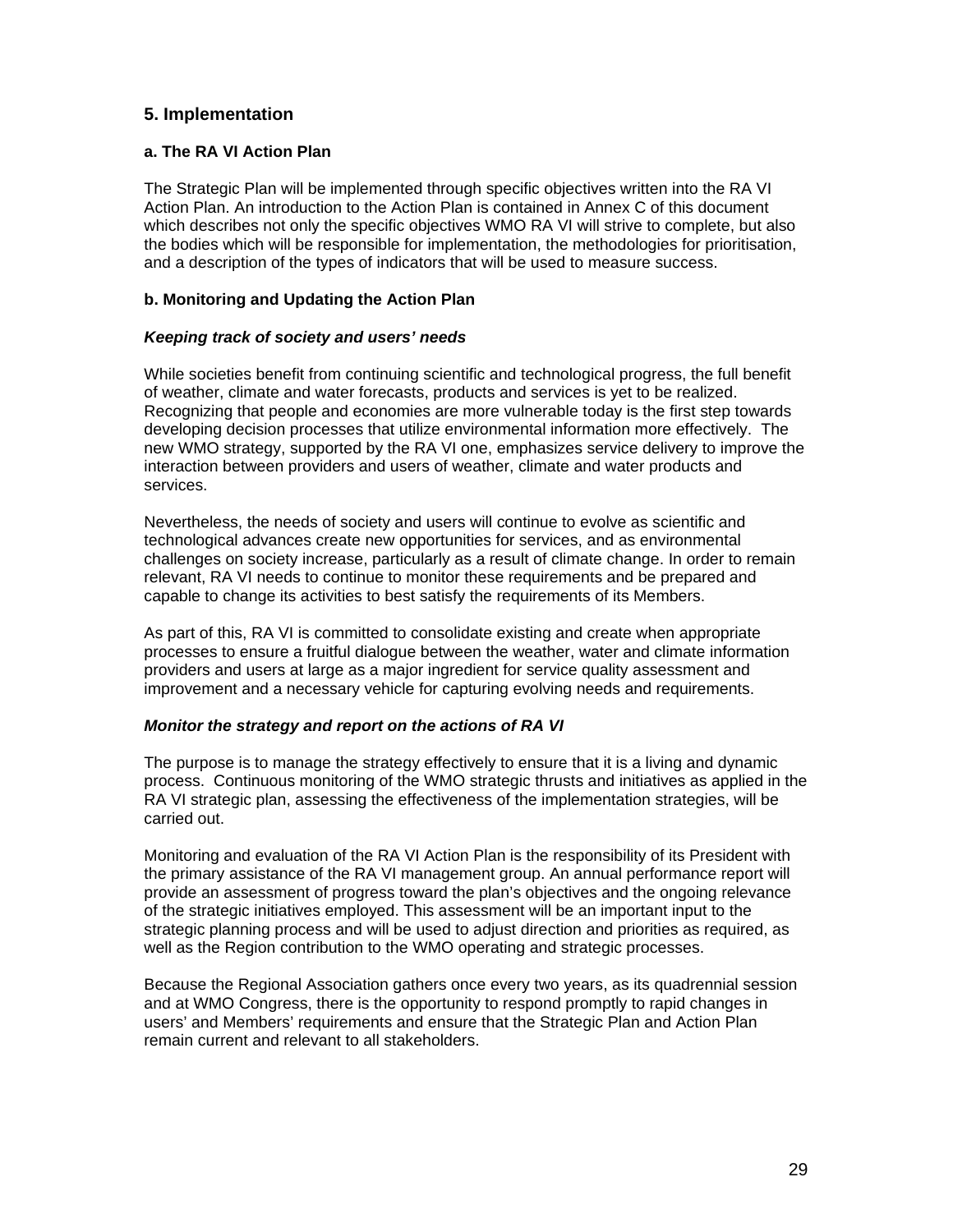# **ANNEX A : RA VI description**

This annex aims at giving a comprehensive picture of the RA VI through various characteristics of their 50 Members. A few key elements are presented, which capture the Members and their NMHSs participation in WMO Programmes, the existing and planned cooperative frameworks at both Members and NMHS level and the existing and envisaged partnerships through which the weather, water and climate issues will be tackled in a more integrated way. It also shows the diversities and capabilities of the region. It gives a picture of the co-operation between the NMHSs in the region to deliver best possible services to the customers.

The situation in the region is described from several angles:

a) a set of cooperating WMO Members supporting WMO programmes, strategies and key objectives, whose governments bear responsibilities toward their citizens, the national economy and the international community, the participation in WMO programmes being one of the mechanism through which they fulfil their obligations and priorities,

b) and the NMHSs which are organized at the national and supra-national scales, to provide the data, products and services required dealing with weather, water and climate issues.

The content also reflects Members characteristics in a global way, and their NMHSs characteristics as a consequence of the former;

The content of the draft ANNEX is a simplified sketch highlighting the main topics to be covered, and the way the content will be documented through tables, graphs and maps.

*Map removed from this draft to keep file size down.*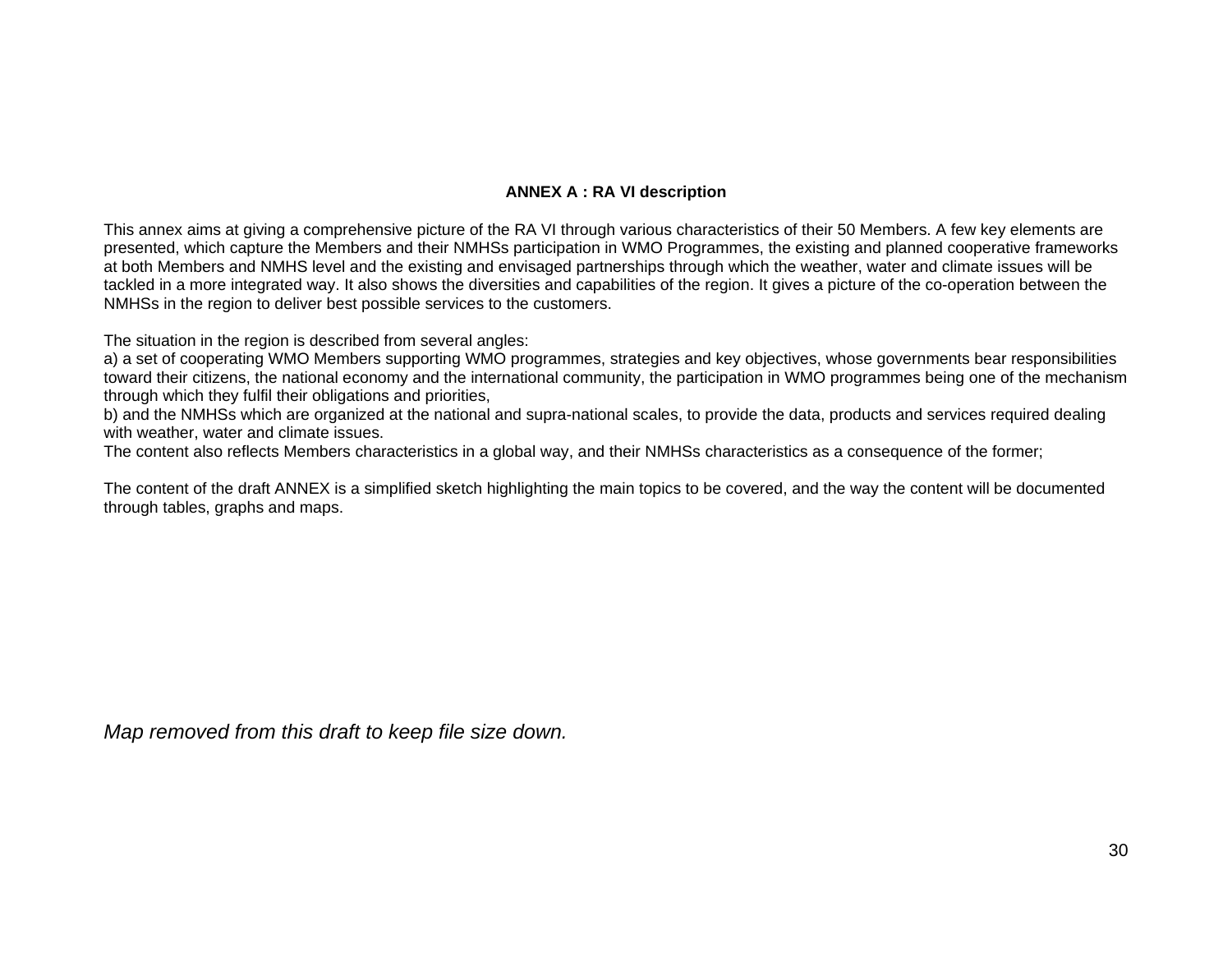# National needs for hydrometeorological information

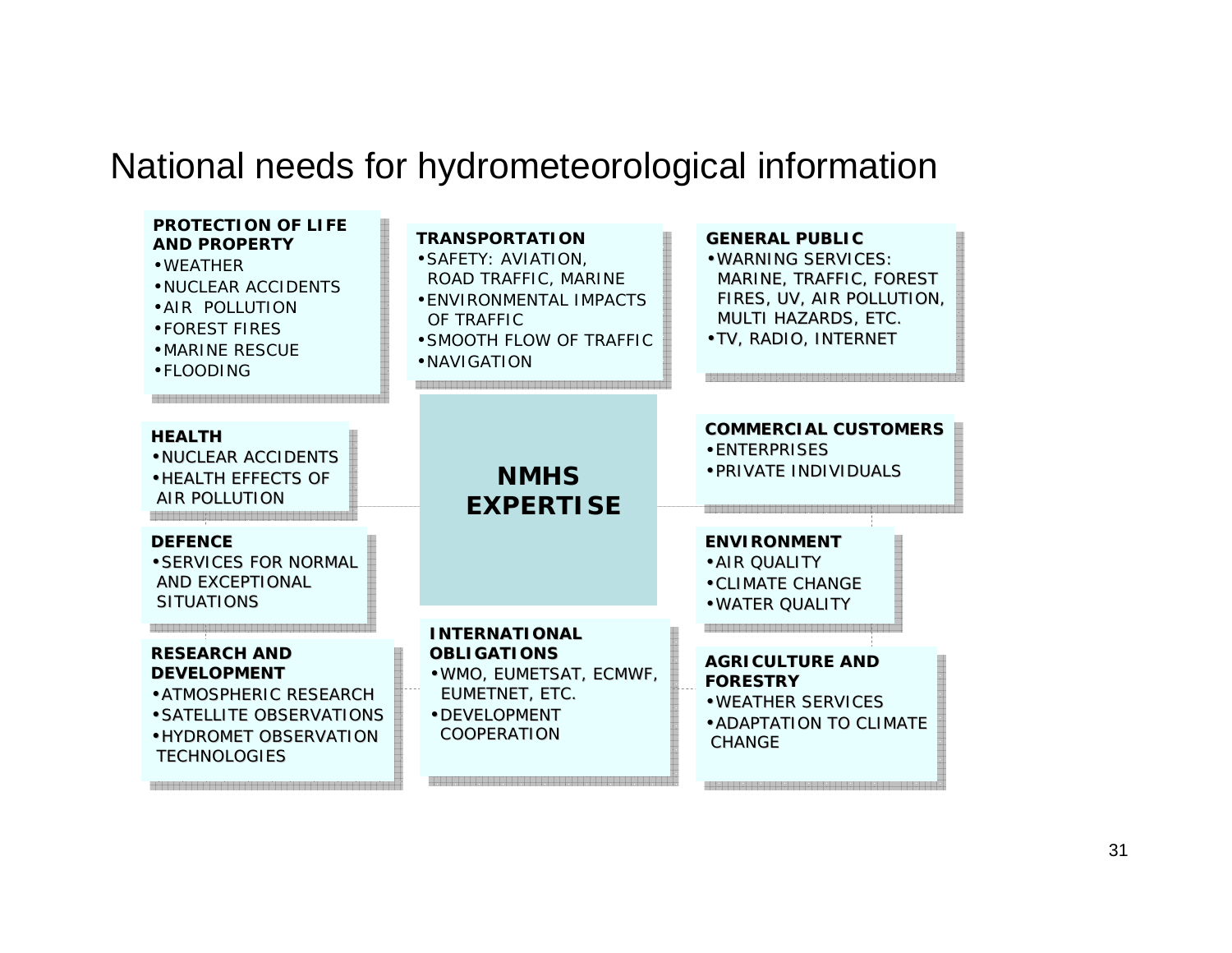The following table presents the main topics documented in the following paragraphs. It is intended to enabling the reader to capture the link between Members characteristics and the implication for their NMHSs.

| Themes                   | I - Members Context                                                                        |                                                                                                                           |                                                                                                                              | <b>II - NMHSs Context</b>                                                         |
|--------------------------|--------------------------------------------------------------------------------------------|---------------------------------------------------------------------------------------------------------------------------|------------------------------------------------------------------------------------------------------------------------------|-----------------------------------------------------------------------------------|
|                          | I.1 - Introduction:<br>-Show commonalities and diversities : geographical, economical, etc |                                                                                                                           | II.1 - Introduction:                                                                                                         |                                                                                   |
|                          |                                                                                            |                                                                                                                           | - Show how NMHSs contribute to national, supra-national,<br>regional, supra-regional, worldwide priorities and<br>challenges |                                                                                   |
|                          | partnerships'                                                                              | - Show existing political framework for co-operations and                                                                 | progressing                                                                                                                  | - Show how existing co-operations and partnerships help                           |
|                          | - Show evolving situation                                                                  |                                                                                                                           | - Show how cooperative framework is strengthening by<br>incorporating more bodies and disciplines                            |                                                                                   |
| General<br>context       | I.1.1- Common features                                                                     | - Public duties                                                                                                           | II.1.1 - Common<br>features                                                                                                  | - Legal status                                                                    |
|                          |                                                                                            | - Others                                                                                                                  |                                                                                                                              | <b>Basic missions</b><br>- Others                                                 |
|                          | I.1.2 - Specificities                                                                      | - Seismology, vulcanology services<br>(more generally geophysics)                                                         | $II.1.2 -$<br><b>Specificities</b>                                                                                           | - Marine, Oceanography, Hydrology,<br>Air Pollution or not                        |
|                          |                                                                                            | - Natural disaster management<br>- Environmental issues<br>- Aeronautic services providers<br>- Defence service providers |                                                                                                                              | - Size, budget, etc<br>- Research, Training<br>- Others                           |
| <b>WMO</b><br>programmes | I.2.1 - World Weather<br><b>Watch and World Climate</b>                                    | - Climate policy                                                                                                          | II.2.1 - Basic                                                                                                               | - National, sub-regional, regional and<br>world meteorological centres, in        |
|                          | Program                                                                                    | - Observation, incl. GCOS, GOOS<br>- Data exchange<br>- Forecasting                                                       | infrastructures                                                                                                              | charge of:<br>- Observation network<br>- RSMCs: Cyclones, etc<br>- RCCs<br>- WMCs |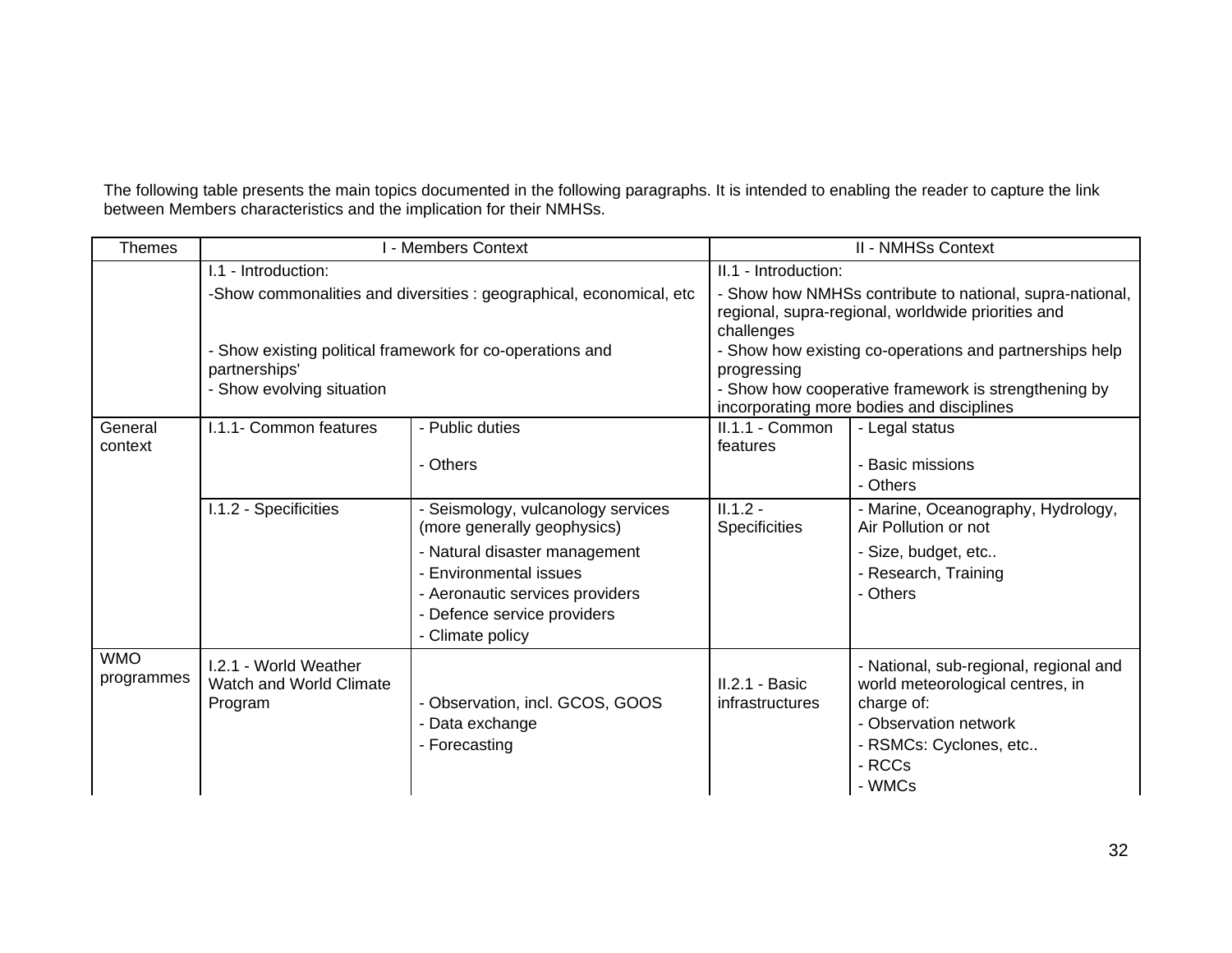|                                                      |                                                                                                                                                                                                                       |                                                                                     | - Telecommunication facilities (GISCs<br>in WIS)<br>- Computing resources                                                                                                                                       |
|------------------------------------------------------|-----------------------------------------------------------------------------------------------------------------------------------------------------------------------------------------------------------------------|-------------------------------------------------------------------------------------|-----------------------------------------------------------------------------------------------------------------------------------------------------------------------------------------------------------------|
| 1.2.2. - Space                                       | - Remote sensing of environmental<br>conditions<br>- Telecommunications for<br>dissemination of data and products                                                                                                     | II.2.2 - Space<br>programmes                                                        | - Participation in national programmes<br>- instalment and maintenance of<br>receiving stations                                                                                                                 |
|                                                      |                                                                                                                                                                                                                       | $II.2.3 - Climate$<br>programmes                                                    | - Regional activities, part of the WCP,<br>GCOS<br>- Participation in EUMETNET/ECSN<br>and to Climate Centres                                                                                                   |
| <b>I.2.3 - Disaster Prevention</b><br>and Mitigation | - Disaster management<br>- Prevention and mitigation                                                                                                                                                                  | II.2.4 - Position<br>with respect to<br>national disaster<br>management<br>policies | - Co-operation with other national<br>bodies responsible for disaster<br>management<br>- Hydro and meteorological watch and<br>warnings<br>- Support to rescue operations<br>- Vulnerability and impact studies |
| I.2.4 - Public Weather<br>Services                   | - Single voice for warning issue<br>- Co-operation with media, including<br>DPM-related messages<br>- Usability and pertinence of hydro-met<br>products for decision makers,<br>economical players and general public | $II.2.5 -$<br>Communication                                                         | - "User guides"<br>- WMO "sponsored" web sites,<br>including worldweather.organisations                                                                                                                         |
| I.2.5 - Applications                                 | - Aviation<br>- Agriculture                                                                                                                                                                                           | $II.2.6 -$<br>Operational<br>products                                               | - Specific products                                                                                                                                                                                             |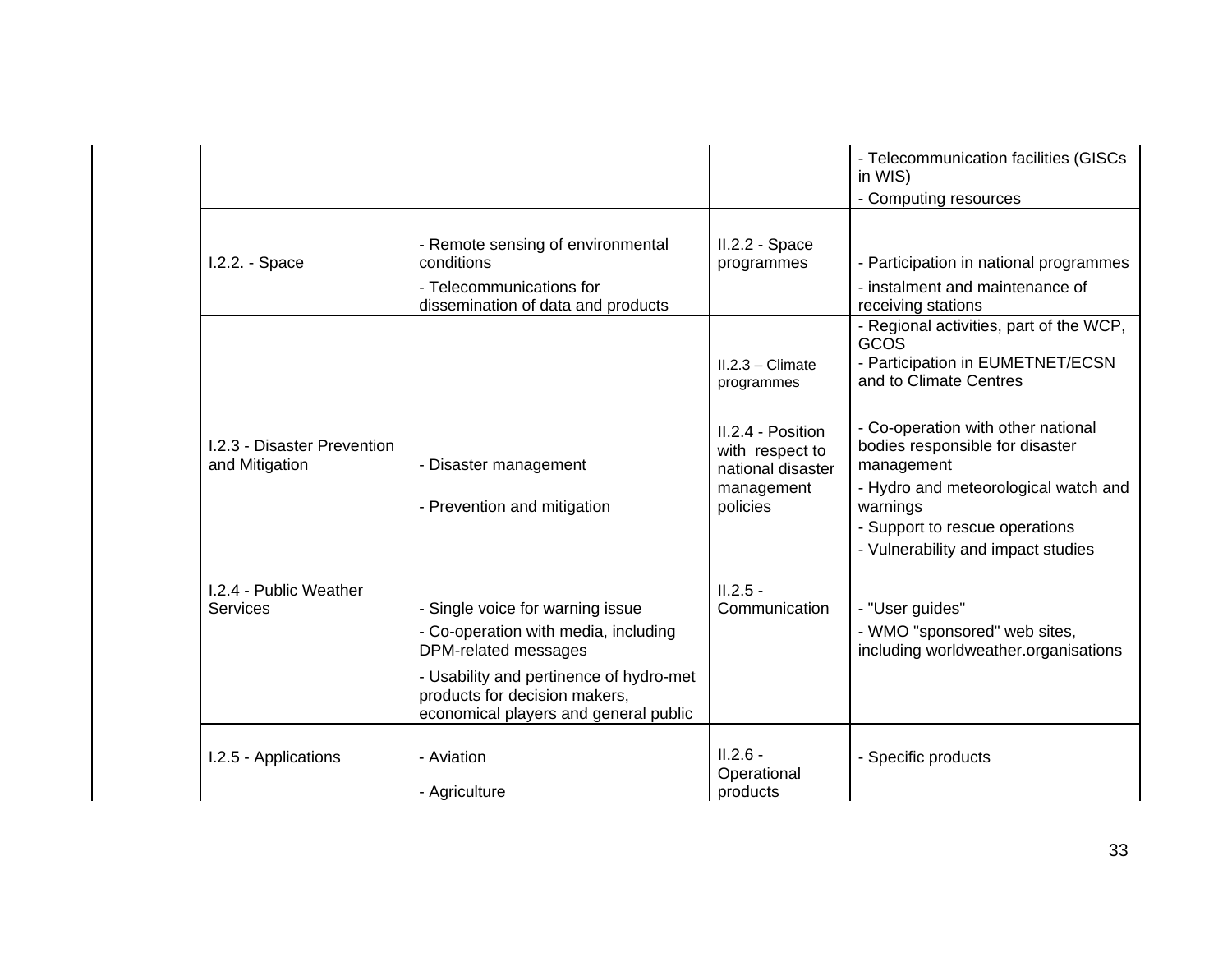|                            |                                                             | - Marine (with IOC)                                                                             |                                                                         |                                                                                                                                                             |
|----------------------------|-------------------------------------------------------------|-------------------------------------------------------------------------------------------------|-------------------------------------------------------------------------|-------------------------------------------------------------------------------------------------------------------------------------------------------------|
|                            | I.2.6 - Technical co-<br>operation and capacity<br>building | - VCP<br>- Fellowships                                                                          | II.2.7 - Local<br>implementation                                        | - Maintenance of technical systems<br>- Training courses                                                                                                    |
|                            | I.2.7 - Hydrology and<br><b>Water Resources</b>             | - Basic systems<br>- Hydrological Forecasting<br>- Water resource assessment<br>- Data analysis | $II.2.8 - Local$<br>implementation                                      | - HYCOS<br>- HOMS<br>- Guide to Hydrological Practices                                                                                                      |
|                            | I.2.8 - Research<br>Programmes                              | - Climate<br>- CLIPS<br>- Weather                                                               | $II.2.9 -$<br>Contribution to<br>Research<br>Programmes                 | Participation in demonstration<br>projects, show cases, international<br>experiments of the WCRP, AREP,<br>WWRP etc. Examples: THORPEX,<br>IPY, MAP D-PHASE |
|                            | $1.2.9 - Regional$<br>Programmes                            | Regional Associations with Strategic<br>Plans                                                   | $II.2.10 -$<br>Regional<br>contributions to<br><b>WMO</b><br>programmes | <b>Regional Actions Plans</b>                                                                                                                               |
| International<br>framework | I.3.1 - Bilateral                                           | - G to G treaties (Flood, civil<br>protection,)<br>- trans-boundary rivers                      | II.3.1 - Bilateral                                                      | - Purposes: common interest (e.g.<br>trans-boundary pbs), common goals.<br>- Examples (more info needed)                                                    |
|                            | I.3.2 - Thematic                                            | -Thematic: ECMWF, EUMETSAT<br>- ESA                                                             | $II.3.2 -$<br>"Networking"                                              | - Basic missions: EUMETNET,<br>Meteorological Network of CIS<br>- Geographical: ICWED, ICCED,<br>- Thematic: ECOMET, COST, NWP<br>Consortia;                |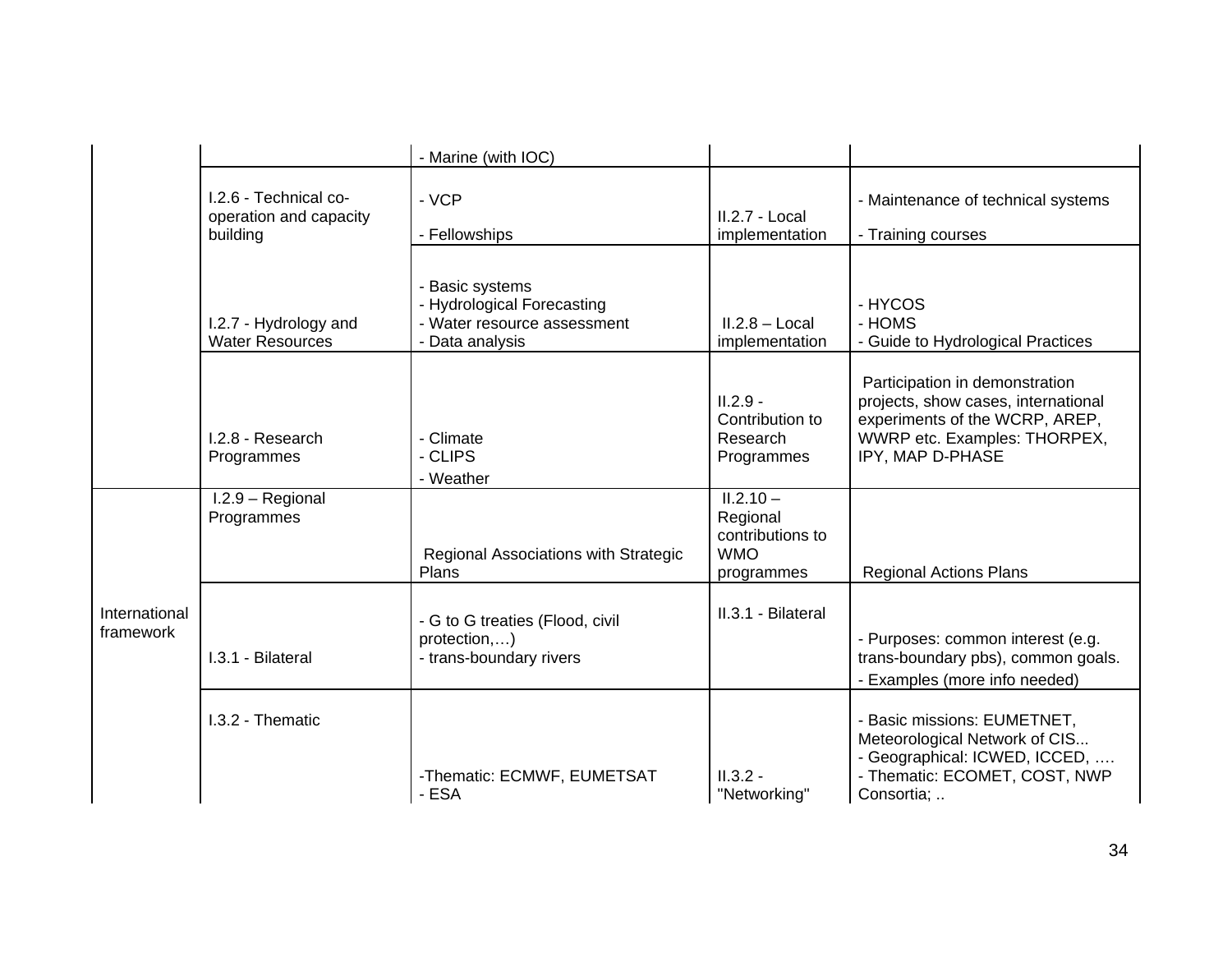|                                                   |                                   | - International River basins agreements<br>- More info needed (same as<br>EURATOM for instance)<br>Ecology (EMEP) |                                               | Contribution to HYCOS projects                                                                                                                                 |
|---------------------------------------------------|-----------------------------------|-------------------------------------------------------------------------------------------------------------------|-----------------------------------------------|----------------------------------------------------------------------------------------------------------------------------------------------------------------|
| Including<br>partnership<br>with other<br>sectors | 1.3.3 - Political                 | - EU, CIS<br>$-$ GEO,<br>- IHP UNESCO                                                                             | $II.3.3 -$<br>International<br>representation | Contribution to the national<br>GEO activities and<br>involvement in GEOSS<br>activities                                                                       |
|                                                   | I.3.4 - Research and<br>Education | UEG,                                                                                                              | II.3.4 - Thematic                             | -Connected disciplines: Environmental<br>agencies<br>- Academia<br>- Meteorological Societies(e.g. EMS),<br>- Water research and management -<br><b>Others</b> |
|                                                   | I.3.5 - Institutional             | - SIDS<br>Defence 'e.g. NATO, )<br>- Aeronautics (e.g. EUROCONTROL,)                                              | $II.35 -$<br>Institutional                    | - Contribution to WMO Early Warning<br><b>Centres Demonstration Projects</b><br>- Defence<br>- Aeronautics<br>- Water management                               |

N-B: The following basic information has been collected from and provided by the RA VI NMHSs. It is available at the WMO Office for Europe.

The following pieces of text illustrate proposed extended information related to individual boxes of the preceding table.

# **I - Members Context**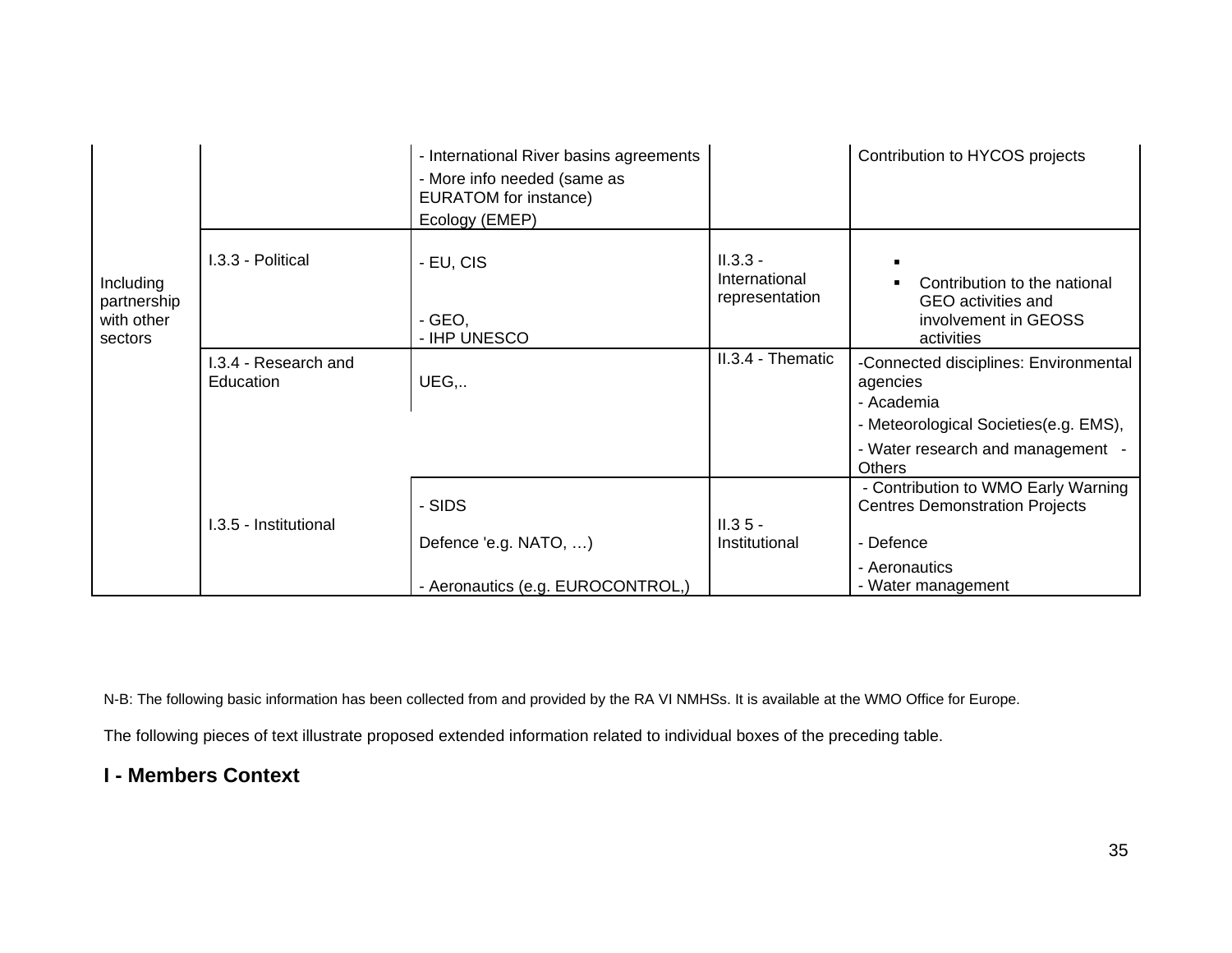# **I.1 - Introduction**

National governments bear responsibilities towards their citizens, to the national economy and to the international commitments which the NMHSs contribute to fulfil. In RAVI there are certain clear political and economical differences. RAVI stretches namely from Iceland and Portugal in west to the Russian Federation in east and from Scandinavia in the north to Jordan, Israel and Lebanon in the south. It includes Members with very different political and economical background. Some are part of the European Union, some will stay outside the Union and some are in the process to become Members of EU. The NMHSs of Members of the European Union are bound to Treaties which influence the operation of the NMHSs. There are also still great economical differences between the western and south-eastern part of the region.

#### I.1.1 – Common features

The whole area includes 50 Member States of which 27 are part of the European Union. The budget for the NMHSs of the 50 countires are together almost 1,9 billion €, including for most of the countries the commitment to the international organisations, but at least for one not. The total number of employees of the NMHSs are together around 75 000. The government funding for the NMHSs varies from around 50 % to full funding. Income from commercial services varies between 0% to 44 % of the funding.

#### I.1.2 - Specificities

Some of the Members of the region also use the NMHS as the authoritative voice in environmental and climate change issues; most of the NMHS have the duty to provide services for water management, defence, disaster management as well as for aviation and some of the NMHSs are national focal points in GEO (Global Earth Observations). Responsibilities of NHSs differ from country to country. They usually share their activities with other institutions in water management branch. Some of NHSs are focal points in EIONET-Water. This to only explain the wide range of duties of some of the NMHSs.

# **WMO Programmes**

:

Through Membership in WMO, Members are part of the programmes of WMO. WMO carries out its work through ten major scientific and technical programmes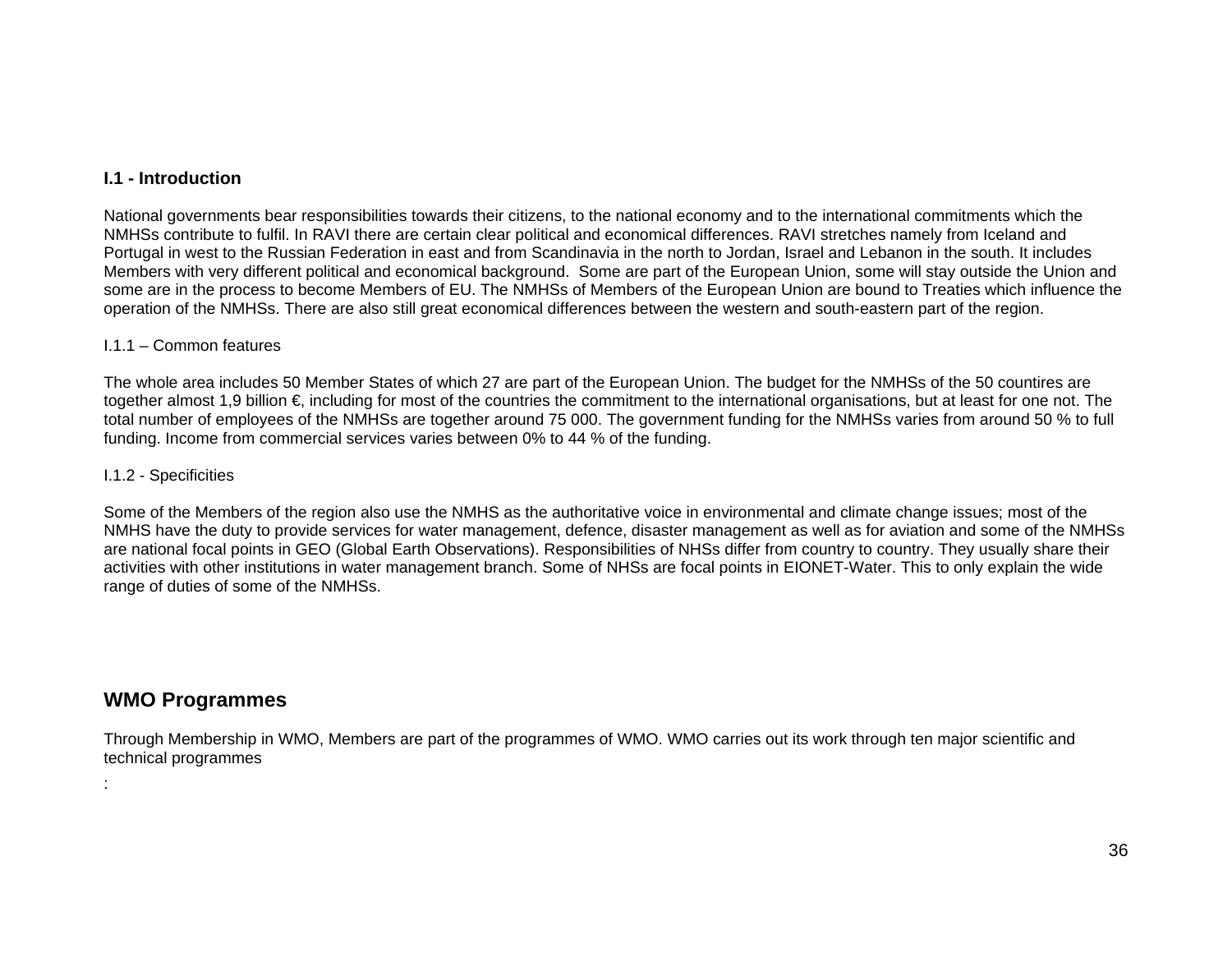- o *I.2.1 The World Weather Watch programme,* is the backbone of WMO's overall programmes. It combines data-processing centres, observing systems and telecommunication facilities – operated by Members – to make available meteorological and related geophysical information that is needed in order to provide efficient meteorological and hydrological services within the countries. It also includes a Tropical Cyclone Programme encompassing more than 60 countries and an Instruments and Methods of Observation Programme to promote standardization and development of meteorological and related observations.
- o *The World Climate Programme* promotes better understanding of climate processes through internationally coordinated research and the monitoring of climate variations or changes. It also promotes the application of climate information and services to assist in economic and social planning and development. The research component of the Programme is the joint responsibility of WMO, the International Council for Science (ICSU) and UNESCO's Intergovernmental Oceanographic Commission (IOC). The Climate Impact Assessment and Response Strategies component is coordinated by the United Nations Environment Programme (UNEP).
- o *I.2.2* **The** *Space programme* contributes to the development of the Global Observing System of WWW, as well as to the other WMOsupported Programmes and associated observing systems. It provides data, products and services continuously, from both operational and R&D satellites, and facilitates and promotes their wider availability and meaningful utilization around the globe.
- o *I.2.3 The Natural Disaster Prevention and Mitigation Programme***,** is a cross-cutting Major Programme that aims to enhance WMO Members' capacities in disaster risk management by strengthening and integrating the contributions of Members' NMHSs towards improving the safety and well-being of communities. This is achieved through coordination of activities carried out through WMO Programmes, Technical Commissions and Regional Associations as well as the strengthening of strategic partnerships at the national, regional and international levels. The Programme also provides advice and support for mainstreaming NMHSs in national disaster risk planning and WMO's actions in response to disaster situations.

#### o *I.2.4 – The Public Weather Services Programme*

o *I.2.5 - Applications of Meteorology:* comprises four areas of application of meteorological services and information: public weather services, agricultural meteorology, aeronautical meteorology and marine meteorology and oceanography, and promotes the development of infrastructures and services, which are required in those areas for the benefit of Member countries. The Aeronautical Meteorology component of the Programme maintains close co-operation between WMO and partner organizations – particularly the International Civil Aviation Organization (ICAO) and the International Air Transport Association (IATA). The Marine Meteorology and Oceanography component of the Programme is closely coordinated with UNESCO's Intergovernmental Oceanographic Commission (IOC) and the International Maritime Organization (IMO).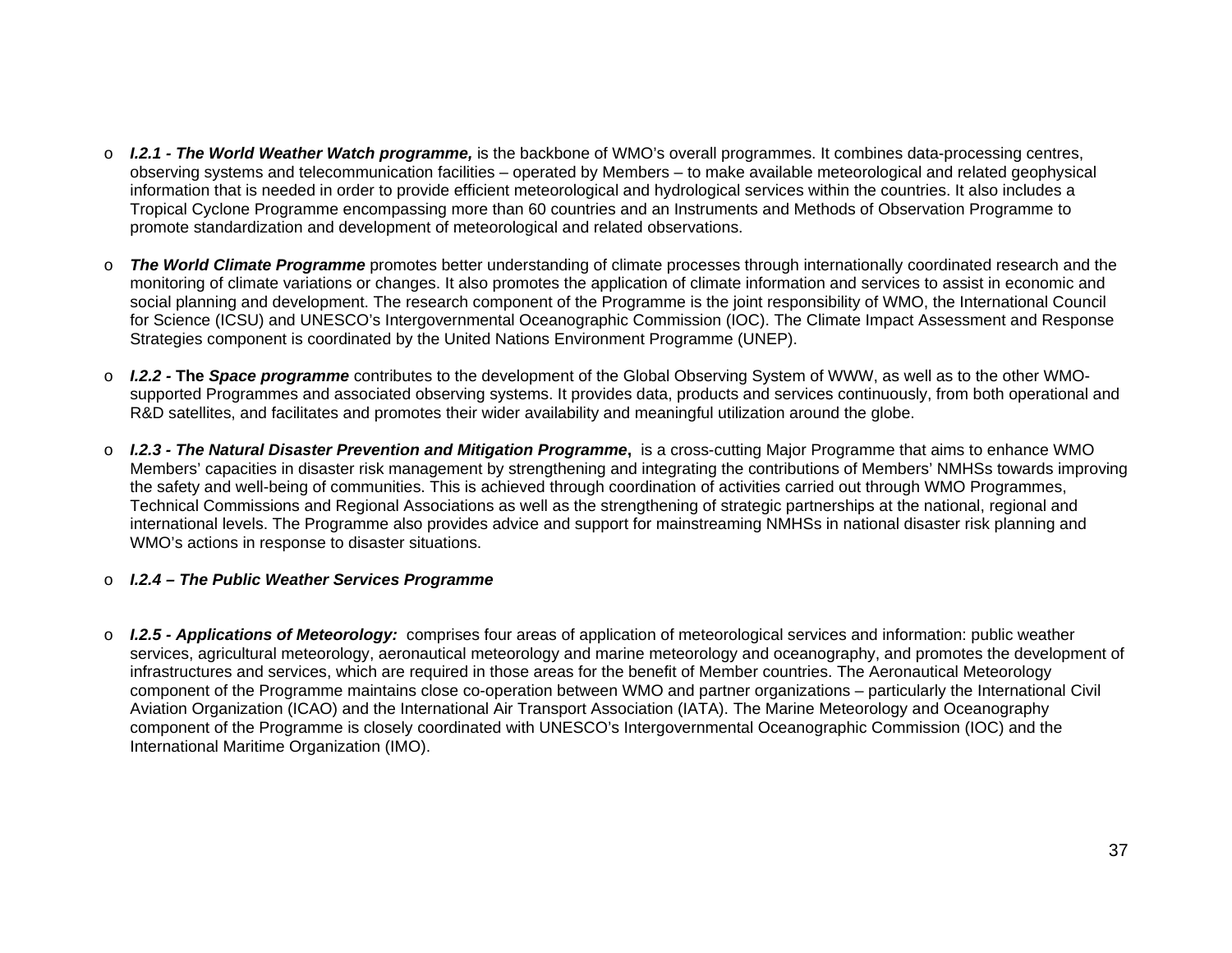o **I.2.6 - The Education and Training Programme** holds the key to future development by promoting all efforts in Member countries to ensure that the necessary body of trained meteorologists, hydrologists, engineers and technicians is available. It is closely interrelated with all other major scientific and technical Programmes.

*Technical Co-operation Programme* aims at bridging the gap between advanced and developing NMHSs in WMO member countries. WMO assists countries, particularly the Least Developed Countries (LDCs), with the development of appropriate services and infrastructure of significant socio-economic benefit for Members. This is facilitated e.g. by mobilizing resources for development projects from various national and international sources, through the Voluntary Co-operation Programme, by demonstrating the socio-economic value of the Meteorological, Hydrological and related services and by organizing relevant meetings and regional collaboration.

- o **I.2.7 The Hydrology and Water Resources Programme** is concerned with the assessment of the quantity and quality of water resources in order to meet the needs of society, to permit mitigation of water-related hazards, and to maintain or enhance the condition of the global environment. It includes standardization of all aspects of hydrological observations and the organized transfer of hydrological techniques and methods. Methodological support of flood forecasting systems and assessment of climate change impacts on hydrological regime belong to common priority topics. The Programme is closely coordinated with UNESCO's International Hydrological Programme.
- *I.2.8 The Atmospheric Research and Environment Programme* promotes atmospheric research, in particular through the Global Atmosphere Watch (GAW), which integrates monitoring and research activities carried out under the Global Ozone Observing System and the Background Air Pollution Monitoring Network and serves as a system to detect changes in the composition of the atmosphere. The Programme also includes weather-prediction research; a Tropical Meteorology Research Programme relating to studies of monsoons, tropical cyclones, rain-producing tropical weather systems and droughts; and a programme on physics and chemistry of clouds and weather modification.
- o *I.2.9* **The Regional Programme** cuts across the other major WMO Programmes of relevance to the Regions and addresses meteorological, hydrological and other geophysical issues, which are unique to and of common concern to a Region or group of Regions. It provides a framework for the formulation of most of the global WMO Programmes and serves as a mechanism for their implementation at the national, sub-regional and regional levels. In this respect, this document is the reference document presenting the Region VI and its strategy.

# **International framework**

The governments have several different types of international commitments which touch upon responsibilities of the NMHSs. Examples of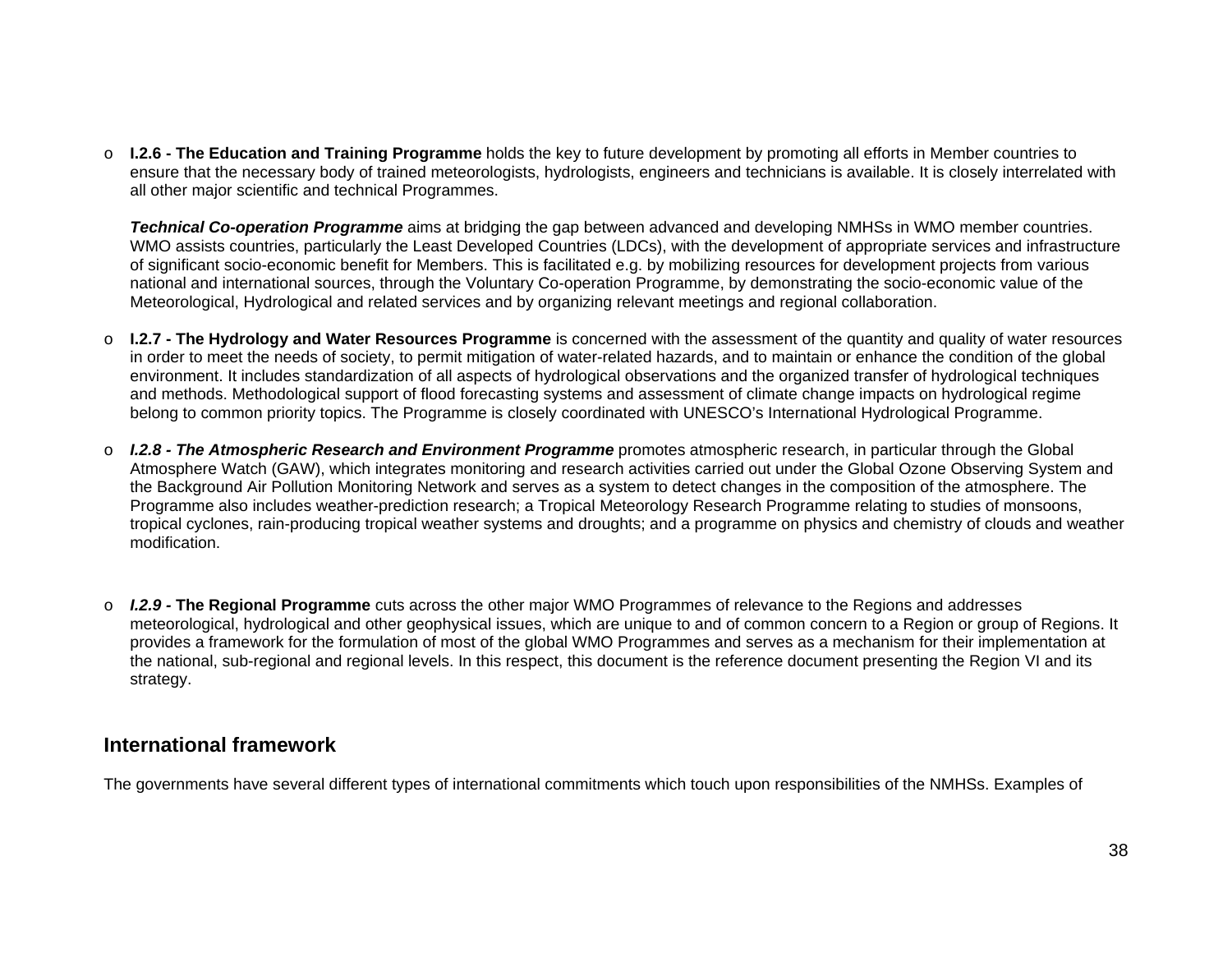international commitments are listed below:

#### *I.3.1 - Bilateral*

There exists also some Government to Government treaties, which affect e.g. transboundary rivers, water quality protection, Flood protection and , civil protection., specify cooperation on transboundary rivers between neighbouring countries. They usually contain a set of meteorological and hydrological data, forecasts and warnings to be exchanged during normal and flood situations.

# *I.3.2 - Thematic*

**ECMWF**: The European Centre for Medium Range Weather Forecasts, (ECMWF) is an intergovernmental organisation supported by 18 European Member States - Austria, Belgium, Denmark, Finland, France, Germany, Greece, Ireland, Italy, Luxembourg, the Netherlands, Norway, Portugal, Spain, Sweden, Switzerland, Turkey and the United Kingdom and 10 Cooperating States, Czech Republic, Montenegro, Estonia, Iceland, Croatia, Lithuania, Hungary, Morocco, Romania, Serbia, Slovenia and Slovakia.

Its objectives are **t**he development of numerical methods for medium-range weather forecasting, the preparation of medium-range weather forecasts for distribution to the meteorological services of the Member States, scientific and technical research aimed at improving forecasts and the collection and storage of appropriate meteorological data. In addition, the Centre makes available a proportion of its computing facilities to its Member States for their research, assists in implementing the programmes of the World Meteorological Organisation; provides advanced training to the scientific and technical staff of the Member States in the field of numerical weather prediction and makes the data in its extensive archives available to outside bodies. Each year, an additional course is organised for participants from WMO National Meteorological and Hydrological Services which are not ECMWF Member States or Co-operating States.

**EUMETSAT** is an intergovernmental organisation created through an international convention agreed by 20 European Member States: Austria, Belgium, Croatia, Denmark, Finland, France, Germany, Greece, Ireland, Italy, Luxembourg, the Netherlands, Norway, Portugal, Slovak Republic, Spain, Sweden, Switzerland, Turkey and the United Kingdom. These States fund the EUMETSAT programmes and are the principal users of the systems. EUMETSAT also has nine co-operating states: Hungary, Poland, Republic of Serbia and Montenegro, Slovenia, Romania, the Czech Republic and Latvia. Its primary objective is to establish, maintain and exploit European systems of operational meteorological satellites. EUMETSAT is responsible for the launch and operation of the satellites and for delivering satellite data to end users, as well as contributing to the operational monitoring of climate and the detection of global climate change.

**ESA:** Its mission is to shape the development of Europe's space capability and ensure that investment in space continues to deliver benefits to the citizens of Europe. ESA has 17 Member States. By coordinating the financial and intellectual resources of its members, it can undertake programmes and activities far beyond the scope of any single European country. ESA's job is to draw up the European space programme and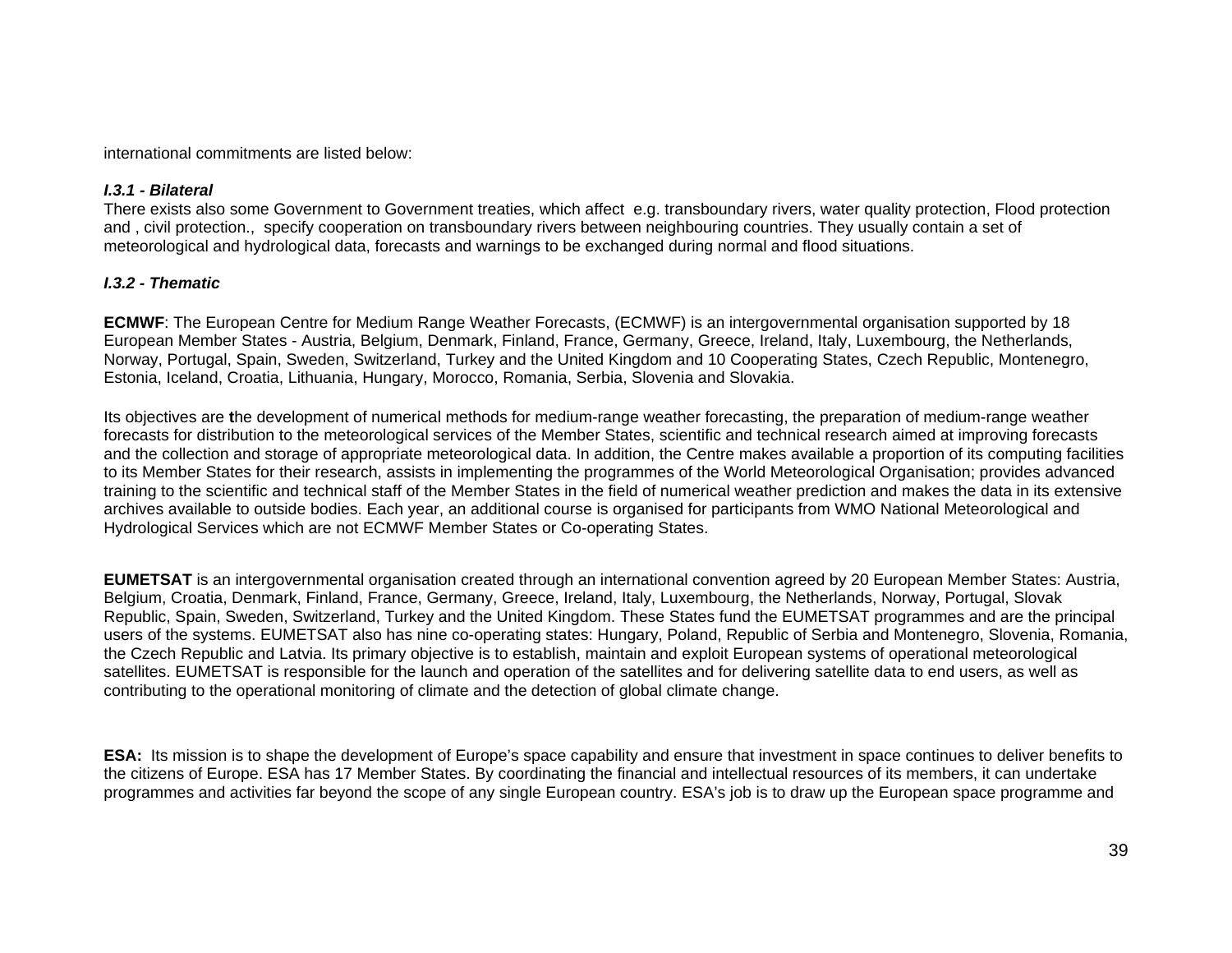carry it through. The Agency's projects are designed to find out more about the Earth, its immediate space environment, the solar system and the Universe, as well as to develop satellite-based technologies and services, and to promote European industries. ESA also works closely with space organisations outside Europe. ESA's 17 Member States are Austria, Belgium, Denmark, Finland, France, Germany, Greece, Ireland, Italy, Luxembourg, the Netherlands, Norway, Portugal, Spain, Sweden, Switzerland and the United Kingdom. Canada, Hungary and the Czech Republic also participate in some projects under co-operation agreements.

**International River Basins Commissions**: The commissions are based on multilateral agreements of Members belonging to main international river basins in Europe. IKSR is the commission that coordinates the protection of the Rhine River. KHR (the Commission for Hydrology of the Rhine), in close collaboration with IKSR, serves as the common platform for water resources management and hydrologic research in the Rhine basin. There are other International Commissions that coordinate national efforts to protect the environment in international river basins: IKSD in the Danube river basin, IKSO in the Oder river basin, IKSE in the Elbe river basin, IKSM (the Maas), IKSMS (the Moselle and the Saar) und IGKB (Lake Constance). Recently the commissions are engaged also in flood prevention and mitigation cooperation for implementation of a new EU flood directive.

### *I.3.3 - Political*

**EU:** The European Union embraces 27 countries and 490 million people, and it deals with a wide range of issues of direct importance for our everyday life. The European Union is based on the rule of law. This means that everything that it does is derived from treaties, which are agreed on voluntarily and democratically by all Member States. Previously signed treaties have been changed and updated to keep up with developments in society. The most recent one, the draft Treaty establishing a Constitution for Europe, aims to replace all the existing Treaties with a single text and is the result of the work done by the Convention on the Future of Europe and an Intergovernmental Conference (IGC). The Constitution was adopted by the Heads of State and Government at the Brussels European Council on 17 and 18 June 2004 and was signed in Rome on 29 October 2004. It needs to be ratified by each Member State, in line with their own constitutional arrangements (i.e. by parliamentary procedure and/or by referendum). The Constitution will not take effect until it has been ratified by all Member States.

GMES is a joint European Commission and ESA initiative to respond to the needs of citizens in Europe to access reliable information on the status of their environment. GMES will mainly support decision-making by both institutional and private actors. Decisions could concern either new regulations to preserve our environment or urgent measures in case of a natural or man–made catastrophes (i.e. floods, forest fires, water pollution). But to take decisions, it is necessary to anticipate, intervene and control. GMES will integrate these functions by assembling the information acquired in a reliable, valid and compatible manner and make them available for user friendly exploitation. The services will be used by environmental agencies, local, regional and national authorities, civil protection organisations, etc. The new observation techniques and analysis of data will permit these actors to better anticipate potential threats, to intervene timely and to increase the efficiency of the intervention.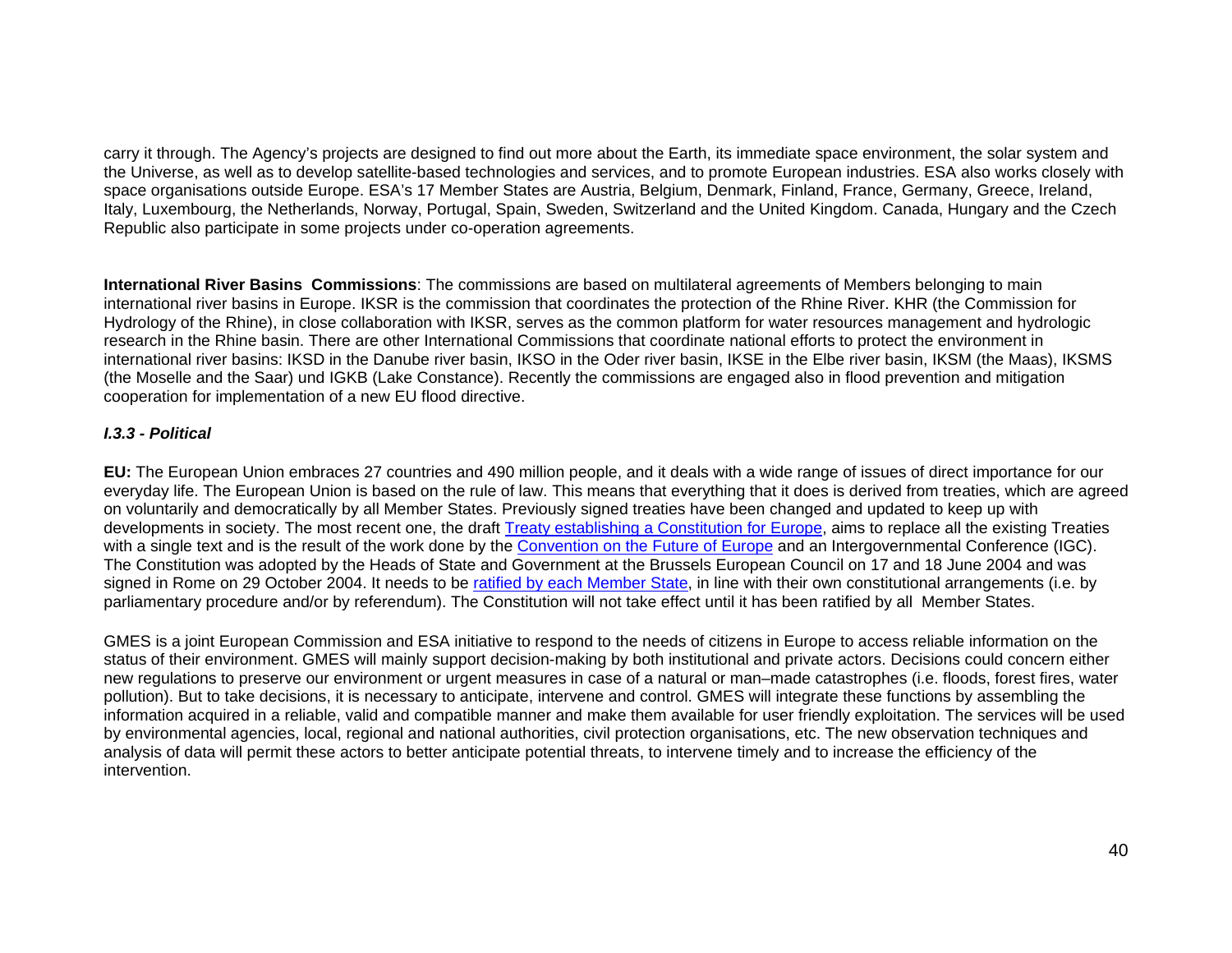In 2003 the WMO signed a Memorandum of Understanding with the European Commission. WMO's engagement with the Commission is facilitated through the WMO Office in Brussels (which is co-funded with EUMETNET and ECMWF).

**CIS**: Meteorological Network of *CIS* (Abbreviated as CISMetNet in this document, although there is still no steady English abbreviation) is an East-European counterpart of EUMETNET. CISMetNet unites NHMSs of CIS on the basis of intergovernmental agreements and is coordinated by the Intergovernmental Council on Hydrometeorology (ICH). Main areas of activity in the framework of CISMetNet include coordination of observational network maintenance and development, joint research and capacity building cooperative programs, mutual exchange of hydrometeorological information, including emergency one to ensure the hydrometeorological security within the region. CISMetNet works on the basis of its own long-term Program of development of hydrometeorological activity covering period from 2006 to 2010

**GEO:** The intergovernmental Group on Earth Observations (GEO) is leading a worldwide effort to build a Global Earth Observation System of Systems (GEOSS) over the next 10 years. GEO is established on a voluntary and legally non-binding basis, with voluntary contributions to support activities. GEOSS will work with and build upon existing regional, national, and international sensor systems to provide comprehensive, coordinated Earth observations from thousands of instruments worldwide, transforming the data they collect into vital information for society. GEOSS will yield a broad range of societal benefits, divided into 9 societal benefit areas including:

Reducing loss of life and property from natural and human-induced disasters.

Understanding environmental factors affecting human health and well-being.

Improving management of energy resources.

Understanding, assessing, predicting, mitigating, and adapting to climate variability and change.

Improving water resource management through better understanding of the water cycle.

Improving weather information, forecasting and warning.

Improving the management and protection of terrestrial, coastal and marine ecosystems.

Supporting sustainable agriculture and combating desertification.

Understanding, monitoring and conserving biodiversity.

## *I.3.4 - Research and Education*

**ICSU:** The International Council for Science (ICSU) is a non-governmental organization representing a global membership that includes both national scientific bodies (**112 members**) and international scientific unions (**29 members**).

Through this extensive international network, ICSU provides a forum for discussion of issues relevant to policy for international science and the importance of international science for policy issues and undertakes the following core activities: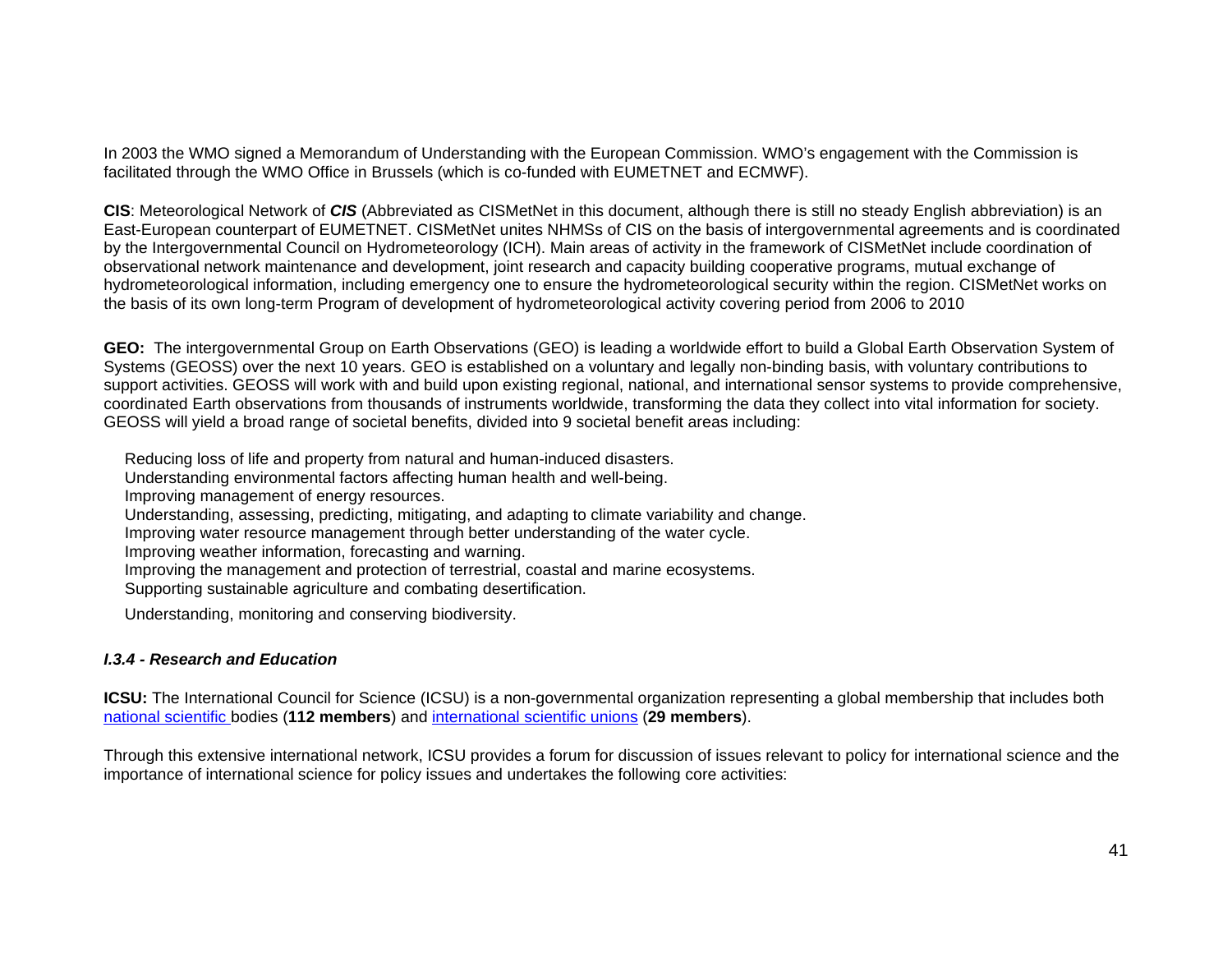- Planning and coordinating interdisciplinary research to address major issues of relevance in both science and society;
- Actively advocating for freedom in the conduct of science, promoting equitable access to scientific data and information, and facilitating science education and capacity building;
- Acting as a focus for the exchange of ideas, the communication of scientific information and the development of scientific standards;
- Supporting in excess of 600 scientific conferences, congresses and symposia per year all around the world, as well as the production of a wide range of newsletters, handbooks, learned journals and proceedings.

ICSU also helps create international and regional networks of scientists with similar interests and maintains close working relationships with a number of intergovernmental and non-governmental organizations, especially the United Nations Educational, Scientific and Cultural Organization (UNESCO) and the Third World Academy of Sciences (TWAS).

Because of its broad and diverse membership, the Council is increasingly called upon to speak on behalf of the global scientific community and to act as an advisor in matters ranging from ethics to the environment.

# **EGU**

The EGU runs a substantial outreach programme, in order to promote the geosciences and the solar system sciences beyond the scope set by the Constitution and Bylaws of the Union. This includes but is not necessairly restricted to:

- people, institutions,organisations or scientific unions engaged in fields other than geosciences, both within and outside Europe,
- with national or international geosciences societies outside of Europe, to mutual benefit,
- social problems related to geosciences, to decision makers and the non-scientific public, primarily, but not exclusively in Europe,
- International Conferences and Workshops on topics of geosciences with significant socio-economic impact for regions outside of Europe, to be held in and jointly organized with scientists/institutions from these regions.

# EGU Outreach Programmes

The EGU Committees for Outreach and for Education currently manage the following programmes:

- Services for the Media [ **more** ]
- GIFT Geosciences Information For Teachers [more ]
- Alexander von Humboldt International Conferences [ more ]
- Joint publications with the American Geophysical Union (AGU)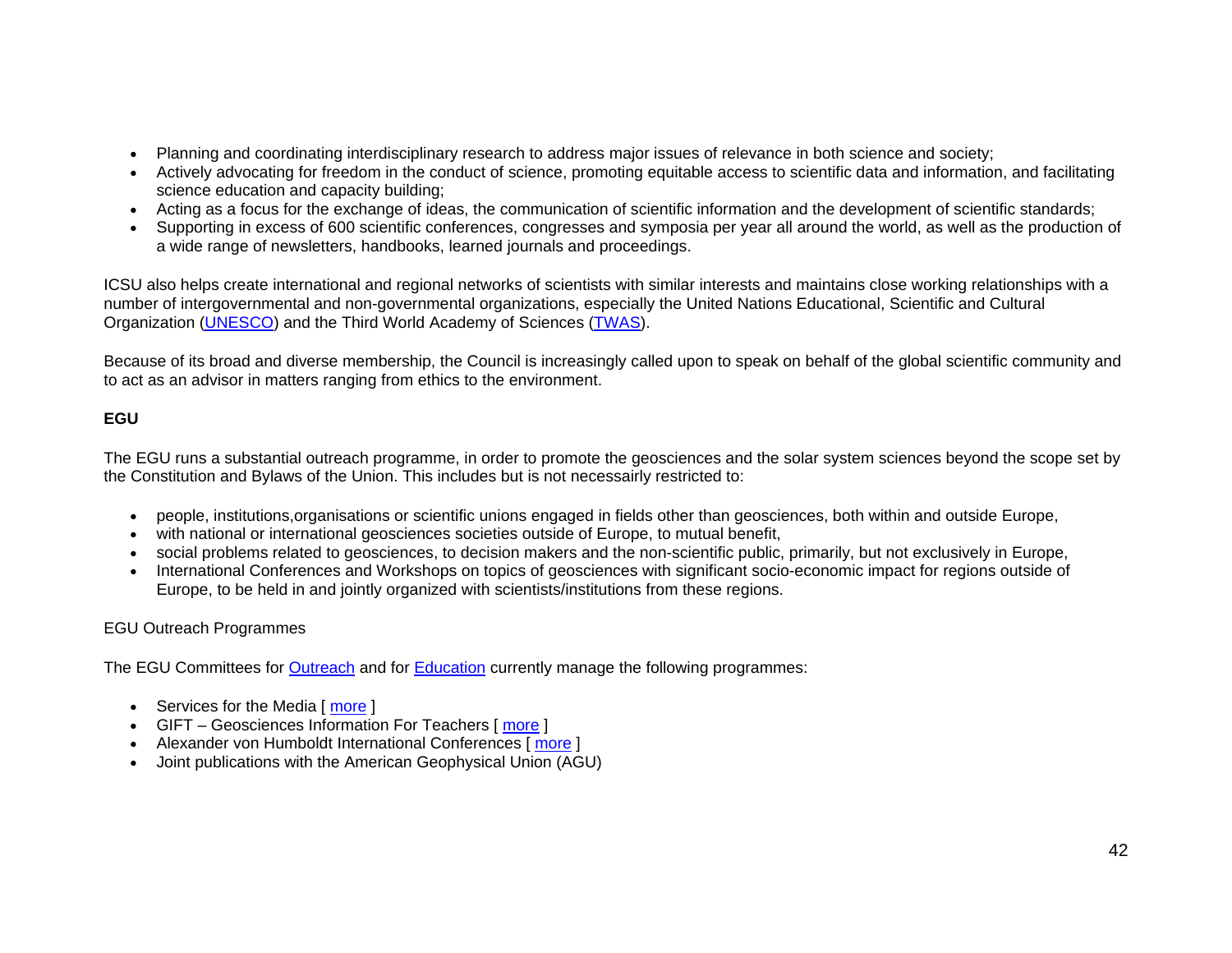### *I.3.5 - Institutional*

There are many other international institutions in which meteorology and hydrology is involved, including the International Civil Aviation Organisation (ICAO), International Maritime Organisation (IMO), North Atlantic Treaty Organisation (NATO) to name but a few.

# **II - NMHS Context**

The NMHSs contribute to many national, supra-national, regional, supra-regional and worldwide co operations and partnerships.

#### *II.1.1 – Common features*

Ministry of Environment is the most common Ministry under which the NMHSs are, the second most common being the Ministry for Transport and Communications. Around 40 % of the NMHSs are under the Ministry of Environment or Sustainable Development or equivalent, around 15 % under the Ministry of Transport, other common ministries are Ministry of Education and Science and Ministry of Agriculture. A few are also under the Ministry of Defence.

#### *II.1.2 - Specificities*

The NMHSs in many countries are carrying out several duties in addition to the basic ones (weather and climate monitoring and forecasting). The activities being: Hydrology, Marine Services, Environmental monitoring, Aeronautical services, Defence, Seismology, Commercial services, Research and Training. National Hydrological Services (NHSs) are entitled in different way in the region. In approximately 50 percent of countries there are common meteorological and hydrological services in one and same institute. In other ones hydrological service is separated institution, in some cases together with other water management activities (research etc.). The scope of NHSs activities differ from country to country. Some of NHSs monitor and assess quantity and quality of water; some deal with water quantity only. In some cases hydrological service is not transparently entitled.

According to replies to a questionnaire concerning activities included in the NMHSs over 90 % have commercial services, 82% research, 80% environmental monitoring, 80% training, 74% marine services, 74 % aeronautical services, 60% hydrological services, 54% services for defence and 20% seismology.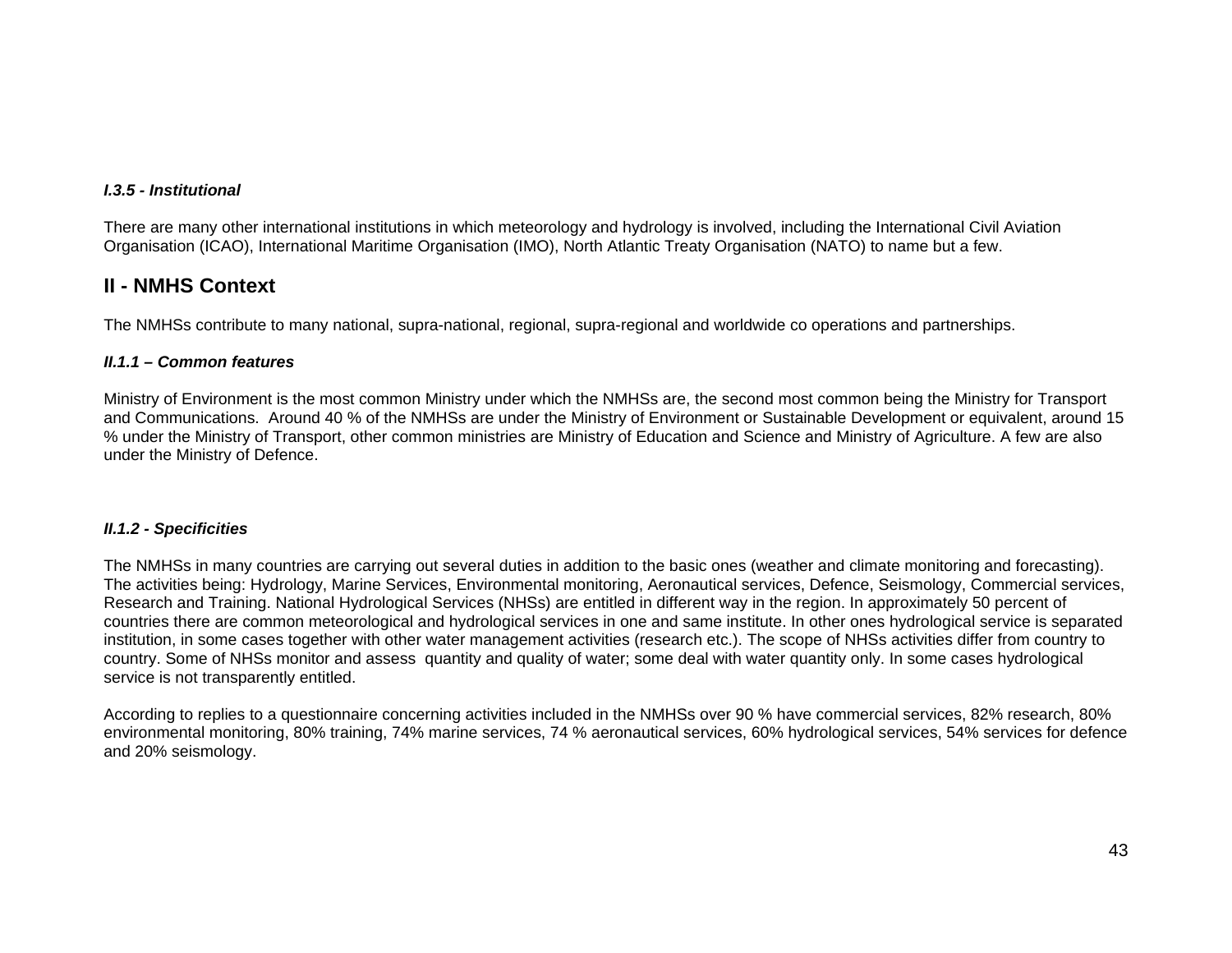#### **NMHS co-operation in connection with WMO programmes**

#### *II.2.1 - Basic infrastructures*

The NMHSs have the role as national centres for reception and distribution of meteorological data. Some have also the role of sub-regional and regional centres, in charge of observational networks. The WMCs (World Meteorological Centres)<sup>2</sup> and RSMCs (Regional Specialized Meteorological Centres), providing meteorological products, RCCs, Regional Climate Centres and Telecommunication facilities (GISCs in WIS).



<sup>&</sup>lt;sup>2</sup>Capabilities of WMC-Moscow are to be dramatically enhanced after its forthcoming technological modernization supported by the WB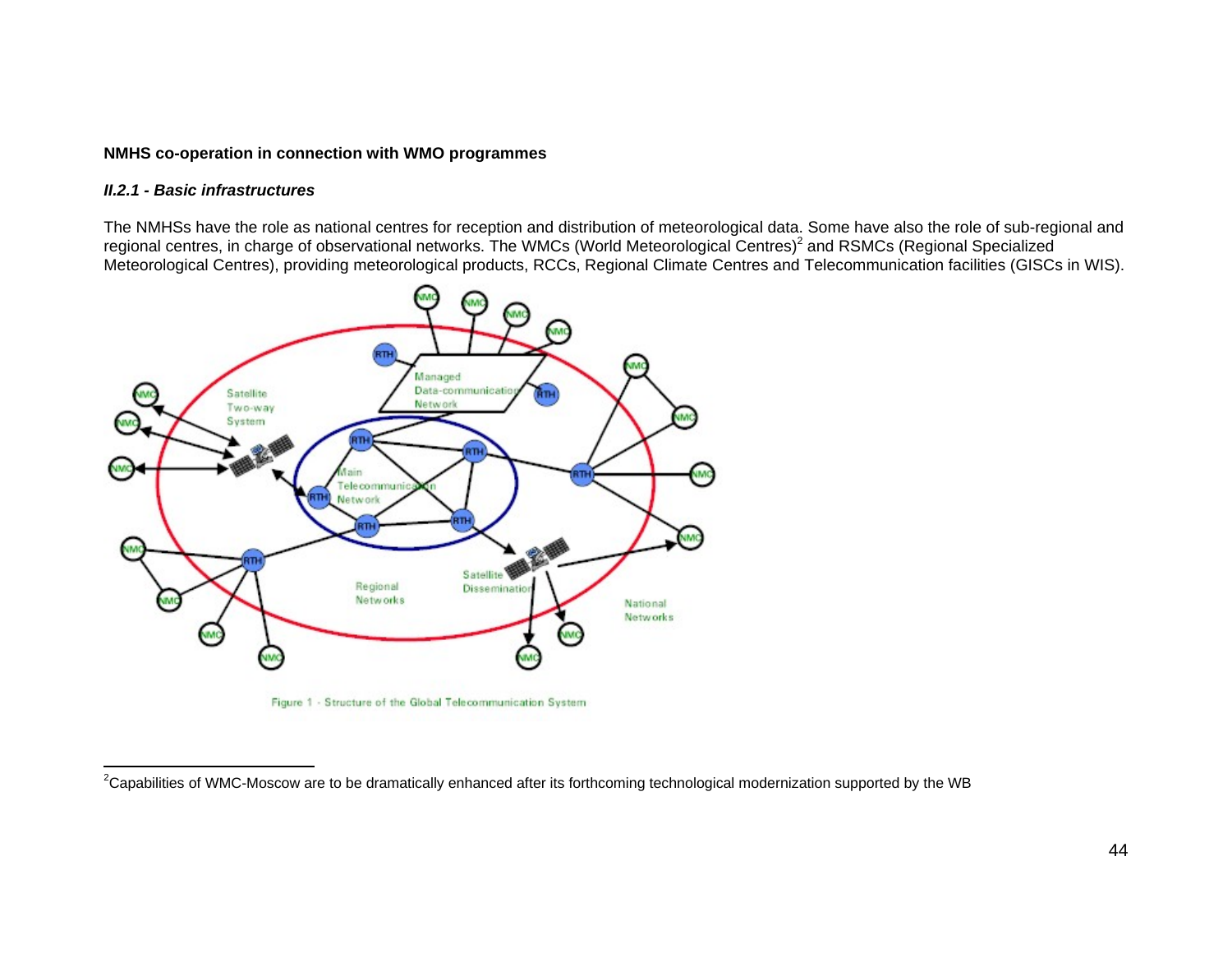#### *II.2.2 - Space programme*

Members co-operate in the context of the EUMETSAT SAF network in order to provide the NMHSs with satellite-derived data, products and services.

#### *II.2.3 – Climate programmes*

In order to strengthen and improve Members' capabilities in the climate domain, the following projects and activities of the WCP are tackled on the Regional level: CLIPS (training showcases, networking), CSM (-> co-ordinated climate monitoring activities), DARE, climate applications (climate and human health, climate and tourism etc.). Furthermore Regional activities are run under the umbrella of GCOS. The Members contribute to adaptation strategies and co-operate in the context of ECSN. Centres like the Hadley Centre, GPCC, GCC [...] etc. are run by Members of the Region with benefits for RA VI Members in terms of expertise and services.

## *II.2 4 - Position with respect to national disaster management policies*

The NMHSs are responsible for providing input to the disaster management process. NMHSs provide hydrometeorological information and warnings to the general public and national bodies responsible for disaster management to support the authorities decision making 24/7. It includes among others, Hydro meteorological watch and warnings, support to rescue operations and vulnerability and impact studies*.* 

### *II.2.5 - Communication*

NMHSs provide hydrometeorolgical forecasts and warnings throughout their own websites and internationally coordinated sites, such as Meteoalarm and The WMO Worldwide Weather Information Service. Many NMHSs also provide warnings through their national media

## *II.2.6 - Operational products*

NMHSs produce a wide range of products, such as weather forecasts and warnings for the public and the authorities and tailored products for specific users. Some NMSs in RA VI have a broader responsibility through WMO and other international organisations. These include one of the three World Met Centres in Moscow, one of the two World Area Forecasts Centres for aviation in London, a number of Regional Specialised Meteorological Centres with geographic specialisation (Exeter, Moscow, Offenbach, Rome) and for emergency response (Exeter and Toulouse), Volcanic Ash Advisory Centres for aviation (London & Toulouse) and involvement in the Global Marine and Distress and Security System (GMDSS) .

## *II.2.7 – National implementation of Technical Co-operation and Capacity Building*

Some of the NMHSs in the Region are actively involved in the WMO Technical Cooperation Programme, in particular, the Voluntary Cooperation Programme (VCP). Donor countries meet annually to discuss priorities for the forthcoming year at the Informal Planning Meeting of VCP Donors.

## *II.2.8 – National implementation of Hydrology and Water Resources Programmes*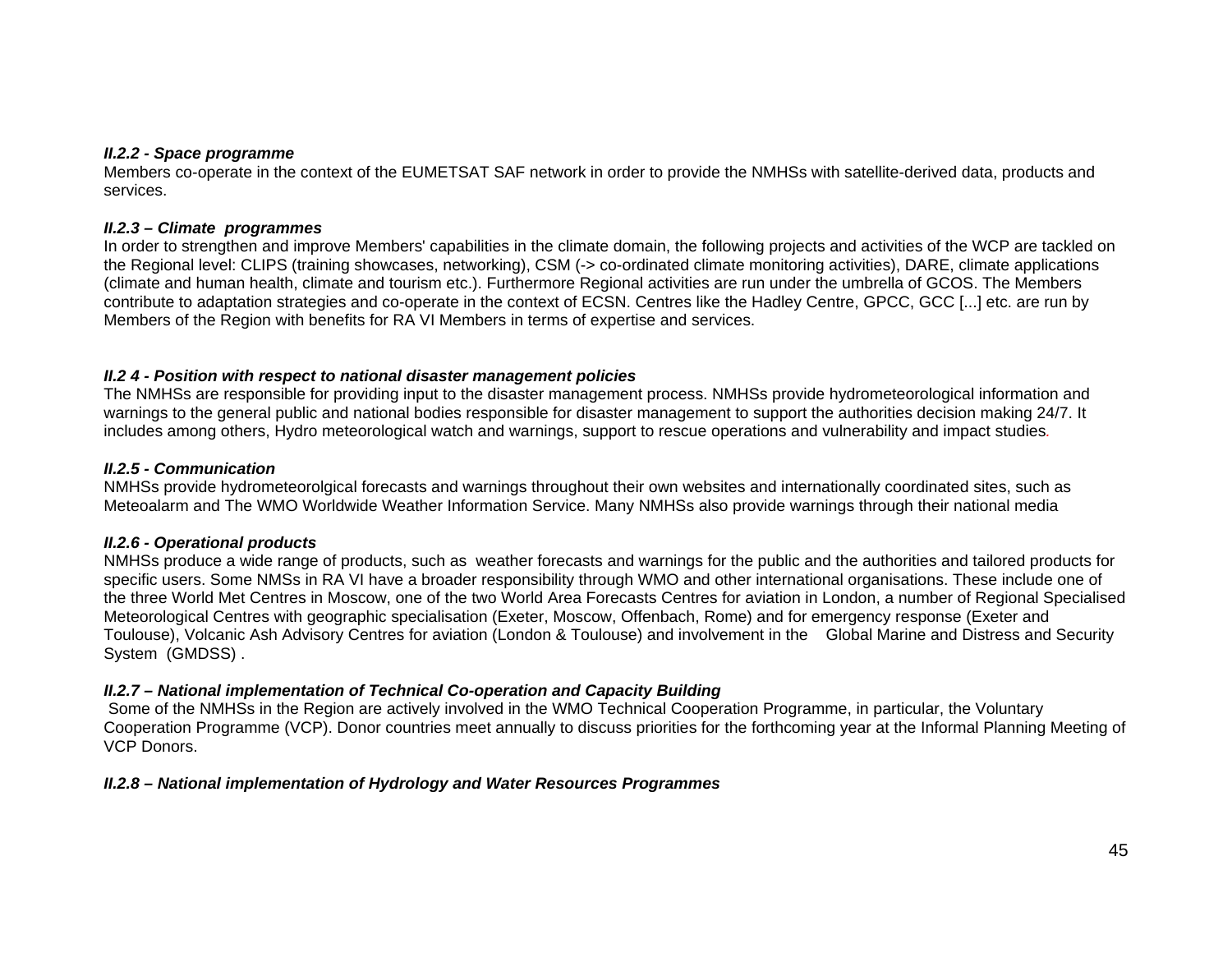Research activities in recent years have lead to improve forecasting of hydrological events (floods, draughts) using reliable operational models. The other priority topic of research is climate change evaluation and its possible impact on the water balance and extreme situation occurrence. There are many emerging projects trying to intensify research in the field of hydrology and meteorology. Some examples are:

-TERENO (Terrestrial Observatories in Environmental Research)

-"Patterns in Soil-Vegetation-Atmosphere Systems: monitoring, modelling and data assimilation" (DFG-SFB 32)

-RIMAX (Risk management of extreme flood events)

-KLIWA (Climate change and consequences for water management)

-KLIWAS (Climate change and consequences for inland navigation)

-PAI-OFF (Process modelling and artificial intelligence for online flood forecasting)

Apart from the growing concern for sustainable management education in University courses, a rising number of Summer schools deals with the emerging thematic of meteorology, climate change and consequences for the water balance. Examples are the Summer School of Flood Risk Management (Hamburg), the Floodmaster (International Course Dresden), the International German Summer School of Hydrology (UNESCO-IHP/Bochum), the Deutsch-Chinese Summer School on Water Management (Bremen), the ModObs Summer School on Air-Sea Interaction.

### *II.2.9 - Contribution to Research Programmes*

*THORPEX:* 25 years after GARP, its successor, THORPEX was established in May 2003 by the Fourteenth World Meteorological Congress (Resolution 12) as a ten-year international global atmospheric research and development programme under the auspices of the WMO Commission for Atmospheric Sciences (CAS). THORPEX is a component programme of the WMO World Weather Research Programme (WWRP).

It was established to reduce and mitigate natural disasters by transforming timely and accurate weather forecasts<sup>(1)</sup> into specific and definite information in support of decisions<sup>(2)</sup> that produce the desired societal and economic outcomes<sup>(3)</sup>.

1) Extending the range of skilful weather forecasts to time scales of value in decision-making (up to 14 days) using probabilistic ensemble forecast techniques;

2) Developing accurate and timely weather warnings in a form that can be readily used in decision-making support tools;

3) Assessing the impact of weather forecasts and associated outcomes on the development of mitigation strategies to minimise the impact of natural hazards.

## *II.2.10 – Regional contribution to WMO Programmes*

This document and more specifically its Annex C provides the detailed Actions Plan the Region VI commits to implement to contribute to WMO objectives.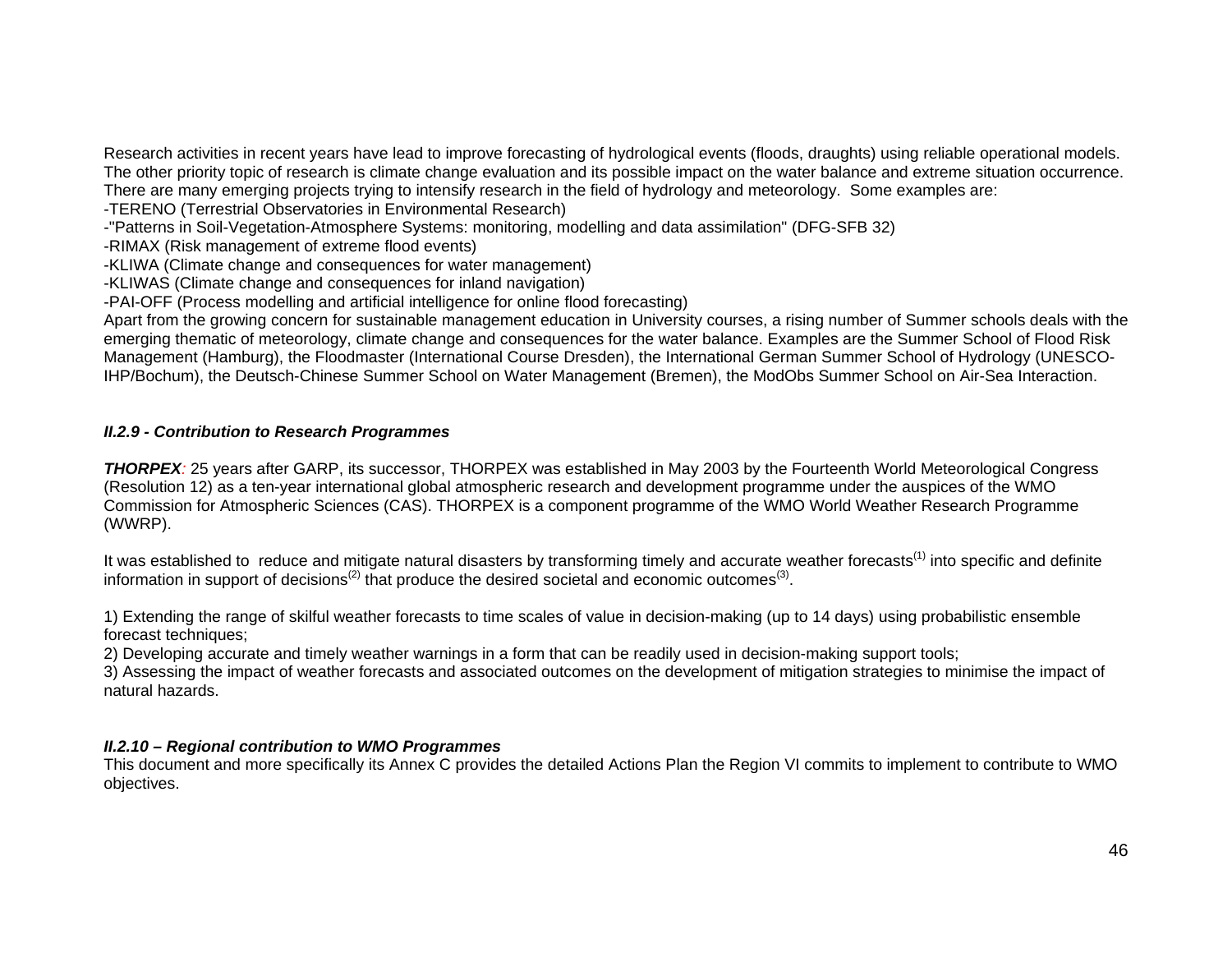# **NMHS – co-operation – International framework**

One of the strength of the region is the ability and willingness to join forces for common goals. The result is reduced costs for the meteorological infrastructure in the region together with enhancing a critical mass on issues of common interest in meteorology and hydrology.

#### *II.3.1 - Bilateral*

Many bilateral agreements exist between the NMHSs to enhance common goals and exchange of know-how. The number of agreements per country varies between a few up to 60 agreements.

#### *II.3.2 - Networking*

Especially in Western Europe the NMHSs have grouped together to form networks, which helps the NMHSs to make more efficient management of their collective resources. One important network is the *EUMETNET*, which is a network grouping of 21 European National Meteorological Services. EUMETNET provides a framework to organise co-operative programmes between the Members in the various fields of basic meteorological activities such as observing systems, data processing, basic forecasting products, research and development, training. Through EUMETNET Programmes, the Members intend to develop their collective capability to serve environment management and climate monitoring and to bring to all European users the best available quality of meteorological information. They will use EUMETNET to make more efficient the management of their collective resources. EUMETNET intends to become an Economic Interest Grouping (EIG)..

In the same spirit, the objective of EUMETSAT SAFs, to which the NMHS are the main contributors, are to undertake, on a distributed basis, the necessary research, development and operational services and products aimed at enhancing the value and use of data for applications, which are a common need of EUMETSAT Member States and Cooperating States.

- ▶ The overall objective of a SAF is the provision of operational services, ensuring a cost-effective and synergetic balance between the central and distributed services. The SAF services are an integral part of the overall EUMETSAT operational services.
- There are a number of specific benefits arising from the SAFs, including the improvements of short-range forecasts of high impact weather, better data for aviation, agriculture, sea transport and fishing, better understanding of causes and effects of pollution as well as the depletion of ozone and also the provision of high quality data for climate monitoring.

Meteorological Network of *CIS* (Abbreviated as CISMetNet in this document, although there is still no steady English abbreviation) is an East-European counterpart of EUMETNET. CISMetNet unites NHMSs of CIS on the basis of intergovernmental agreements and is coordinated by the Intergovernmental Council on Hydrometeorology. Main areas of activity in the framework of CISMetNet include coordination of observational network maintenance and development, joint research and capacity building cooperative programs, mutual exchange of hydrometeorological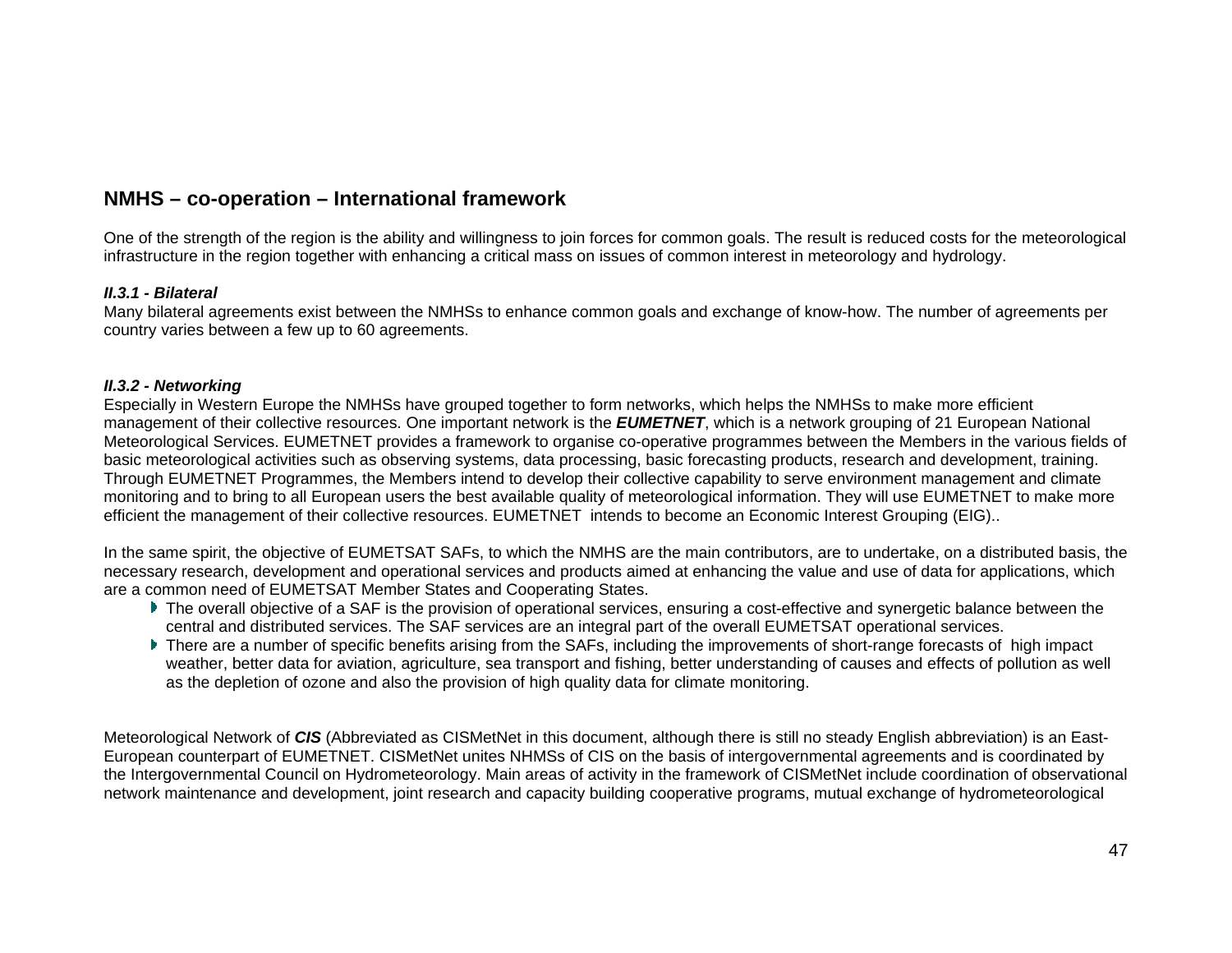information, including emergency one to ensure the hydrometeorological security within the region. CISMetNet works on the basis of its own long-term Program of development of hydrometeorological activity covering period from 2006 to 2010.

In the same manner but in a smaller scale is also the network of National Meteorological Services in the Nordic countries ( Denmark, Finland, Iceland, Norway and Sweden) called *NORDMET*. It is building on the same principles as EUMETNET, it provides a framework to organise cooperative programmes between the Members in various fields of basic meteorological activities. *BALTMET* is the network between the NMHSs of Estonia, Latvia, Lithuania and the Nordic countries.

*Geographical*: The directors of the Western European NMHSs are form an informal group for discussions on policy issues of the region. The meetings are purely informal to their nature, but can result in initiatives like EUMETNET. Usually also common positions for initiatives in the international organisations are discussed. Also the directors of the Central and Eastern Europe NMHSs have a same kind of group for informal discussions on policy issues.

*Thematic***:** ECOMET (the Economic Interest Grouping of the national meteorological services of the European Economic Area) was set up in 1995 to ensure fair competition in the field of meteorological services. Its objectives are to preserve the exchange of free data sets and products between members, help Members maintain and improve infrastructure, expand availability of meteorological information within the ECOMET territory, increase the use and to improve the distribution of data, products and services of the members while maintaining and improving quality and to create the right conditions for members to develop economic activities

*HIRLAM:* The international programme HIRLAM , HIgh Resolution Limited Area Model, is a co-operation of nine NMHSs (the Nordic countries, Estonia, Ireland, the Netherlands and Spain). In addition, there is a research co-operation with Meteo France. The aim of the Hirlam programme is to develop and maintain a numerical short-range weather forecasting system for operational use by the participating institutes. The programme was initiated in 1985 and has gone through numerous phases in the past two decades. Since 1 January 2006, the programme enters its new phase, HIRLAM-A. The HIRLAM forecast system is now used in routine weather forecasting at DMI, FMI, IMS, KNMI, met.no, INM, and SMHI. The HIRLAM programme is controlled by the HIRLAM council, which consists of the directors of the participating institutes. The programme is managed by the management group. The management group is advised by a Scientific and Technical Advisory Committee.

*ALADIN*: The concept of the **ALADIN** project was proposed by Météo-France in 1990, with the aim of building a mutually beneficial collaboration with the National Meteorological Services of Central and Eastern Europe. This collaboration was to be in the field of Numerical Weather Prediction (NWP), which provides the basis for the forecasting tools of modern meteorology. The easy to translate acronym ( **A**ire **L**imitée **A**daptation dynamique **D**éveloppement **I**nterNational) clearly indicates the major axes of this project:

• to prepare and maintain a NWP system for use on limited geographic areas, this requiring only moderate computing power while allowing a zoom effect with respect to the coupling model ARPEGE;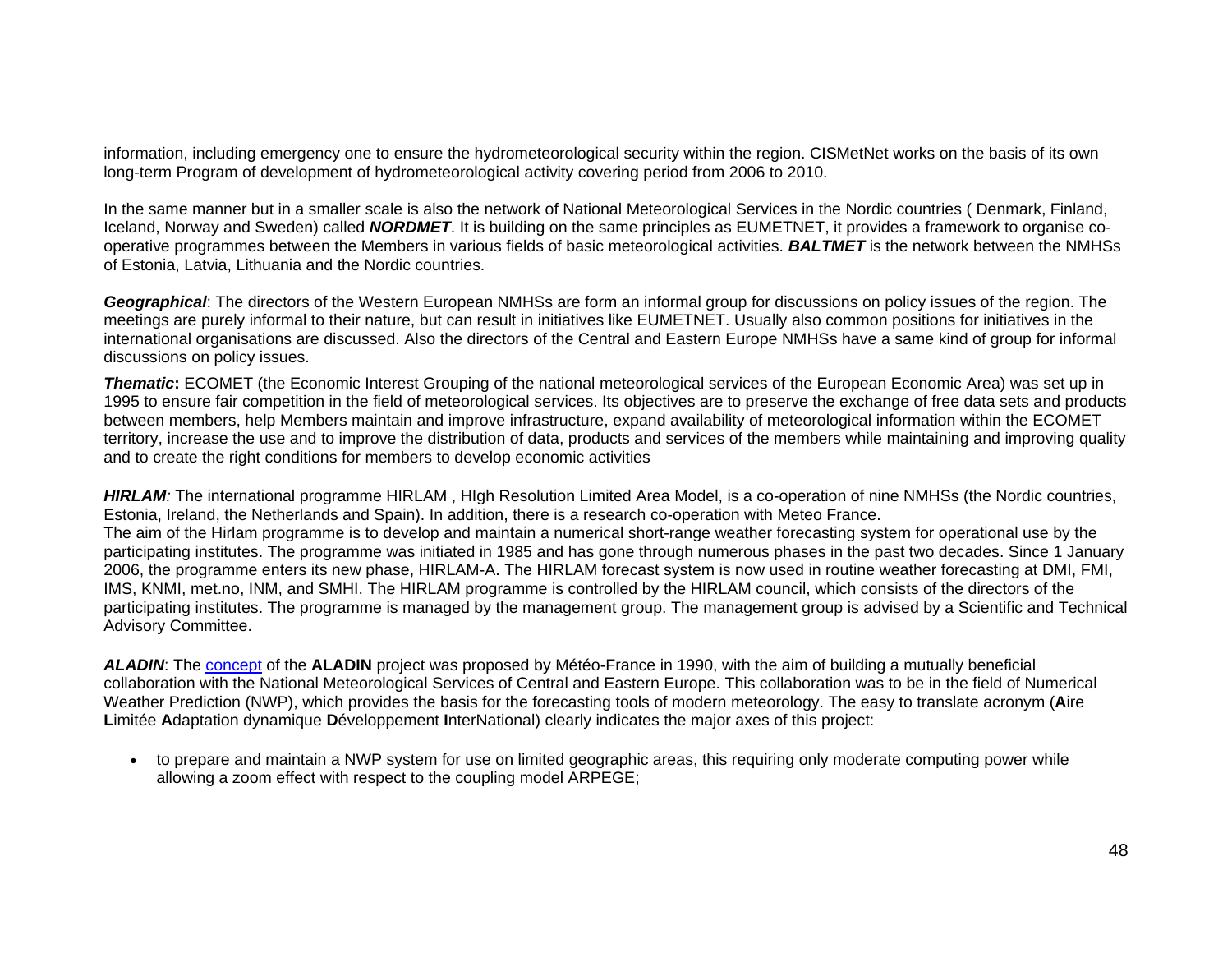- to work with small domains and high spatial resolution in mind: the informed assumption here is the important meteorological events at those fine scales (local winds, breezes, thunderstorms lines, ...) are mainly the result of a so-called "dynamical" adaptation to the characteristics of the earth's surface;
- to build from scratch an international top-level NWP tool, in order that all partners may take part in a true NWP development, with the aim that everyone may eventually use the result of the common effort.

About one hundred scientists, from fifteen countries are permanently contributing to the progress of ALADIN NWP system (more than 250 person-years of total work for the first ten years of the project's life) which is now operated every day in fourteen Euro-Mediterranean countries on a huge variety of computing platforms ranging from a PC Cluster under Linux to Vector Computers.

*COSMO*: The Consortium for Small-Scale Modelling, COSMO, was formed in October 1998 at the regular annual meeting of the German Weather Service with MeteoSwiss. Its general goal is to develop, improve and maintain a non-hydrostatic limited-area atmospheric model, used both for operational and research applications by the members of the consortium. The emphasis is on high-resolution numerical weather prediction by small-scale modelling. The COSMO model is derived of the 'Lokal-Modell' of the German Weather Service with its corresponding data assimilation system.

Current full members are the national weather services of Germany, Greece, Poland, Romania, Switzerland and Italy. A couple of italian regional weather services, some military institutions and many universities are also significantly contributing to COSMO. National hydrometeorological service of Russia has applied this year. There is no direct financial funding from or to members; however, the partners have the responsibility to contribute actively to the model development by providing at least 2 scientists working in COSMO priority projects.

Two high profile priority projects being started now are (1) the development of a novel ensemble-based data assimilation system for the convective scale, with particular emphasis on convective situations, low stratus conditions and steep orography, and (2) the development of a unified parameterisation of boundary-layer turbulence and shallow non-precipitating convection to improve the coupling between turbulence, convection triggering and radiation. The COSMO model is also used by the CLM community for climate simulations on time scales up to centuries and spatial resolutions between 1 and 50 km.

*COST:* is one of the longest-running instruments supporting co-operation among scientists and researchers across Europe. COST now has 35 member countries and enables scientists to collaborate in a wide spectrum of activities in research and technology. COST is an intergovernmental network which is scientifically completely self-sufficient with nine scientific COST Domain Committees formed by some of the most outstanding scientists of the European scientific community. The scientific quality control is the main responsibility of the COST scientific Domain Committees which follow very rigorous evaluation procedures established by the COST Committee of Senior Officials (CSO) involving the mandatory use of external peer reviewers.

COST is based on Actions. These are networks of co-ordinated national research projects in fields, which are of interest to a minimum number of participants (at least 5) from different member states. The Actions are defined by a Memorandum of Understanding (MoU) signed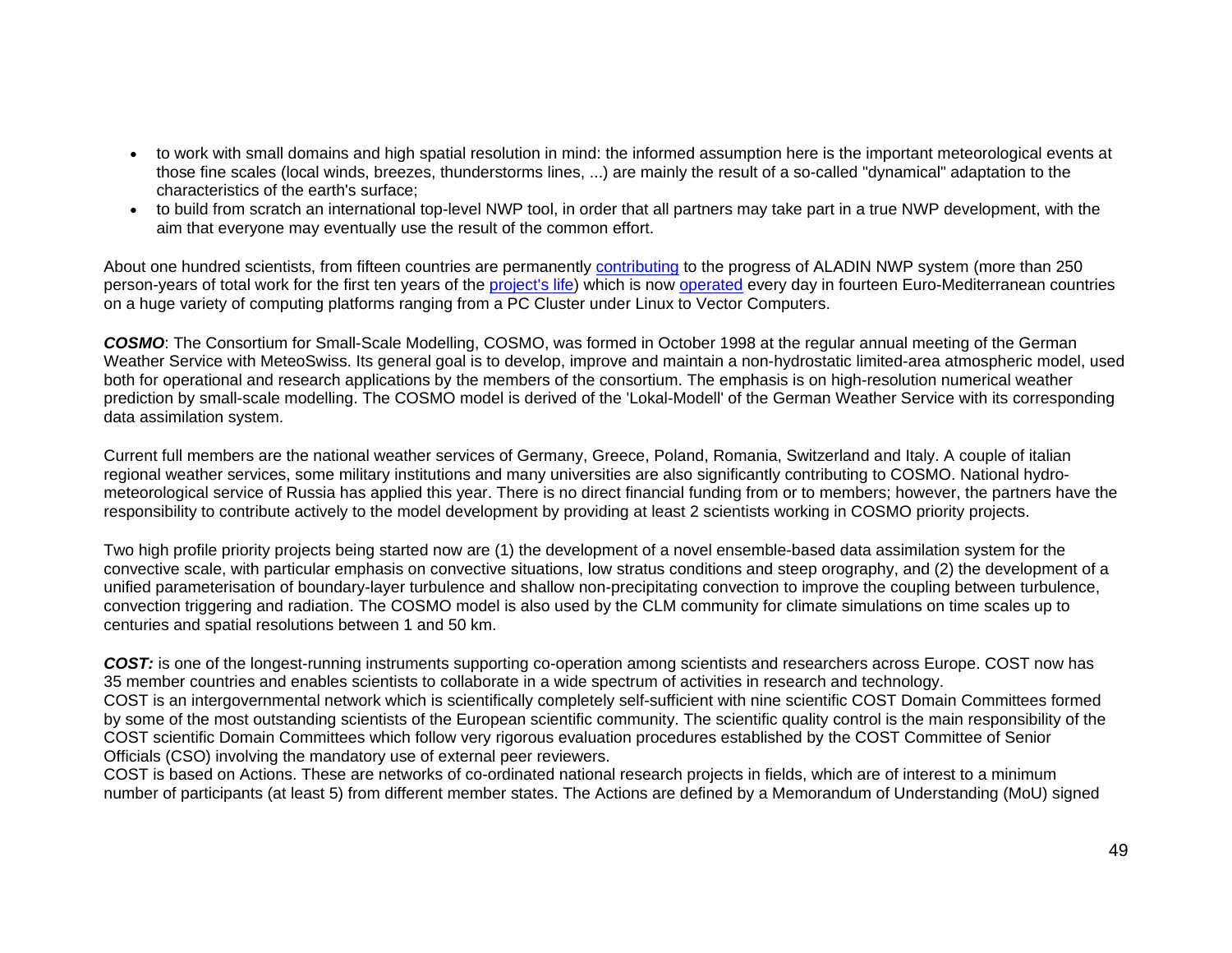by the Governments of the COST states wishing to participate in the Action.

The duration of an Action is generally 4 years. The increasing number of COST Actions proves the success of COST within the European Scientific Community. COST is one of the oldest and largest network structures for scientist and approx. 30 000 scientists are co-operating within the frame of COST. COST supports the co-operation of Scientist. Although it does not provide funding for research activities it will fund the co-operation efforts of scientific groups across Europe (mainly traveling costs to meetings, workshop/conference organization costs, dissemination costs, short scientific exchanges of researchers and other instruments).

COST is "bottom up" that means it has no specific targeted research activities and any scientific technical area can be supported by COST. COST is multidisciplinary and supports the widest range of scientific/technical co-operation. COST is international and enables also the participation from laboratories outside the European members.

*EUROPEAN METEOROLOGICAL INFRASTRUCTURE (EMI):* The European Meteorological Infrastructure is composed by the European National Meteorological Services, members and cooperating members of EUMETNET, jointly with ECMWF and EUMETSAT. Initially a concept used to materialize the structure and the potential of the operational meteorological community across Europe for contributing to the GMES initiative, it has imposed itself as a useful united representation of this community in their relation with all European Institutions.

## *II.3.3 - International representation*

The involvement of NMHS in the representation of their Member state in international organisations is a national decision. However, the Convention of the WMO states that the Director of the NMHS should be the principal delegate to WMO Congress and the Permanent Representative of the Member with WMO.

## *NMHSs partnerships with other sectors*

*II.3.4 - Thematic* 

See 1.3.3

## *II.3.5 - Institutional*

The involvement of NMHSs with other institutions varies on national level. It can include the national environment agency, academia, national meteorological societies, hydrological (water research and management) institutions and many others. The European Meteorological Society (EMS) is a European-wide association of 35 national meteorological societies. The main focus of the EMS is to encourage and support scientific exchange within the European context. There is particular emphasis on enhancing the role of meteorology within the European society, considering how to efficiently and competently inform the European public, and raising awareness about the relevance of the meteorological profession. The main activity of the EMS is its annual meeting, which is one forum for European NMHSs to interact with many of the other meteorological actors across Europe.

There is also an active private meteorological sector in Europe, primarily providing services to commercial fee-paying customers. The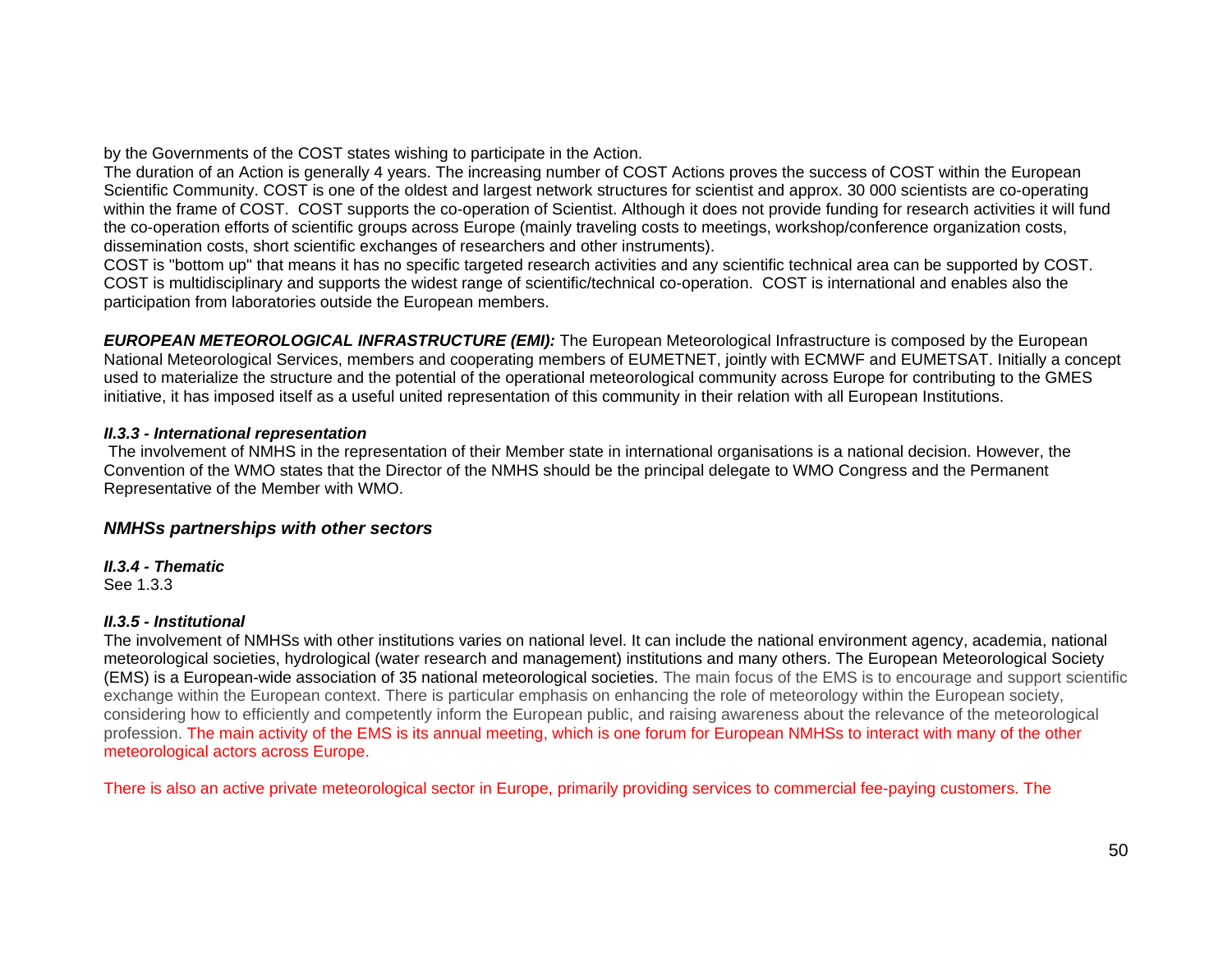relationships between the private meteorological sector and the NMHSs are variable and somewhat dependent on the individual NMHS's commercial activities. However, in many economic sectors the private sector provider is playing an ever increasing role.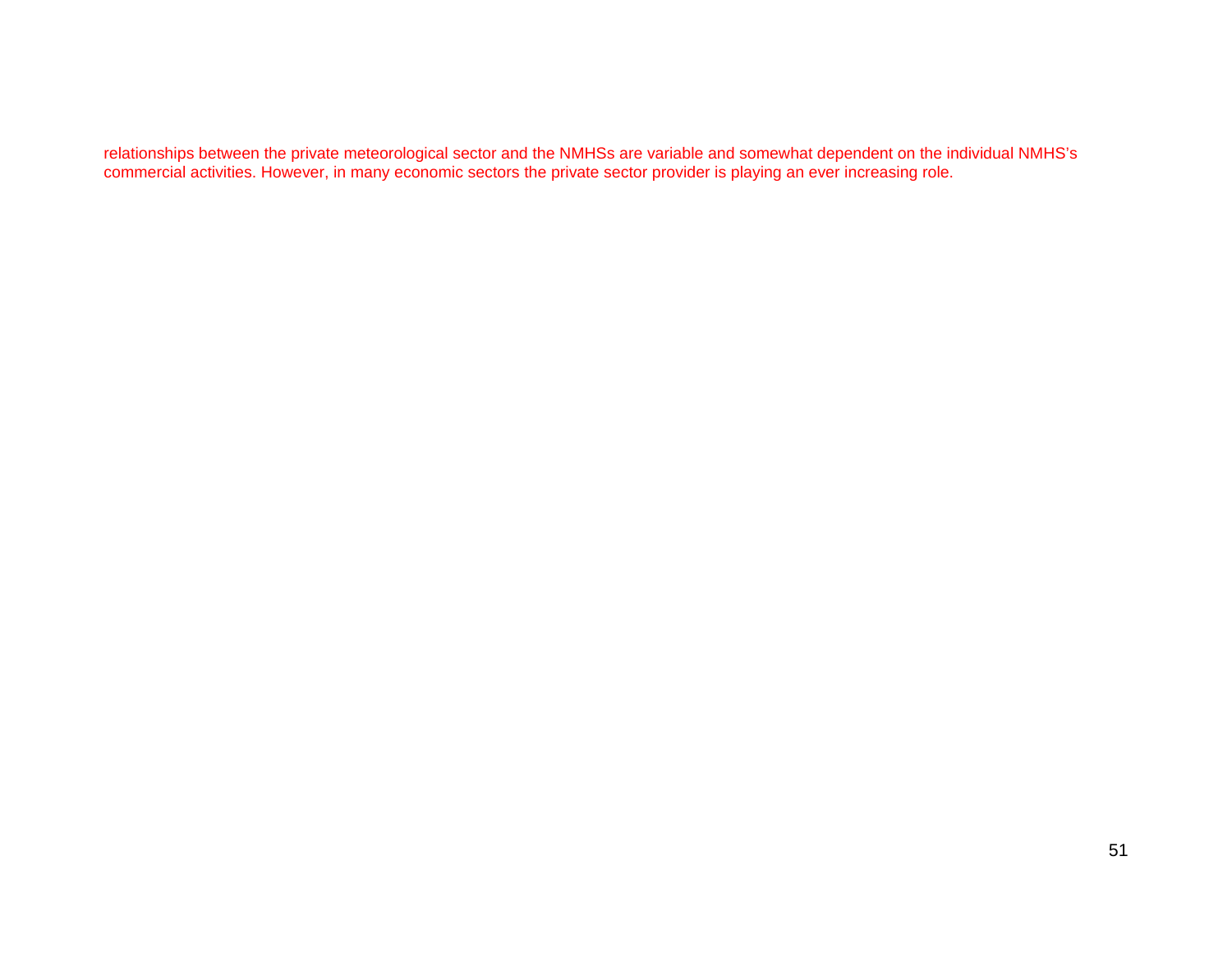### **Annex B:** *Weather, Water and Climate services in RA VI : status and perspective*

This annex intends to reflect the perceptions within the Region of key trends and developments, pointing at consolidating and strengthening the kernel of NMHSs activities whilst indicating key areas prone to new and innovative services in which NMHSs will have to play a major role.

It is beyond its scope to provide an extensive analysis of all the factors which may influence the current and future activities of the NMHSs. However, globalization and worldwide spread of information, to name a few, will have a bearing on the evolution of NMHSs and WMO. This is accounted for in the WMO Strategic Plan. These aspects are referred to hereafter when relevant because of their direct impact on the Region strategy.

For the sake of clarity, the analysis distinguishes between facts (evidence connected to or revealing a matter of interest or concern), impacts (actual or potential, direct or indirect, consequences of the facts) and causes (roots and reasons for the previous facts). The analysis leads to proposals of ways forward, which, combined with the subsequent analysis of the evolving needs and demand for services from Members and the society as a whole, shape the strategic aims the Region should pursue.

N-B: The following analysis is mostly based on a questionnaire distributed in March 2006. The replies by the RA VI NMHSs are available at the UK Met Office. The parts of text between "" are quoted from them.

#### **a. Demands of weather, water, climate and related environmental information and services**

In this first section, the explicit or implicit demands of customers of services in the domains of weather, climate and water are analyzed with a view to provide clear guidance to establishing the strategic aims for the Region.

A "service" might contain various human, technical, financial, administrative elements, without covering all end-to-end aspects, including data policy and re-distribution and usage conditions.

"The requests for new services are increasing every day." There is a wide variety of new services which could be offered by NMHSs across the Region. "There is a demand on the development of more timely and precise early warning services for hazardous weather phenomena". Others include seasonal and long-range forecasts, regional climate scenarios, environmental services, health services including air, water quality, UV and bird flu, climate change, tourism, energy and mobile phone/Internet services.

"It is a clear trend that the concern for the environment increases." But it is also obvious that the ENVIRONMENT is a broad concept, and that the role, responsibilities and thus financing of NMHSs in this domain are diverse. However, a consensus emerges that the NMHSs can and must provide a "contribution to the sustainable development by means of proactive maintenance and development of the monitoring and alert system", especially "reliable information for the authorities".

This presents both a change in requirements for individual NMHSs, and a collective challenge in the way NMHSs should work together. A prerequisite is the need for capacity building in the Region, to improve the infrastructure:

"The efforts to bridge the gap between the rich and the poor NMHSs must be one of the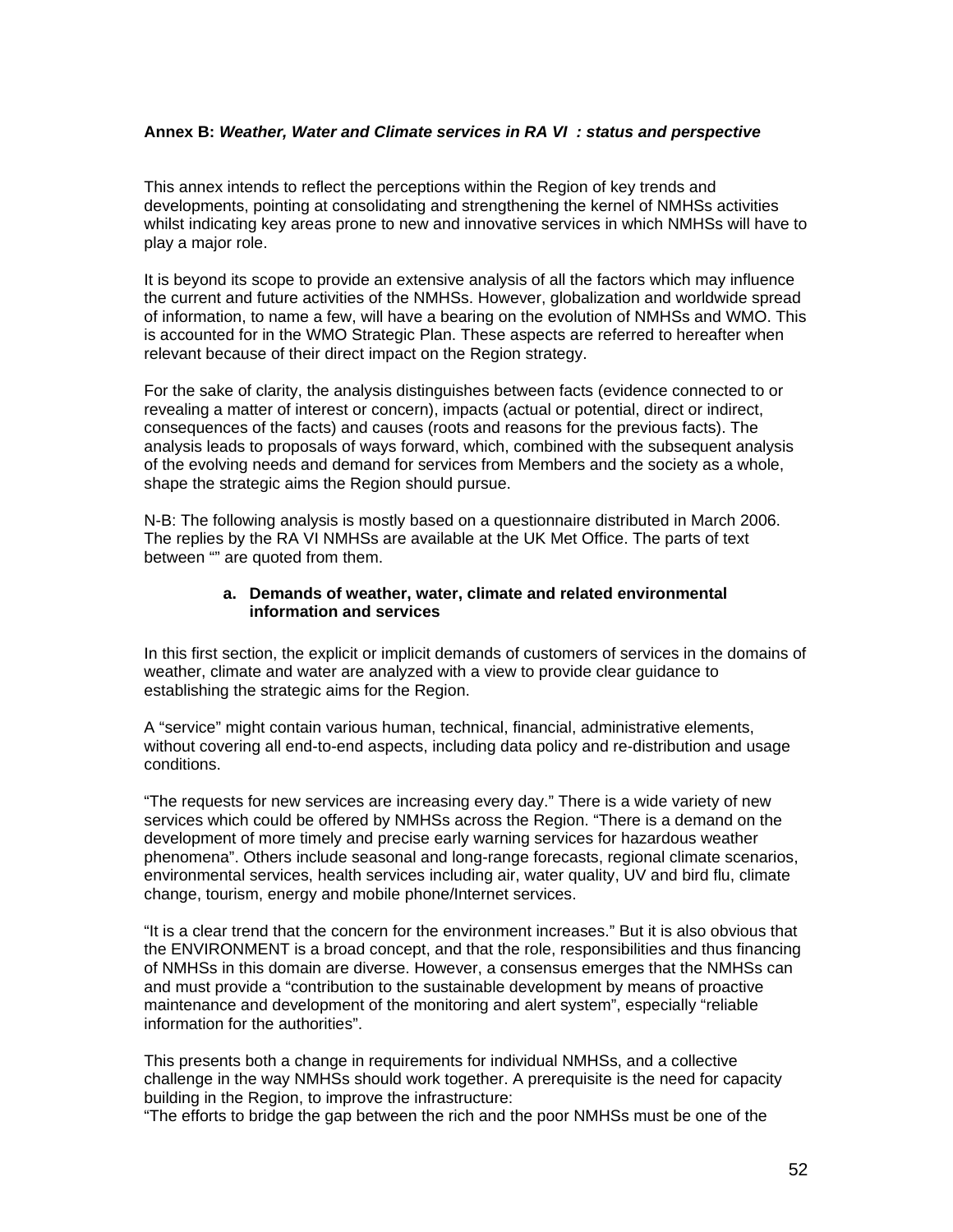future priorities of the RAVI. For that purpose there should be a close co-operation between the WMO and the EU, the World Bank and other possible donators." Economic pressures for further efficiencies and rationalisation is noted. Improved collaboration within the Region is seen as an evolving need, including better sub-regional co-operation, better co-operation with other organisations (including better access to European organisations' products or membership) and the need to lobby on some issues as a coherent voice.

By and large, there exists a collective willingness to make the Region VI exemplary not only in delivering the required services within its own boundaries but in supporting other regions worldwide.

|                | analysis                                                                                                                                                                                                                                      | Questionnaire verbatim                                                                                                          |
|----------------|-----------------------------------------------------------------------------------------------------------------------------------------------------------------------------------------------------------------------------------------------|---------------------------------------------------------------------------------------------------------------------------------|
| Facts:         |                                                                                                                                                                                                                                               |                                                                                                                                 |
| $\bullet$      | Increased and publicized impact of natural<br>disasters                                                                                                                                                                                       | "High levels of pollution require an                                                                                            |
| $\bullet$      | Increasing awareness of air and water<br>quality/pollution reality and impacts                                                                                                                                                                | expansion in the scope of<br>monitoring of air and water."                                                                      |
|                | Existing global and European initiatives as<br>well as EU directives regarding environmental<br>issues (e.g. GEOSS, GMES or Water<br>Framework Directive)                                                                                     | "On the European level, [the<br>growing concern for the<br>environment] has meant the                                           |
| ٠              | Enlarging debate on the evidences and<br>possible impacts of climate change<br>Non decreasing energy needs and<br>requirement for a diversification of energy                                                                                 | starting of programmes like GMES."                                                                                              |
| ٠              | sources<br>More pressure on water supplies, land use,<br>marine resources                                                                                                                                                                     | "Growing demand for data that are<br>not measured today".                                                                       |
| $\bullet$      | Demand for developing NMHSs to provide a<br>similar level of services than the one achieved<br>in more developed NMHSs.                                                                                                                       |                                                                                                                                 |
| $\bullet$      | Underused existing infrastructure (e.g.<br>observations) and knowledge, as well as still<br>under-optimized infrastructure at Regional<br>level, despite on-going projects to tackle the<br>issue (e.g. EUMETNET and CISMetNet<br>programmes) |                                                                                                                                 |
| Impacts:       |                                                                                                                                                                                                                                               |                                                                                                                                 |
|                | Need for increased monitoring (of all the<br>above), including monitoring on hydrological<br>and ecological status of water bodies                                                                                                            | "More effective backing of WMO<br>and NMHSs in global and regional<br>conventions."                                             |
| ٠<br>$\bullet$ | Need for better scientific understanding of<br>causes and impacts<br>Need to communicate to public and decision-                                                                                                                              | "Generalization of the sustainable<br>development concept: increasing                                                           |
|                | makers in order to better adapt to the<br>demands of end-users                                                                                                                                                                                | importance of the scenarios of<br>climate change and of their<br>implications in the definition of the                          |
|                | Need for new and better products, including<br>advanced warning of likelihood of an event, to<br>be updated closer to event.                                                                                                                  | public policies, combined<br>consideration of the economic,                                                                     |
|                | Demand from users in a broader range of<br>application areas and for products better<br>tailored to their needs (e.g. more based on<br>impacts of weather, water & climate), e.g.<br>improved forecasts or advice and services                | social and environmental criteria in<br>regulation setting, risk<br>management, decision making and<br>performance evaluation." |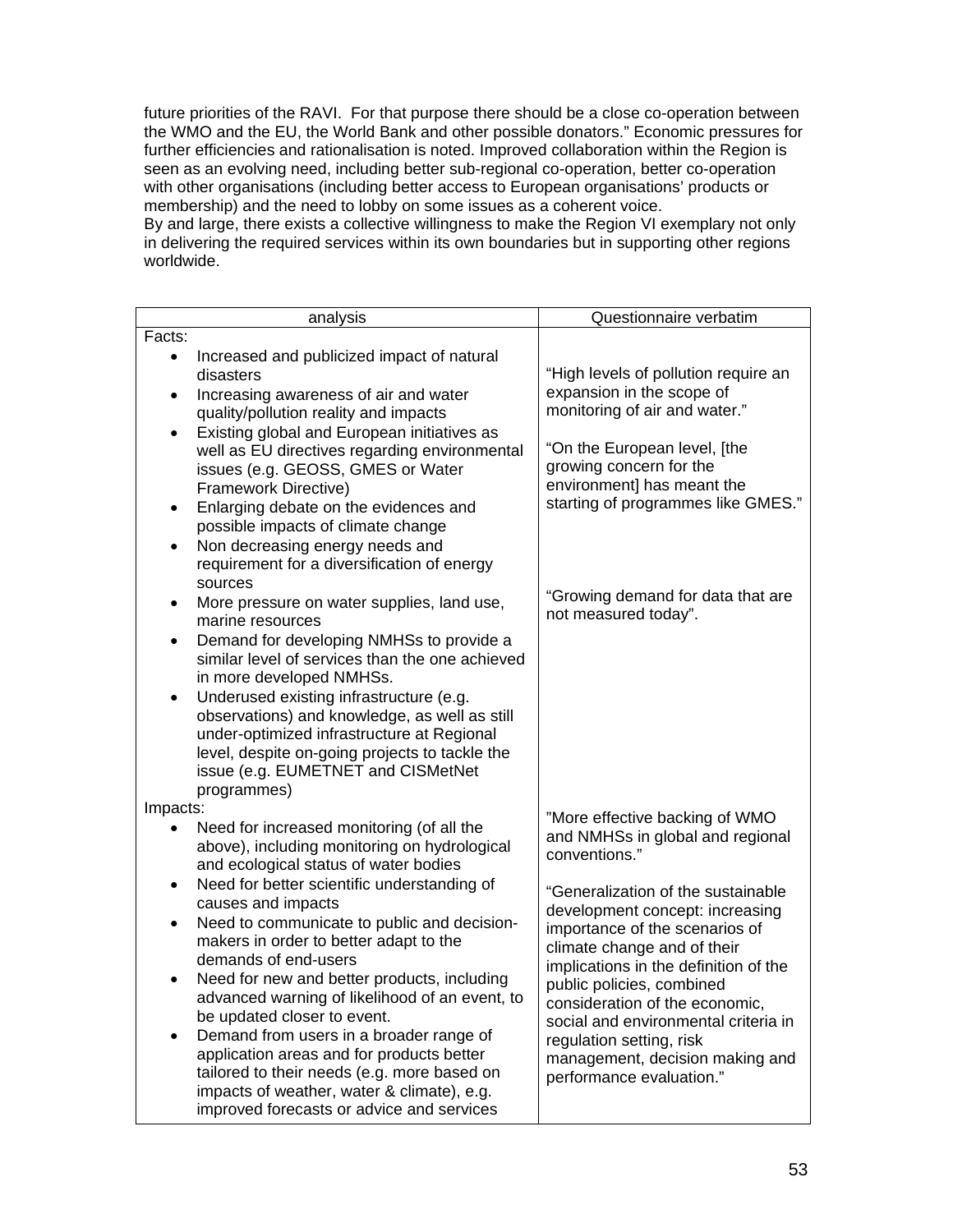| Development of improved spatial-resolution<br>and extended time range (from nowcasting to<br>long-range) forecasts and new approaches to<br>designing and delivering products (e.g.<br>probabilistic forecast based on customer-<br>oriented thresholds)<br>Need for quality management systems<br>Need for products to improve climate<br>adaptation policies<br>Causes:<br>Evolving vulnerability induced by socio-<br>٠<br>economic and environmental changes<br>Implementation of international treaties and<br>$\bullet$<br>EU directives on climate change, pollution,<br>water quality etc.<br>Increasing scientific capability (e.g. skill in<br>$\bullet$<br>long-range forecasting, very high resolution)<br>creating demand<br>Lack of a co-ordinated approach to assessing<br>$\bullet$<br>the capabilities and needs of the Region to<br>understand, evaluate and respond to the<br>evolving needs | "The result of the various summits"<br>that give rise to the Millennium<br>Development Goals, the WWSD<br>and WCDR-2 conclusions and the<br>establishment of GEO." |
|-----------------------------------------------------------------------------------------------------------------------------------------------------------------------------------------------------------------------------------------------------------------------------------------------------------------------------------------------------------------------------------------------------------------------------------------------------------------------------------------------------------------------------------------------------------------------------------------------------------------------------------------------------------------------------------------------------------------------------------------------------------------------------------------------------------------------------------------------------------------------------------------------------------------|--------------------------------------------------------------------------------------------------------------------------------------------------------------------|

- Improve the capabilities of RA VI Members to provide services related to nowcasting, long-range forecasting to assess vulnerability to climate variability and change, and to develop appropriate plans for mitigation and adaptation, capitalizing on world-leading capabilities and best practices within the Region
- Improve knowledge and understanding of applications areas through collaboration with other organizations or by bringing in appropriate skills and competences
- Improve the capabilities and co-ordination of RA VI Members to provide early warnings for a broad range of environmental hazards
- Better co-operate in areas of common concern in particular between developed and developing NMHSs of the Region to improve capability to provide services in a broader range of application areas (e.g. drought management, climate change investigations, water management etc)
- Collaborate more closely with existing national, global and regional ecological institutions, e.g. European Environment Agency
- Exchange knowledge on quality management systems between NMHSs
- Create a coordinated approach in the Region regarding:
- 1. Alignment of the Region with WMO initiatives e.g. cross-cutting programmes, socioeconomic benefits
- 2. Awareness of NMHSs' capabilities and remits
- 3. Response to the evolving needs, e.g. plans to improve infrastructure, ongoing understanding of needs, etc
- 4. Exchange of information across the Region (e.g. development of the INTAD-6 network)

### **b. External factors affecting services delivery**

In the second section, these external factors are analyzed with respect to three axes: technological developments and advances in science, economic pressures, commercialization and competition..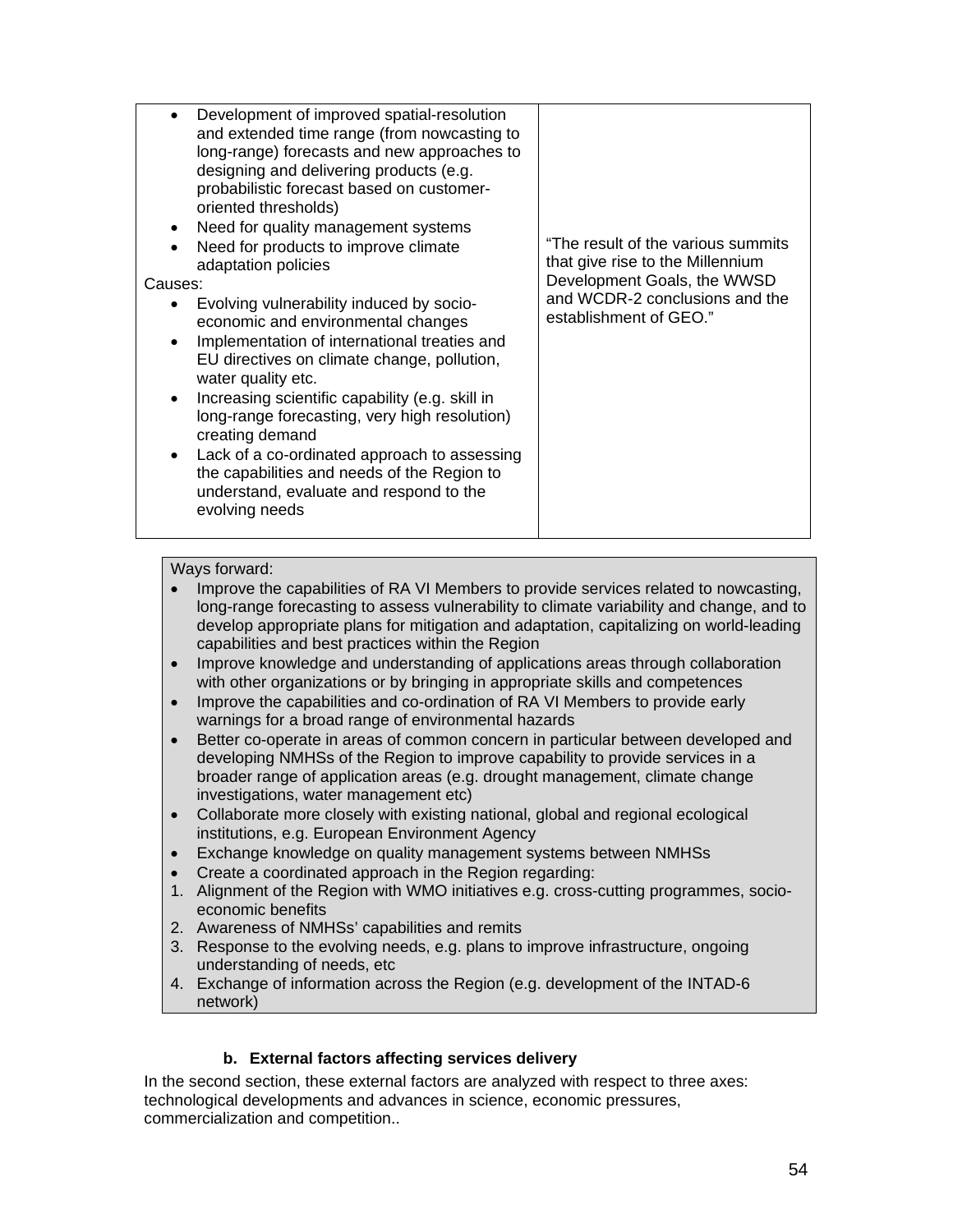# • **Technological developments and Advances in Science:**

It is beyond doubt that technical developments and advances in sciences are key in many respects due to:

- increased capabilities to observe basic and new parameters at a high time and space resolution, more permanently and with a broader geographical coverage with more and more automated devices,
- improved speed, reliability and scope of data transmission,
- accelerated data processing in the field of data analysis and assimilation, numerical forecasts, post-processing and production of both generic and tailored products and their distribution.

"These developments would be one of the main driving forces that will influence WMO and NMHSs to develop faster their systems with the aim to achieve better work."

This progress must satisfy a very large spectrum of requirements. In particular, "an important element is still development, adaptation and implementation of more effective numerical prediction models for operational needs, in particular, forecasting temperature, precipitation and severe weather warnings for the short term in high resolution."

There is a very broad agreement that "research remains a cornerstone for understanding and refining the accuracy of forecasts with longer lead-time for issuing reliable warnings."

The following table captures the main elements to take into account in identifying some of the strategic aims for the Region. "Join efforts" can be considered as the motto for moving forward in the Region.

| analysis                                                                                                                                                                                                                                                                                                                                                                                                                                                      | Questionnaire verbatim                                                                                                                                                                                                                                            |
|---------------------------------------------------------------------------------------------------------------------------------------------------------------------------------------------------------------------------------------------------------------------------------------------------------------------------------------------------------------------------------------------------------------------------------------------------------------|-------------------------------------------------------------------------------------------------------------------------------------------------------------------------------------------------------------------------------------------------------------------|
| Facts:                                                                                                                                                                                                                                                                                                                                                                                                                                                        |                                                                                                                                                                                                                                                                   |
| Regional contrasted evolving state of<br>current infrastructure and knowledge<br>(observations, telecoms), of data<br>processing, (NWP, computing), of<br>service delivery capacity<br>Existing high-level of scientific skills<br>$\bullet$<br>in the Region<br>Existing world leading capabilities<br>$\bullet$<br>within Region, through co-operation<br>some countries in the Region<br>οf<br>(ECMWF, EUMETSAT, EUMETNET,<br>NWP consortia, Technical Co- | "Rapid economic growth in the majority of<br>countries in this region necessitates<br>modernization and technical re-equipping of<br>the NMHSs, and also the introduction of the<br>latest technologies and methods of<br>observing, assessment and forecasting." |
| operation - SRO(E) etc)<br>On-going scientific and technological<br>progress, not necessarily carrying<br>through to operations (e.g. calibration<br>of instruments and data quality<br>control)<br>Widening of access to information<br>$\bullet$<br>(Internet, mobiles, etc)                                                                                                                                                                                | "Making use of new technology for delivery<br>of services (e.g. internet, multimedia and<br>mobile technology)."                                                                                                                                                  |
| Impacts:<br>New costing of maintenance and<br>renewal of equipments in a world of<br>ceaseless changing technology<br>Differentiating levels of service<br>$\bullet$<br>throughout the region<br>Increasing need for training/human                                                                                                                                                                                                                           | "Technical gap among developed and less<br>developed countries will be increasing."                                                                                                                                                                               |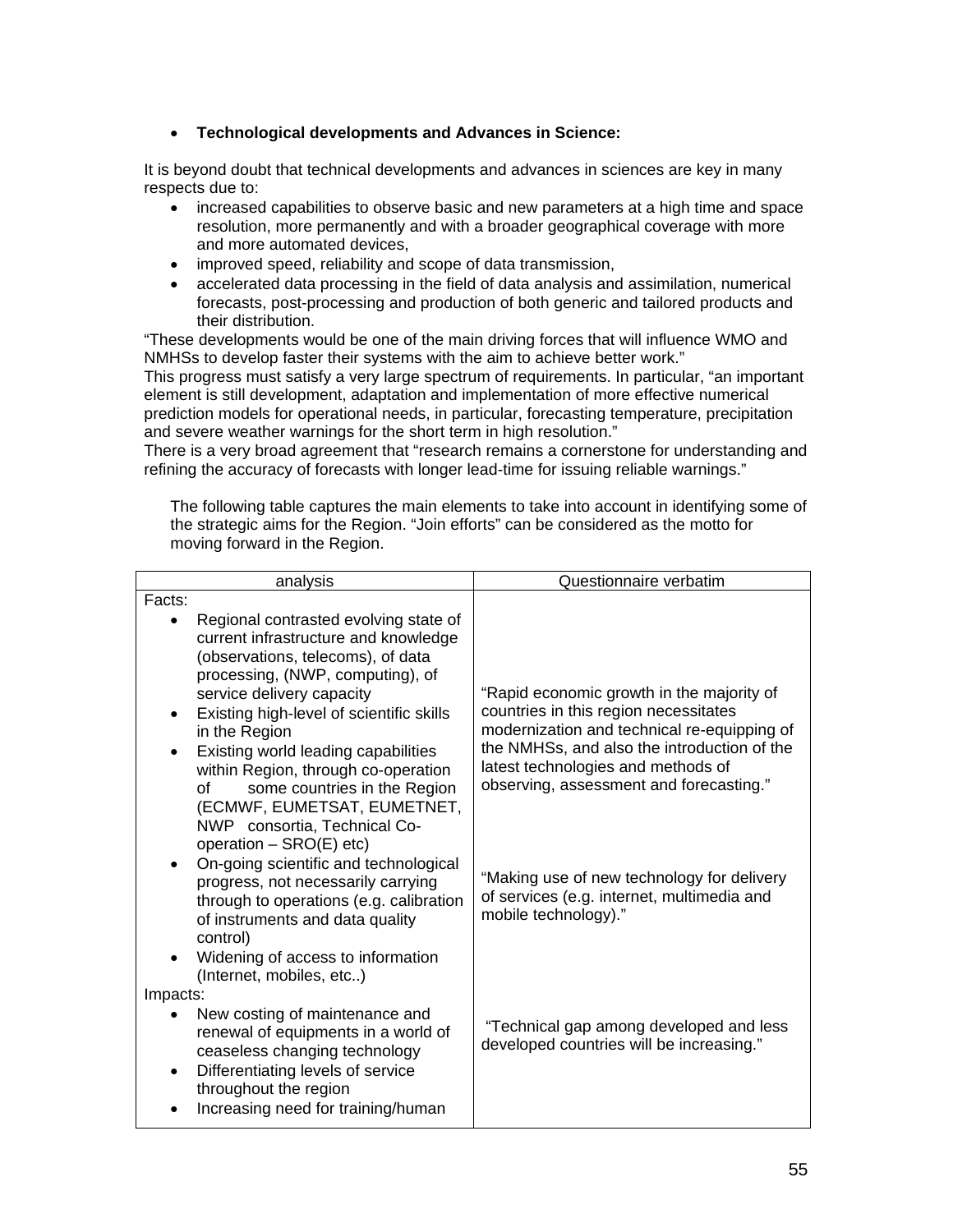| resource development<br>Enlarging ways to communicate<br>$\bullet$<br>(service delivery) with users                                                                                                                                                                                                                    |  |
|------------------------------------------------------------------------------------------------------------------------------------------------------------------------------------------------------------------------------------------------------------------------------------------------------------------------|--|
| Causes:                                                                                                                                                                                                                                                                                                                |  |
|                                                                                                                                                                                                                                                                                                                        |  |
| Increasing demands from all type of<br>$\bullet$<br>users for products better tailored to<br>their needs<br>General expectation for more rapid<br>$\bullet$<br>access to hazard warnings<br>Insufficient mastering of the transition<br>$\bullet$<br>to more automation when focusing on<br>short term costs reduction |  |
|                                                                                                                                                                                                                                                                                                                        |  |

- Co-operate better between science community, NMHSs and different disciplines (weather, water, climate and related environmental sciences)
- Link better with EU-funded science programmes
- Make a better use of Information Technology, for instance improving the communication infrastructure (both between NMHSs and to users)
- Increase the capability for training
- Broaden the co-operation within the Region (e.g. improving access to ECMWF and EUMETSAT products, improving access to EFAS products throughout the Region)
- Strengthen the technical co-operation within the Region
- Exploit better the resource mobilization opportunities (e.g. EU, World Bank)
- Utilize more scientific knowledge to work better with users to meet their requirements

### • **Economic pressures:**

The economic pressures that impact on the provision of services by NHMSs do not just come from limitations to their direct financing, but also from broader sources, such as competition in a more and more interconnected economy.

Many Members mentioned the wider context of the "world energetic crisis: the continuous rise of oil price is a fact enhancing the search of alternative energy sources, specially the renewable ones. Therefore, WMO and the Members should contribute with the necessary information".

Others remind that "the safety of life and protection property is important for all countries and especially for the sustainability of emerging economies", and that "in the last year, dependence of country economy on weather and climate raised significantly".

In this respect, "there is a very important regional pressure in order to improve the quality of severe weather forecasts". Furthermore, "economic pressure will mean that meteorological data will become more important".

NMHSs' perception of the economic pressures, and reasons and ways to act for the Region in the future are summarized below.

| analysis                                                                                                                                                   | Questionnaire verbatim                                                                                                                                                                                                                                                             |
|------------------------------------------------------------------------------------------------------------------------------------------------------------|------------------------------------------------------------------------------------------------------------------------------------------------------------------------------------------------------------------------------------------------------------------------------------|
| Facts:<br>General decrease of public funding<br>Increasing demands on public<br>expenditure (health, education etc)<br>Increasing governmental expectation | "Necessary coexistence of various economic<br>models for the N(H)MSs, related to the<br>obligation imposed on some not to intervene<br>in the competitive field and on others to<br>finance a proportion of the renewal of their<br>infrastructures by commercial profits in order |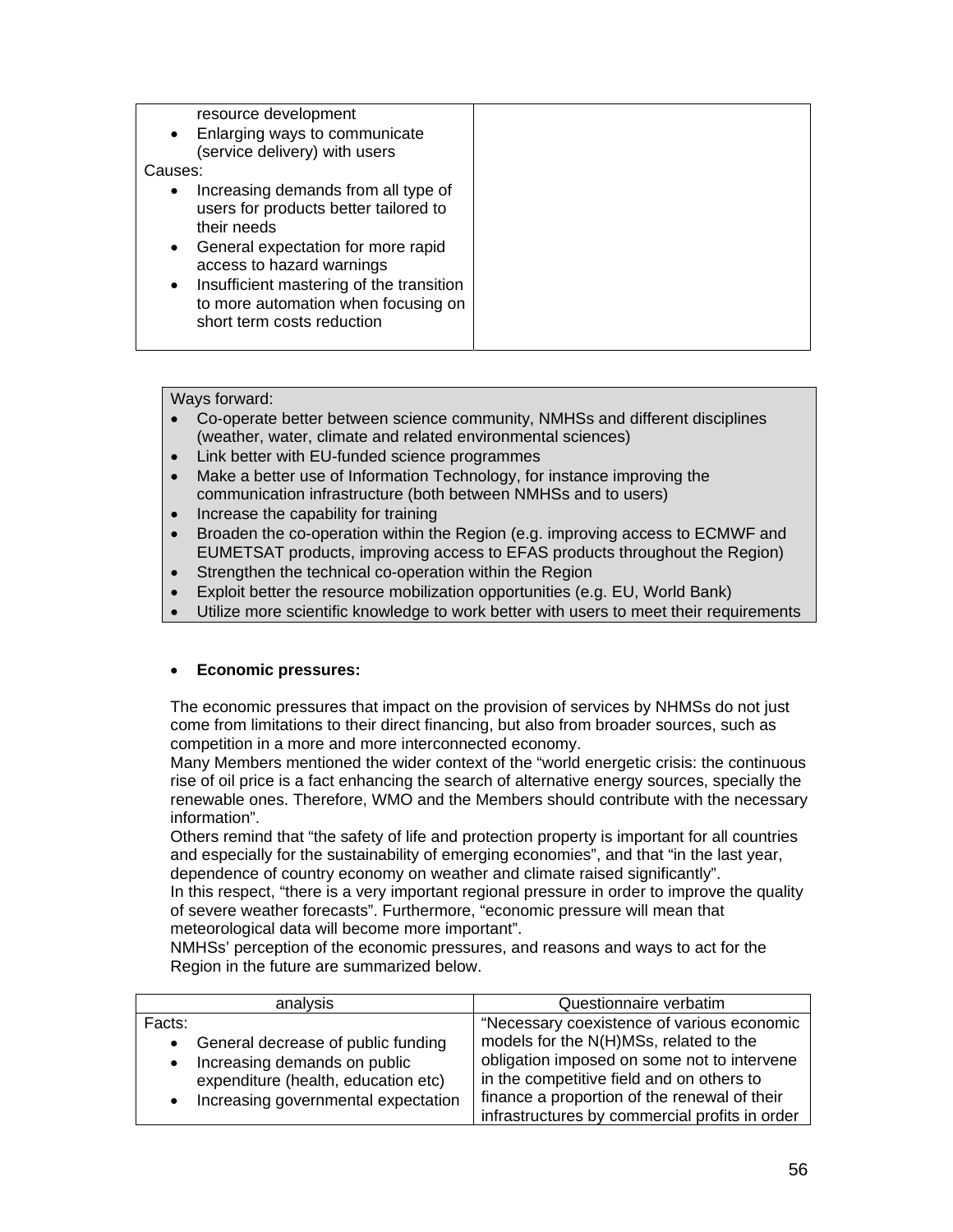| for both efficiency and savings (more<br>with less) in public funded institutions                                                                                                                                                                                                                                                               | to reduce the part of financing covered by<br>the taxpayer. "                                                                                                                                                                                                                                   |
|-------------------------------------------------------------------------------------------------------------------------------------------------------------------------------------------------------------------------------------------------------------------------------------------------------------------------------------------------|-------------------------------------------------------------------------------------------------------------------------------------------------------------------------------------------------------------------------------------------------------------------------------------------------|
| Impacts:<br>Less easy to obtain funds for the<br>weather, water and climate<br>community<br>More competition between state or<br>$\bullet$<br>public agencies for getting<br>government funding.<br>Increasingly difficult to cover cost of<br>$\bullet$<br>basic infrastructure<br>More demanding to provide adequate<br>$\bullet$<br>services | "Funding absence for update and<br>radiosondes procurement."<br>"Financial constraints make difficult<br>employment of highly qualified personnel,<br>necessary to implement advanced<br>technologies and their development."<br>"NMHSs are not considered as part of the<br>social "industry." |
| Causes:                                                                                                                                                                                                                                                                                                                                         |                                                                                                                                                                                                                                                                                                 |
| Governments moving away from<br>funding the delivery of public goods<br>Growing tendency towards market<br>$\bullet$<br>led economy and cost recovery in the<br>provision of public services                                                                                                                                                    |                                                                                                                                                                                                                                                                                                 |

- Enhance the usage of hydrometeorological services as instrumental in the general economy
- Show the socio-economic benefit of investment in the provision of weather, water and climate related services, to sources of funds and decision makers (e.g. government, EU), and in partnership with users
- Work together to share resources and reduce unnecessary redundancies
- Work together to improve services (allowing everyone to make best use of capabilities within the region)
- "Establish alliances with new partners"

# • **Commercialization and competition:**

The strongest single trend observed is a greater level of competition with the private sector, and also between NMHSs themselves. The effect on each NMHS is different due to the national context, so accordingly, commercialization and competition could be seen as opportunities or threats. Many NMHSs are in a transition phase regarding their involvement in commercial activities, some wanting to do more, and others having to more or less limit this type of activities. In most cases, the NMHSs do not have the levers to create desirable changes of their working environment – for instance to correct the "lack of effective mechanisms for collaboration between private and state departments within hydrometeorology" - which would imply political and legal decisions. The examples of a collective or at least a coordinated approach within the Region regarding this challenge are very few. ECOMET stands out as a unique structure. One of its objectives is to accommodate the paradoxical situation which could raise from the fact that "too much focus on commercial functions of the NMHSs could be an obstacle for international cooperation in certain areas (the core of the NMHSs cooperate, the commercial arms of the NMHSs compete with other)".

A set of shared trans-regional elements about the commercialization and competition emerge and lead to several ideas to move forward in the Region.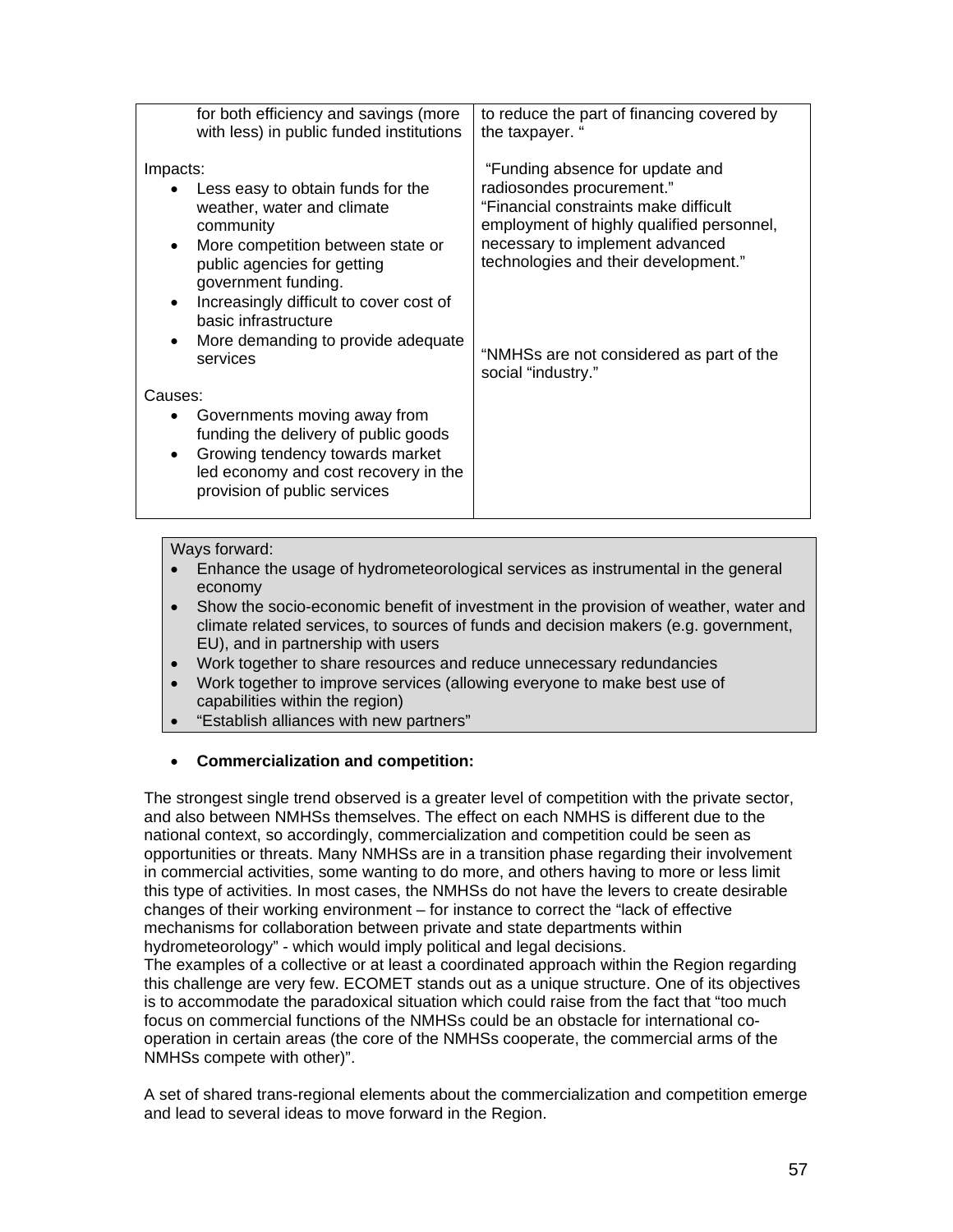| analysis                                                                                                                                                                                                                                                                                                                                                                                                                                                                                                                                                                                            | Questionnaire verbatim                                                                                                                                                                                                    |  |
|-----------------------------------------------------------------------------------------------------------------------------------------------------------------------------------------------------------------------------------------------------------------------------------------------------------------------------------------------------------------------------------------------------------------------------------------------------------------------------------------------------------------------------------------------------------------------------------------------------|---------------------------------------------------------------------------------------------------------------------------------------------------------------------------------------------------------------------------|--|
| Facts:                                                                                                                                                                                                                                                                                                                                                                                                                                                                                                                                                                                              |                                                                                                                                                                                                                           |  |
| Some governments expecting their<br>$\bullet$<br>NMHSs to provide commercial<br>services under various commercial<br>data policy schemes<br>More services being provided on a<br>٠<br>commercial basis<br>Existing EU single economic area in<br>which competition policy demands a<br>level playing field<br>Increasing competition for aviation<br>٠<br>met service provision with SES<br>Coexisting privately and publicly<br>$\bullet$<br>owned commercial service providers<br>For the foreseeable future,<br>$\bullet$<br>commercial activities still depending<br>on a publicly funded basic | "EU legislation continues to constrain the<br>public sector, offering more opportunity for<br>private weather services"                                                                                                   |  |
| infrastructure<br>Impacts:<br>Increasing separation of core and<br>commercial roles within EU member<br>states<br>Increasing need to develop<br>competencies (transparent                                                                                                                                                                                                                                                                                                                                                                                                                           | "The presence of powerful service providers<br>and research centres obtaining the basic<br>information from the NMHSs, mimicking their<br>core production, may be a source of<br>confusion for the general public and can |  |
| accounting, ISO9001)<br>Sustaining a commercial service at<br>the quality required difficult for<br>NMHSs not necessarily well<br>equipped<br>Undertaking commercial activity<br>without an understanding of the<br>market and the true costs more and                                                                                                                                                                                                                                                                                                                                              | spoil their image"<br>"Private companies are pushing us to<br>improve the quality of the products and<br>services"                                                                                                        |  |
| more risky for NMHSs<br>Causes:                                                                                                                                                                                                                                                                                                                                                                                                                                                                                                                                                                     |                                                                                                                                                                                                                           |  |
| Inability for some NMHSs to assess<br>the true and individual cost of various<br>services<br>Inability for some NMHSs to receive<br>the funding for those services<br>because of the national governance<br>framework (funds retained by parent<br>ministry)                                                                                                                                                                                                                                                                                                                                        |                                                                                                                                                                                                                           |  |

- Provide guidance to NMHSs on how to undertake commercial activity in a sustainable way (understanding the market, charging true costs, being more customer oriented)
- Promote the development of new products and services for commercial activity
- Raise awareness of the importance of a publicly funded basic infrastructure required to support commercial activities
- Add something related to better access and knowledge to data and products (e.g. ECOMET type)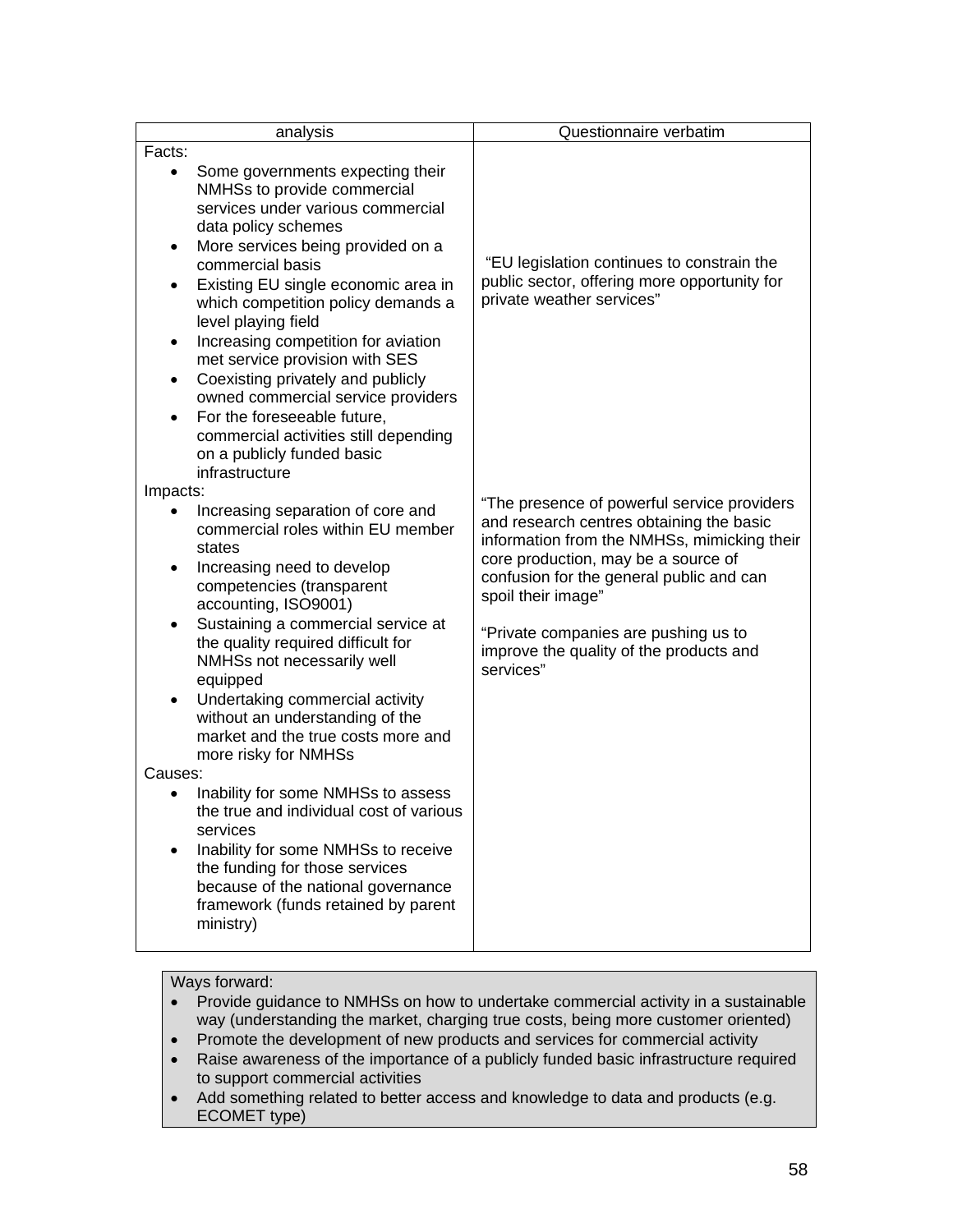• "Further harmonize and simplify the European data policy of NMHSs"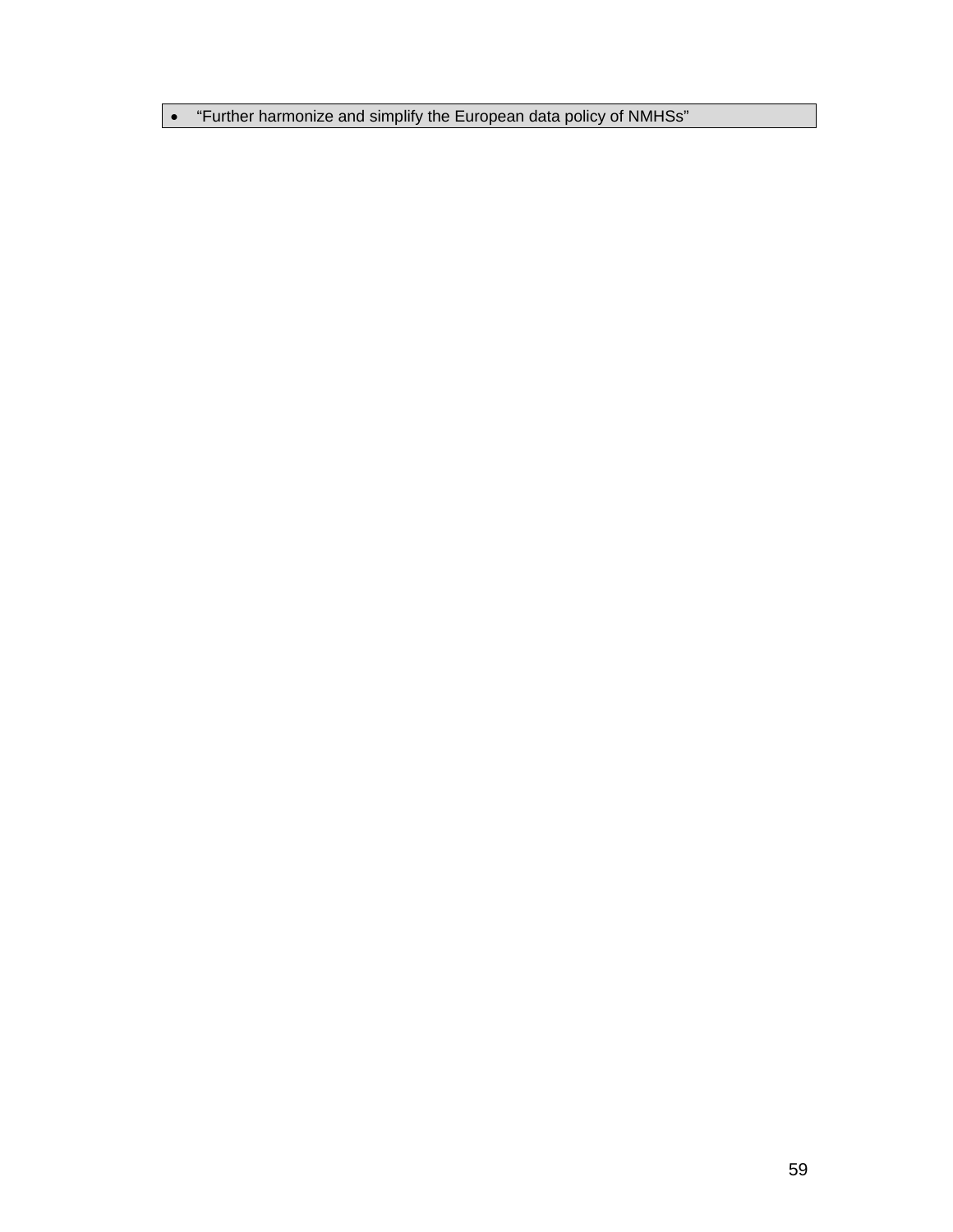# **ANNEX C**

# **Introduction to the Action Plan supporting the WMO RA VI Strategic Plan**

*The WMO Regional Association (RA) VI Strategic Plan will be implemented through the RA VI Action Plan. Each action is relevant to the Strategic Plan and is expected to be achievable by mobilizing foreseen resources and within an agreed time frame. A body or an individual will be responsible for delivering and reporting on obtained results, for documenting achievements and difficulties, and for proposing corrective measures if needed.* 

*This annex provides an introduction to this Action Plan. It documents the principles, the process and the methodologies on which the Action Plan is build upon.* 

*This annex will be supplemented by a detailed version of the Action Plan, aimed at serving as an internal reference and framework document for the actors in charge of the implementation.*

#### *a. Responsible Bodies*

The Strategic Plan and Action Plan have been thought of as living documents. The external environment changes rapidly and new challenges and opportunities appear all the time. The Regional Association must be flexible enough in the implementation of its Action Plan to ensure that these new challenges can be met quickly when they arise. This is why, at its 2005 XIVth Session, the Regional Association established a Management Group chaired by the President and consisting of experienced Permanent Representatives to represent the whole Region. The RA VI Management Group has a key role to play in delivering the Strategic Plan. It is expected to be responsible for:

- **Setting and reviewing the overall framework for the Strategic Plan;**
- Monitoring the progress of the Action Plan, and amending or updating the objectives as appropriate;
- **Ensuring the working groups and rapporteurs have the necessary support to achieve** their mandates; and
- Ensuring the Regional Association has the right set of working groups and rapporteurs to deliver the Strategic Plan.

The main implementers of the Action Plan are the Members of RA VI themselves. The activities of the Regional Association and so the success of its Strategic Plan will be very dependent on the willingness of the Members to make available the time and effort of their experts to help implementing the Action Plan. This cannot be mandated on the Members by the Regional Association, but part of the purpose of this Strategic Plan is to ensure that the activities of the Regional Association are relevant to their needs.

The most important actors to help Members in implementing of action Plan will be the working groups and rapporteurs of the Association, and the WMO Secretariat (Regional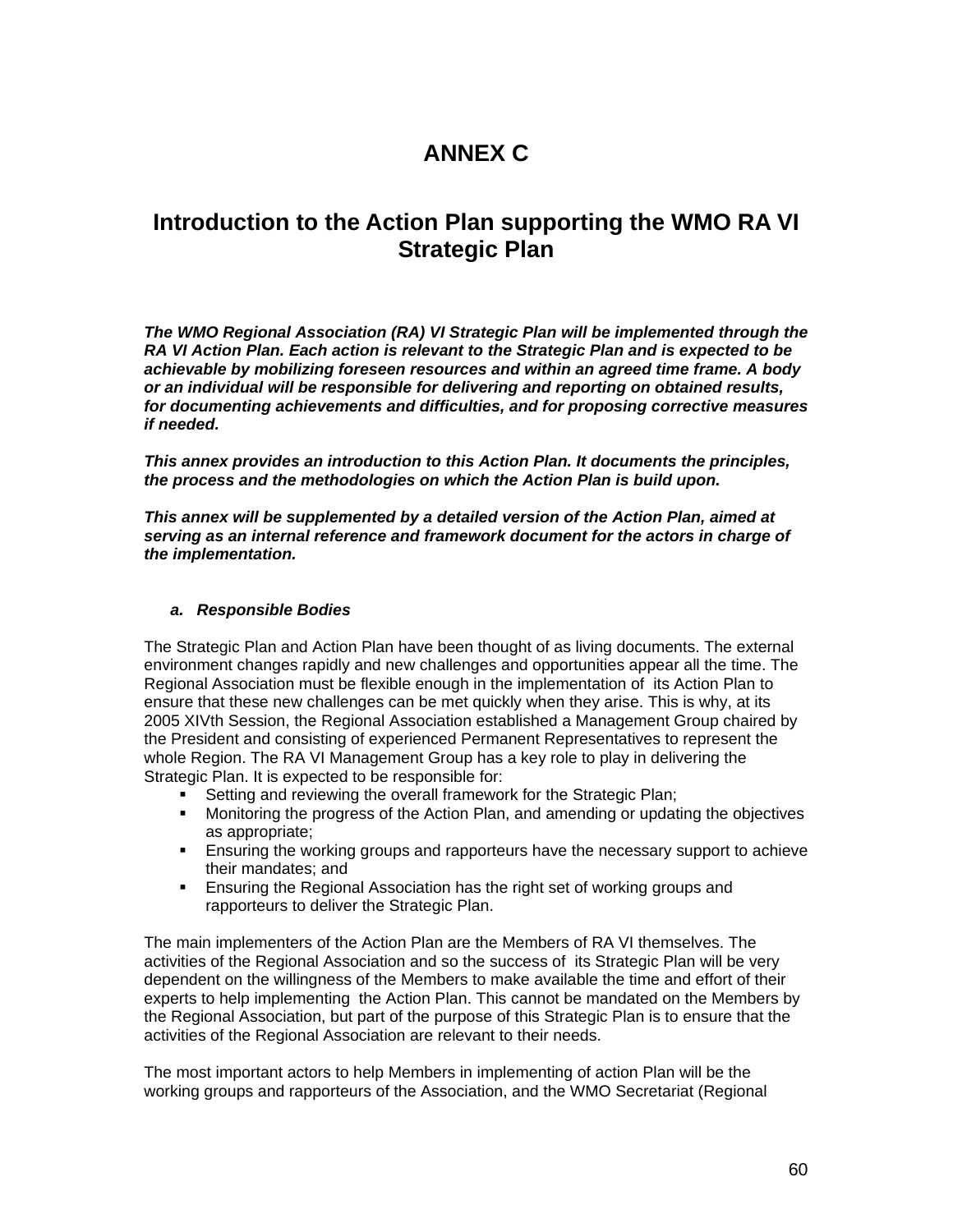Office for Europe and the Joint WMO/EUMETNET/ECMWF Office in Brussels). Both sets of actors will be responsible for:

- Reporting progress against the Action Plan objectives they are responsible for to the RA VI Management Group;
- Recommending changes or additions to the Action Plan objectives to the Management Group as changing circumstances dictate.

### *b. Review of the Strategic Plan and Action Plan*

To maintain the engagement of the Members in the Strategic Plan, it is necessary to regularly involve them in its implementation reviews . Fortunately, the timetable for the constituent body sessions of WMO enable the Members of RA VI to meet together every second year – at WMO Congress and at the Regional Association session. It is proposed that the Members review and update the Strategic Plan and Action Plan at these meetings, with a four-year outlook. Thus Members can ensure that the Plan remains relevant to their needs.

# *c. Implementation of Actions*

In order to carry out the monitoring and governance process described above, a few actions will concern the functioning of the constituent bodies of the RA VI, with a view to improve their ability to provide effective oversight and management performance of the Regional Association.

The Regional Association is committed to pursue the objectives described under the Strategic Thrust of Efficient Management and Good Governance (cf. Expected Results X and XI in section 4b of the main part of the Strategic Plan).

### **d. Priorities**

The demonstration of the value of the Strategic Plan has to come from an efficient, documented and well reported execution of the actions implemented in support of the WMO Expected Results. This global effort assumes that several prerequisite are consolidated. Referring to the monitoring aspect, two types of priorities need to be considered.

Firstly, the Region is committed to have a sustainable monitoring and reporting process. In view of the modernization of this practice within WMO, and particularly within the Region Association context<sup>3</sup>, it is compulsory to give priorities to:

- o Establish a reference state with respect to the various components of the Region : a first attempt to create a database on synthetic country profiles has been carried out by the ROE, and has been used as the basic information of the RA VI description (Annex A of the Strategic Plan);
- o Create and manage a change plan to enrol all RA VI Members in the new paradigm this Strategic Plan aims at.

Secondly, based on the above rationale, the different ways forward and the perceived

 3 The well established reporting practice activates the Technical Commissions and Programmes lines much more than the Region Association ones.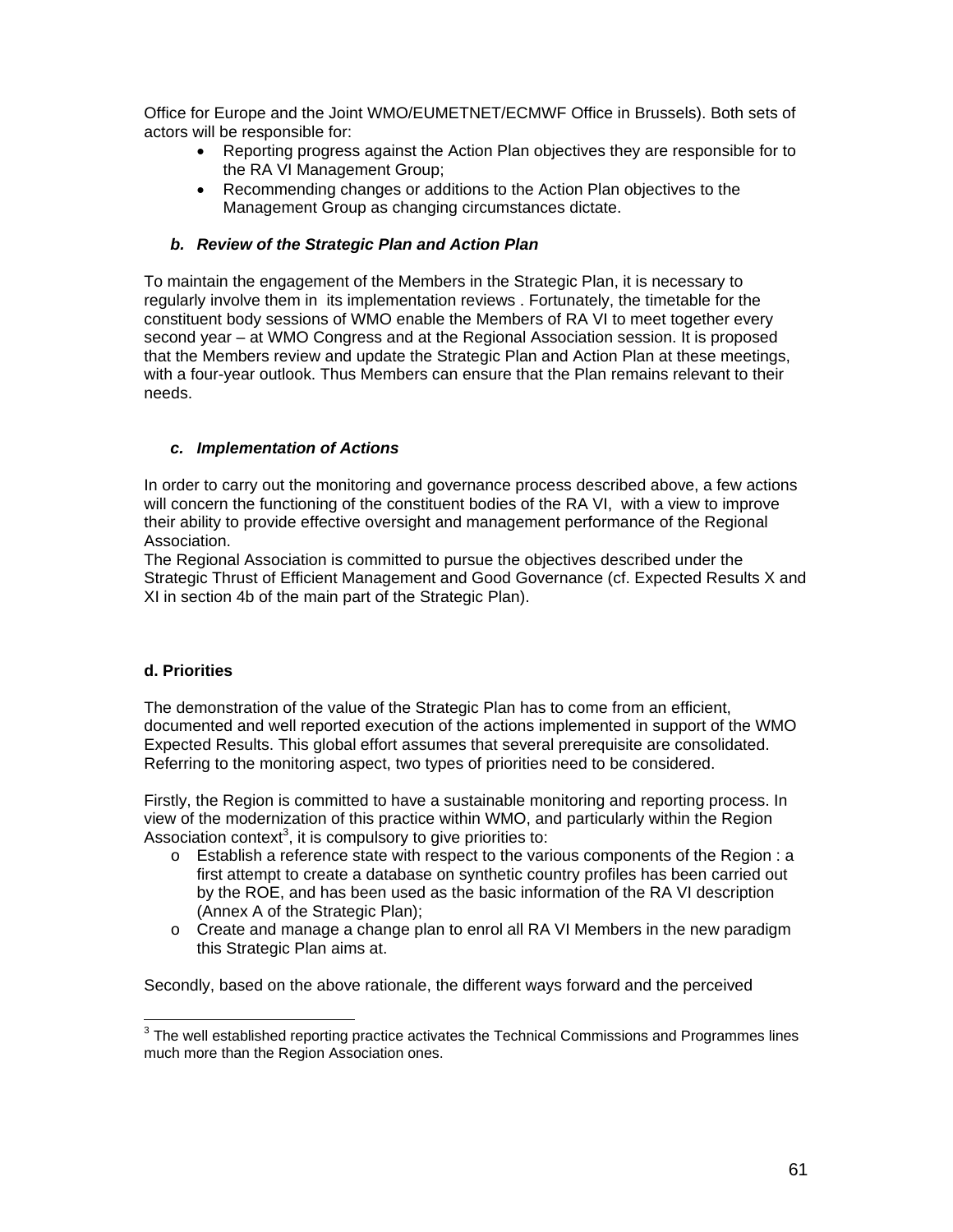sources or means of progress, individual actions have to be classified and ranked according to a common set of very few criteria.

As a start, a simple approach will be implemented, using a set of three criteria – based on a qualitative estimate in a first phase, prone to a more quantitative evaluation in a second phase - to characterising each action:

- o Easiness to implement
- o Level of resources to mobilize (investments of all kinds : human, technical, financial)
- o Return on investment

The following graph provides a rational basis to separate quick wins (QW)), medium term actions (MTA) to be based on the specification and set up of a proper planning, and long range programmes (LRP) requiring a much thorough evaluation.



#### Caption:

Activities are marked according to a possible nomenclature ERp-nmAq with the areas of the ellipses proportional to the return on investment:

#### ERp: Expected Result n° p

n : Theme number (1: Improve existing practice; 2: Broaden use of more advanced technologies; 3 : Join in existing or planned projects; 4 : Develop new capabilities and products)

#### m : sub-result number

q: number of an action contributing to the ERp-nm sub-result

It is expected that this approach to priorities selection and global appreciation of the actions portfolio would be used more at a working level, namely by each Working Group or Expert Team in charge of implementing the Action Plan. However, should this be used in a systematic way at this working level, this approach could ease the way RA VI should present its ambitions, objectives and priorities when reporting on its contribution to the WMO Strategic Plan.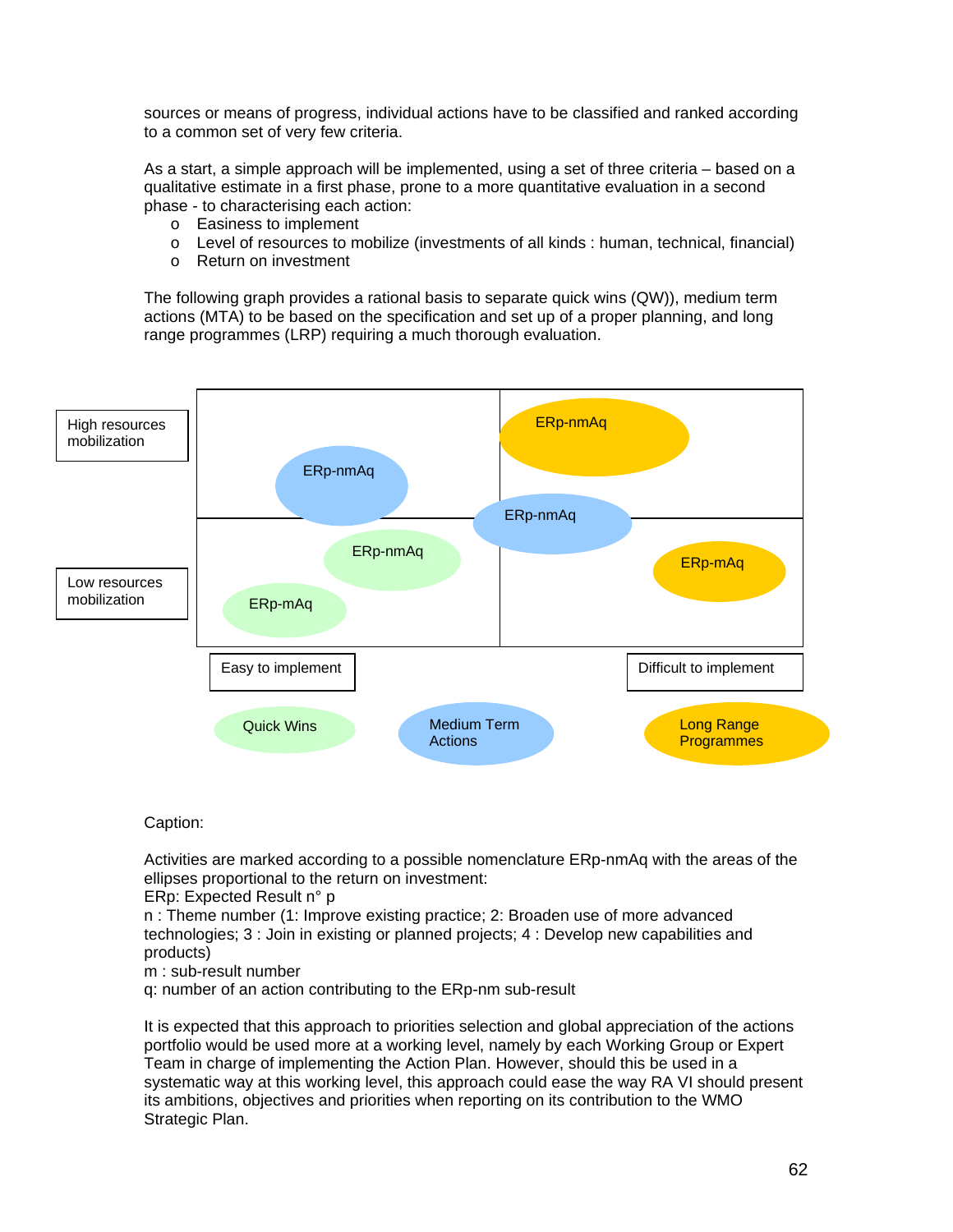### **e. Key Performance Indicators and Targets**

The monitoring of and reporting on the realization of the Strategic Plan and Action Plan aim at providing to the various stakeholders confidence, visibility and control on the progress achieved.

Each of the WMO Expected Results I to XI is associated with Key Performance Indicators (KPI) documenting the progress towards a target which aims to show, at a strategic level, how successful the WMO is implementing its Strategic Plan. Similarly, the Regional Association has to identify its targets and KPI, preferably consistent and in line with the WMO ones.

It is worth recalling that WMO has decided to adopt well recognized standards, namely to have SMART<sup>4</sup> objectives and those targets should be:

- o indicative, not exhaustive;
- o based on existing, baseline data
- o symbolic
- o justifiable; and
- o foreseen to be relevant and stable measures.

A tentative classification of individual result/output with respect to the four broad themes:

- $\triangleright$  Improve existing practice
- $\triangleright$  Broaden use of more advanced technologies;
- $\triangleright$  Join in existing or planned projects;
- $\triangleright$  Develop new capabilities or products.

has been worked out to provide a global framework. This intends to harmonize the target and KPI for each individual result/output as described in the next table.

Due to the differences of situations and priorities across the region, specific indicators (e.g. for some sub-regions for instance) will to have to be dedicated to monitor the progress of the action plan implementation.

The full tentative expansion of the triplets "Expected Result / Target / Indicator" will have to be worked out by the each responsible Working Group or Expert Team in charge of the implementation.

| Theme and type<br>∣ result/output | <b>Generic target</b> | <b>Applicable indicator</b> |
|-----------------------------------|-----------------------|-----------------------------|
| Improve existing practice         |                       |                             |

 4 SMART stands for :

S : Specific

M : Measurable

A : Achievable

R : Relevant

T : Timebound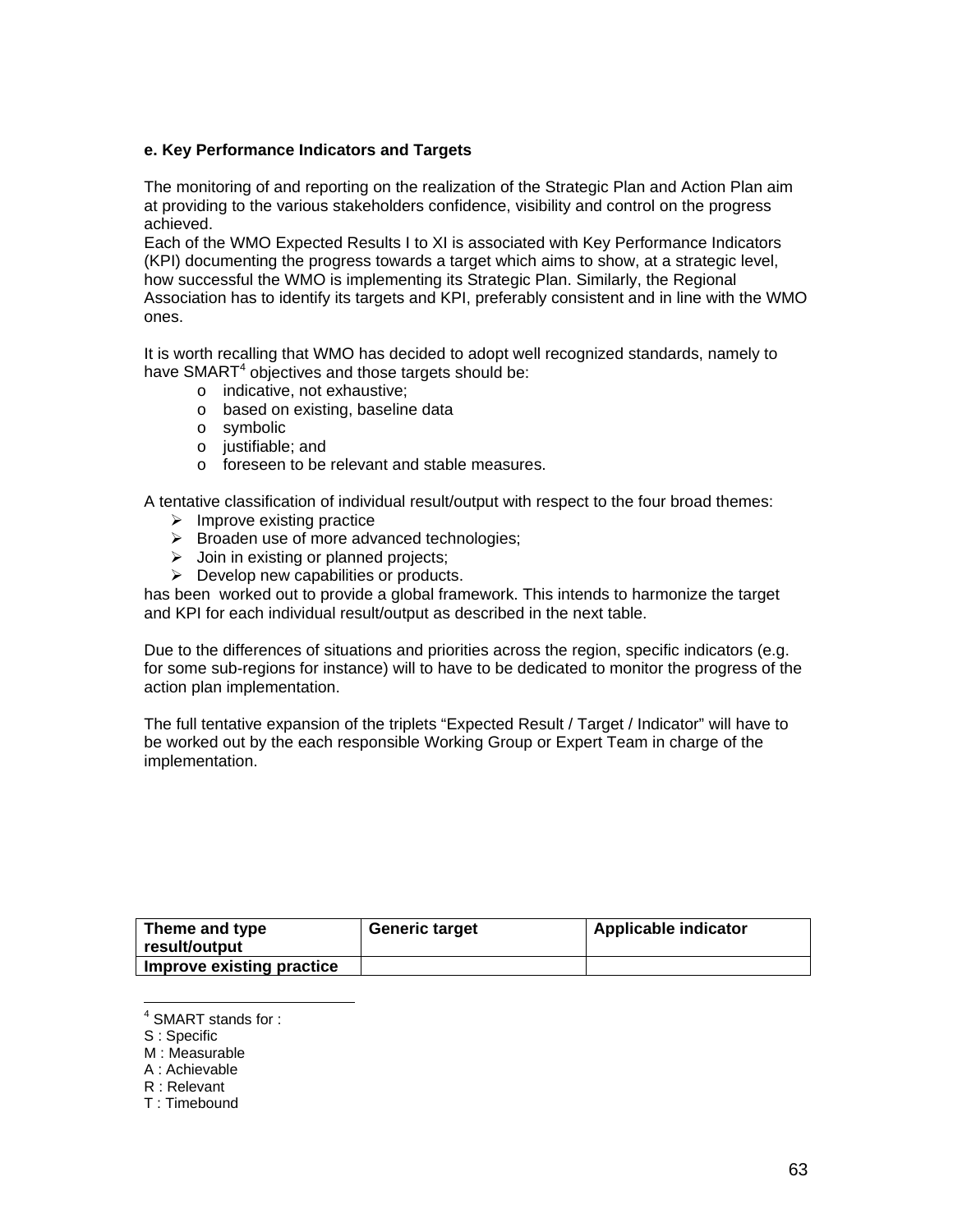| $\circ$     | Documentation and<br>quality control of<br>provided products<br>and used<br>methodologies | Appropriate level of available<br>documentation and control<br>with respect to the overall<br>production of the Region                                | Number or percentage of<br>documented productions and<br>methodologies                                                                     |
|-------------|-------------------------------------------------------------------------------------------|-------------------------------------------------------------------------------------------------------------------------------------------------------|--------------------------------------------------------------------------------------------------------------------------------------------|
| $\circ$     | Generalization of<br>recognized best<br>practices                                         | Appropriate number of<br>Members/NMHSs using<br>those best practices across<br>the Region                                                             | Number or percentage of<br>Members/NMHSs with<br>successful implementation of<br>such practices                                            |
|             | <b>Broaden use of more</b><br>advanced technologies                                       |                                                                                                                                                       |                                                                                                                                            |
| $\circ$     | <b>Automation of NMHS</b><br>production                                                   | Existence of monitored<br>development plans with<br>documented investment and<br>realization objectives                                               | Percentage of those plans<br>realized                                                                                                      |
| $\circ$     | Use of state-of-the-<br>art products and tools                                            | Appropriate number of<br>Members/NMHSs using<br>those products and tools<br>across the Region                                                         | Number or percentage of<br>Members/NMHSs with<br>successful use of those<br>products and tools                                             |
| projects    | Join in existing or planned                                                               |                                                                                                                                                       |                                                                                                                                            |
| $\circ$     | Membership or<br>cooperation with sub-<br>regional<br>organizations                       | Full application across the<br>Region of the possibilities<br>offered by such<br>organizations status                                                 | Percentage of the full<br>application achieved                                                                                             |
| $\circ$     | Participation in<br>projects dedicated to<br>improve the core<br><b>NMHS</b> activities   | Appropriate increase of<br>Members/NMHSs putting in<br>practice those project results<br>with respect to a 2008<br>reference                          | Percentage of this target<br>achieved                                                                                                      |
| $\circ$     | Participation in multi-<br>disciplinary projects                                          | Existence of a coordinated<br>action plan within the Region<br>with documented objectives<br>and timetable                                            | Percentage of the plan<br>achieved                                                                                                         |
| or products | Develop new capabilities                                                                  |                                                                                                                                                       |                                                                                                                                            |
| $\circ$     | Individual physical<br>assets                                                             | Appropriate number and/or<br>adequate distribution across<br>the Region                                                                               | Number of such assets or<br>delta of number of such<br>assets or percentage of the<br>Region possessing or having<br>access to such assets |
| $\circ$     | Human development                                                                         | Appropriate level or increase<br>of trained staff in application<br>of a regional educational<br>programme                                            | Percentage of the<br>programme achieved                                                                                                    |
| $\circ$     | Production<br>development                                                                 | Appropriate level or increase<br>of new products and services<br>available within the Region<br>in application of a regional<br>development programme | Percentage of the<br>programme achieved                                                                                                    |
| O           | Regional<br>organizational<br>development                                                 | Existence of a roadmap of<br>expected collaborations<br>and/or partnerships with<br>planned meetings/milestones                                       | Percentage of signed<br>agreements, held meetings,<br>successfully passed<br>milestones with respect to                                    |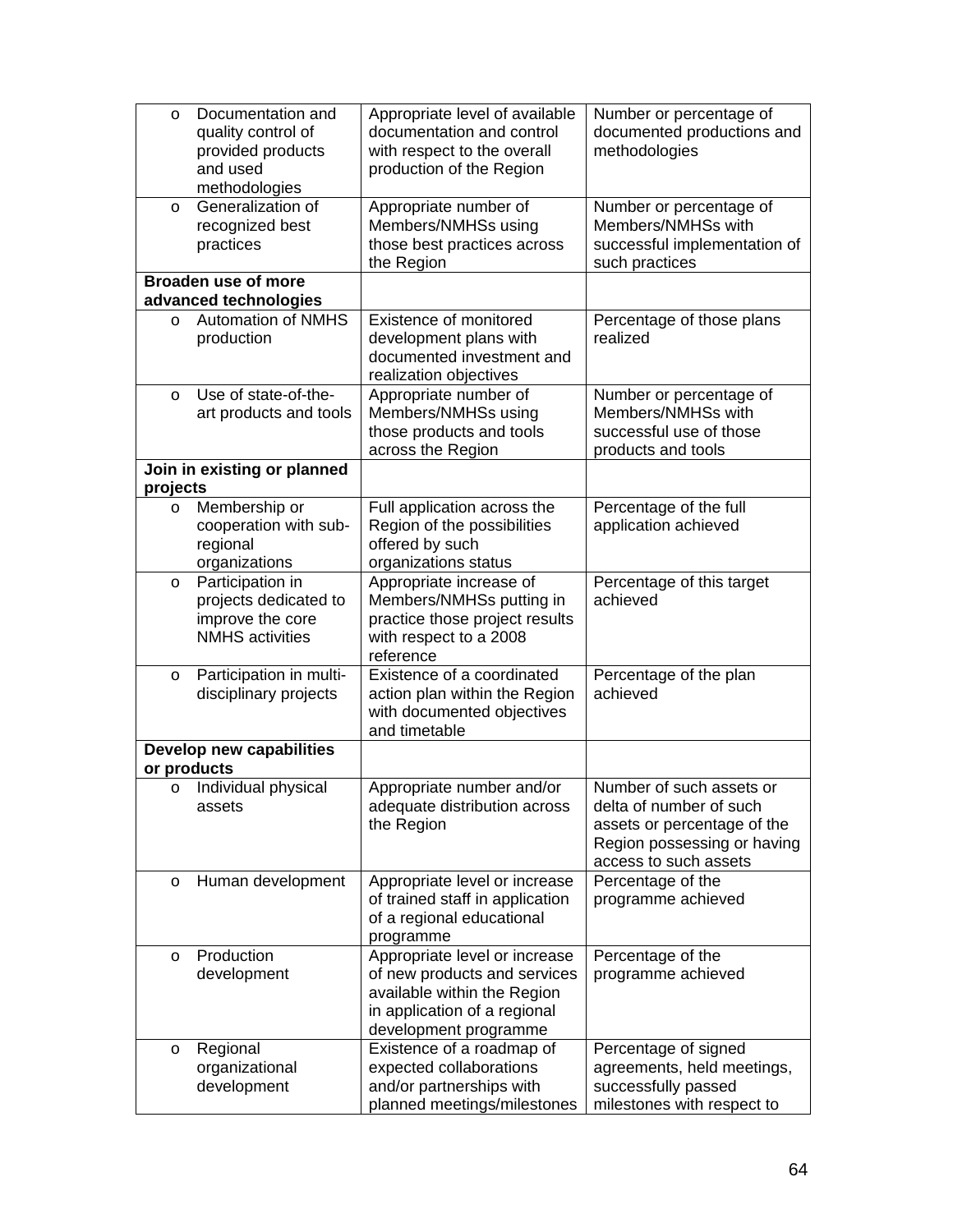|  | . |
|--|---|
|  |   |

## **f. High level Action Plan**

This Annex of the Strategic Plan provides a high level and synthetic view of the type of actions the Region is committed to implement.

A detailed Action Plan will complement it and is aimed at remaining an internal working document to be used as a reference framework for monitoring and reporting within the RA VI management and implementation structures.

**ER1: Enhanced capabilities for Members to produce more accurate weather forecasts and warning** 

- o *Encourage and facilitate the use of and training in Limited Area Models and their products*
- o *Encourage the greater use and understanding of ensemble prediction products within the Region*
- o *Facilitate the exchange and development of nowcasting skills and techniques*
- o *Enhance cooperation between RAVI Members and Euro-THORPEX*

**ER2: Enhanced capabilities for Members to provide more accurate climate predictions and assessments** 

- o *Establish Regional Climate Centres (RCCs), including detailed specifications of their scope and remit and for the services and products they will provide to meet Members' needs.*
- o *Support the establishment of specialized sub-Regional Centres where Members identify a need (e.g. Drought Monitoring Centre in Slovenia, CLIPS Mediterranean and Caucasus Centres, South-Eastern Sub-regional Climate Change Centre in Serbia, North EurAsia Regional Climate Centre (NEACC) of CIS, etc)*
- o *Capitalize on the all competences across the Region, especially using the networking structure of WMO, to provide expert regional and sub-regional climate products*

**ER3: Enhanced capabilities for Members to provide more accurate hydrological forecasts and assessments** 

- o *Review the needs and capabilities for flood forecasting within the Region including consideration of relevant EU directives, regional initiatives such as the European Flood Alert System, EU initiative on Climate and Water, and existing cooperation between NMHSs*
- o *Propose mechanisms for improvements, including sharing of capabilities, of the exchange of flood warnings within trans-boundary river basins in RA VI*
- o *Assist at the development of pilot projects on early warnings, with close cooperation of countries in Europe which share river basins, following the example of the Sava river*
- o *Review the needs and capabilities for hydrological design data estimation and water resources assessment, including consideration of the future climate change influence*
- o *Enhance the (inter-) calibration of hydrological instruments, with the support when appropriate of the RICs*
- o *Facilitate the participation of hydrology communities within the THORPEX project to improve knowledge and feedback on the needs and use of hydrological models.*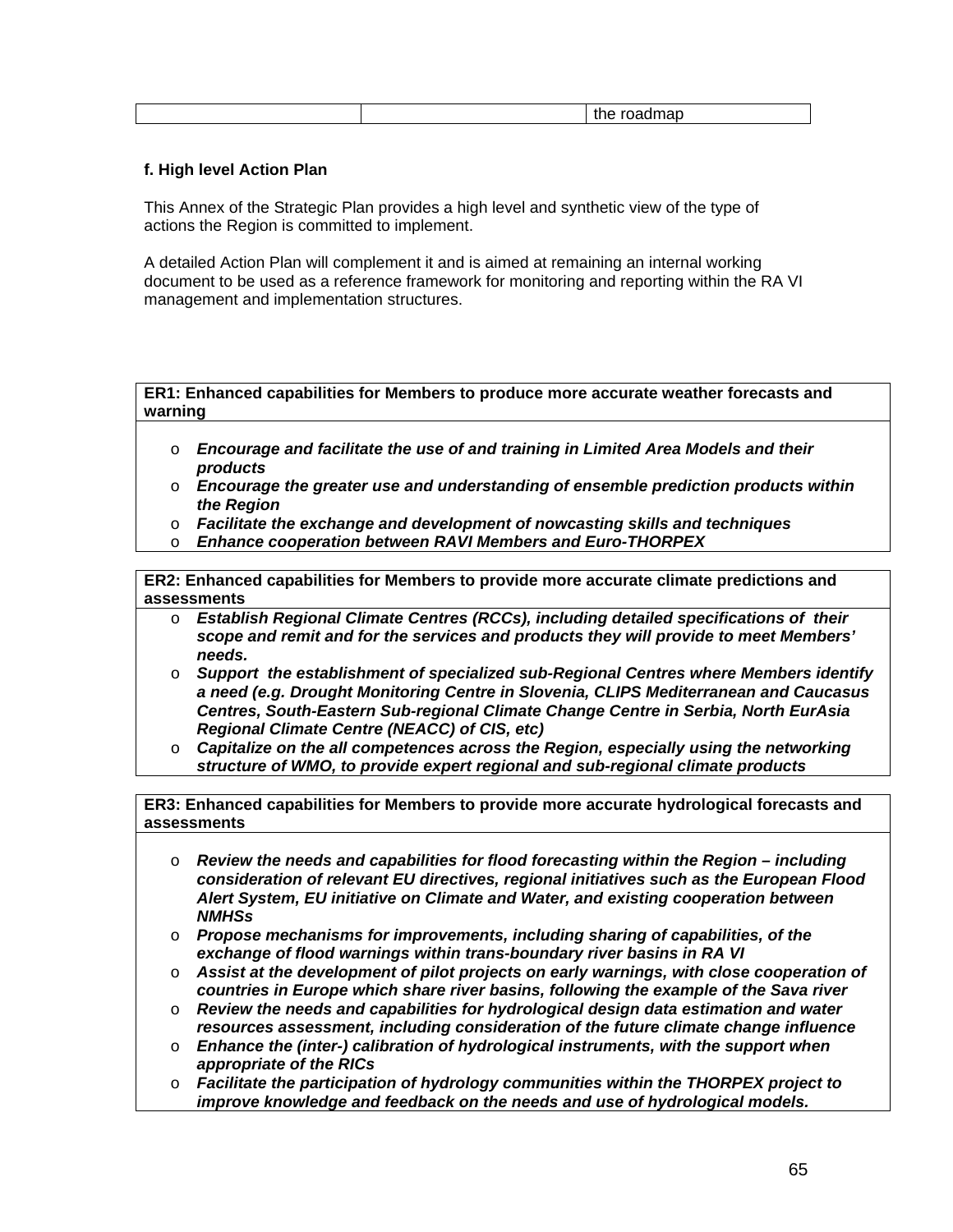## **ER4: Integration of WMO observing systems**

- o *Develop the concept and programme for the integration of WMO observing systems in the Region*
- o *Facilitate the sustainable development in the Region of worldwide agreed reference networks (like GCOS) and promote their recognition as GEOSS components*
- o *Monitor the operations of ground reference networks (e.g RBSN, RBCN, GAW, etc) and the needs for their adaptation, taking into account of continuously improved performance of observations from space and other means of direct or indirect measurement techniques.*

**ER5: Development and implementation of the new WMO information system** 

- o *Improve current technology in the Region's existing component of the GTS*
- o *Develop, put into operation and provide manuals and training on the components of the WIS in RAVI.*
- **Exploit EUMETCast as a means for information exchange throughout RAVI**

**ER6: Enhanced capabilities of Members in multi-hazard early warning and disaster preparedness** 

- o *Encourage the greater exchange, harmonisation and integration of early warnings for weather and water hazards*
- o *Facilitate the exchange of knowledge on disaster prevention and mitigation between NMHSs through the organisation of and their participation in TECO (e.g. proposed Regional TEchnical COnference on the Role of NMHSs in prevention and mitigation of natural hazards impact, 9-10 October 2008, Chisinau, Moldova) and organize relevant training events*
- o *Facilitate the involvement of Members' NMHSs in national and European-level natural disaster and risk reduction platforms*
- o *Provide guidelines to data policy groups to ensure that data policies do not prevent the swift transfer of data and services in emergency events*

**ER7: Enhanced capabilities for Members to provide and use weather, water climate and environmental applications and services** 

- o **Review and analyse the evolution of the service provision to air navigation in the region, in particular the tendency to trans-boundary service provision. Provide all round guidelines and best practices in this domain, including Met cost allocation principles, how to fully contribute to the meteorological safety of air navigation; interoperability with air navigation systems; and new emerging meteorological services to air navigation.**
- o *Provide guidance on improvement of existing and development of new services (e.g air quality, health) in all economic weather-sensitive sectors, through cooperation and training initiatives and exchange of best practices (e.g. Adriatic, Black Sea Marine Centres, etc ..)*
- o *Share and undertake socio-economic studies demonstrating the benefits for Members of the meteorological, climatological and hydrological infrastructure and information*
- o *Encourage and enhance participation, with an active involvement of their NMHSs, of Members in scientific assessment (e.g. IPCC) and research (e.g. THORPEX) programmes*

**ER8: Broader use of weather, water and climate related outputs for decision-making and implementation by Members and partner organisations**